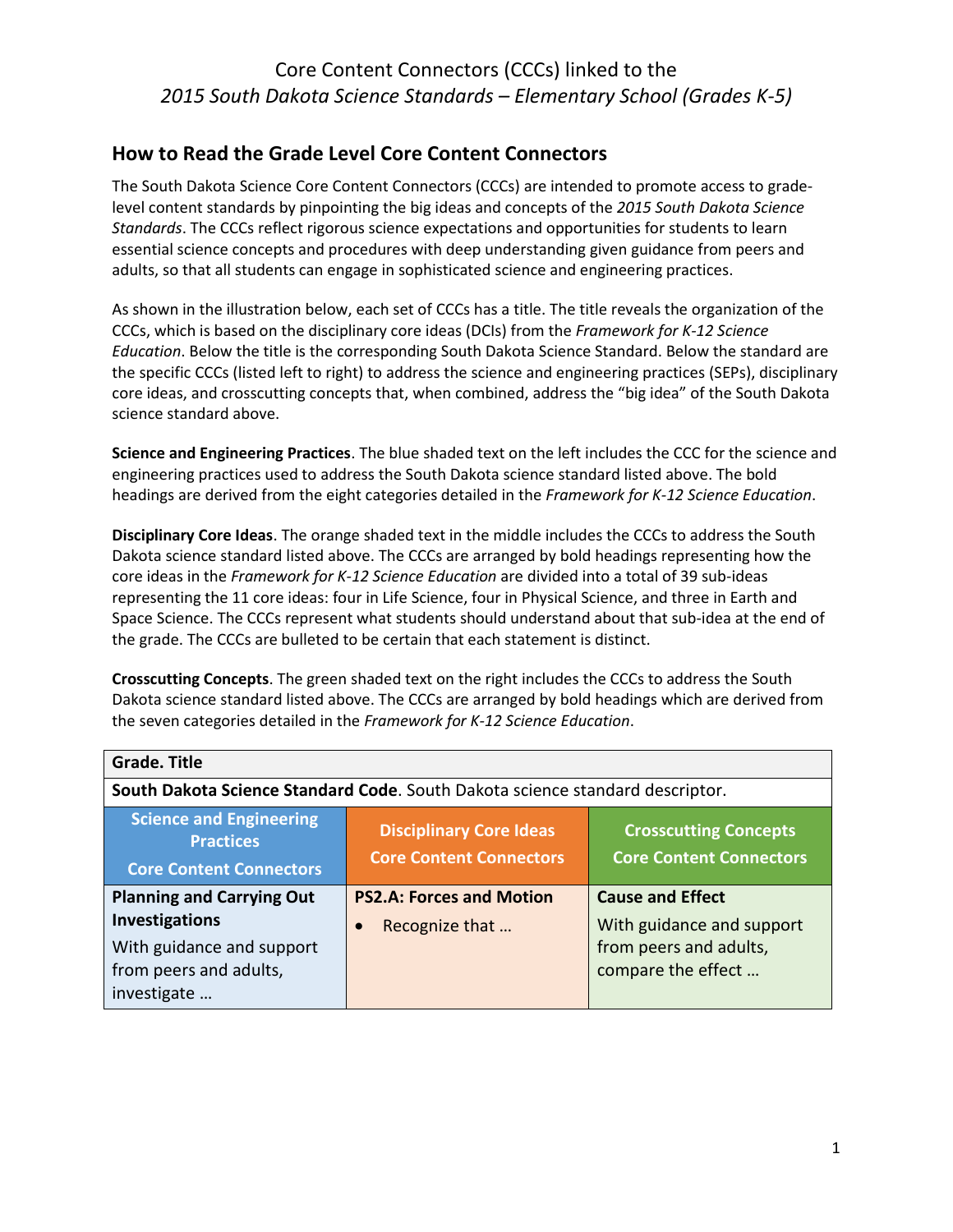#### **Kindergarten Physical Science Conceptual Understanding\*:**

Pushes and pulls can have different strengths and directions, and can change the speed or direction of motion or start or stop. Bigger pushes and pulls cause bigger changes in an object's motion or shape. Sunlight warms the Earth's surface.

#### \* As stated in the *2015 South Dakota Science Standards.*

| <b>Motion and Stability: Forces and Interactions</b><br>K-PS2                                                                                                                                                                                                    |                                                                                                                                                                                                                                                                                                              |                                                                                                                                                                                                                     |
|------------------------------------------------------------------------------------------------------------------------------------------------------------------------------------------------------------------------------------------------------------------|--------------------------------------------------------------------------------------------------------------------------------------------------------------------------------------------------------------------------------------------------------------------------------------------------------------|---------------------------------------------------------------------------------------------------------------------------------------------------------------------------------------------------------------------|
| K-PS2-1. Plan and carry out an investigation to compare the effects of different strengths or<br>different directions of pushes and pulls on the motion of an object.                                                                                            |                                                                                                                                                                                                                                                                                                              |                                                                                                                                                                                                                     |
| <b>Science and Engineering</b><br><b>Practices</b><br><b>Core Content Connectors</b>                                                                                                                                                                             | <b>Disciplinary Core Ideas</b><br><b>Core Content Connectors</b>                                                                                                                                                                                                                                             | <b>Crosscutting Concepts</b><br><b>Core Content Connectors</b>                                                                                                                                                      |
| <b>Planning and Carrying Out</b><br><b>Investigations</b><br>With guidance and support<br>from peers and adults,<br>investigate and describe the<br>effect caused by different<br>strengths and directions of<br>pushes and pulls on the<br>motion of an object. | <b>PS2.A: Forces and Motion</b><br>Recognize that pushes<br>and pulls can have<br>different strengths and<br>directions.<br><b>PS2.B: Types of Interactions</b><br>Recognize the effect<br>$\bullet$<br>caused by different<br>strengths or directions of<br>pushes and pulls on the<br>motion of an object. | <b>Cause and Effect</b><br>With guidance and support<br>from peers and adults,<br>compare the effect on the<br>motion of an object caused<br>by changes in the strength or<br>direction of the pushes and<br>pulls. |

2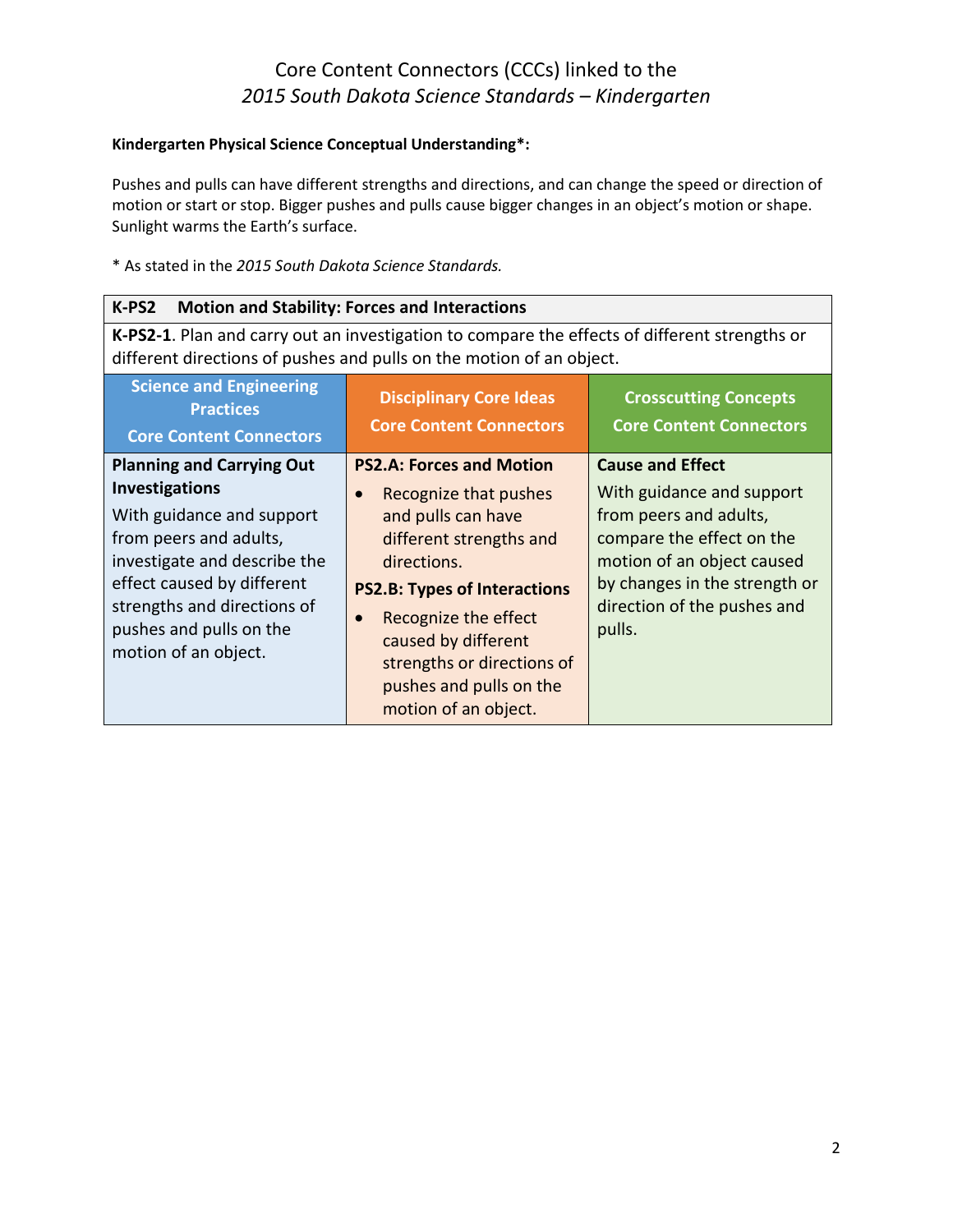| K-PS2<br><b>Motion and Stability: Forces and Interactions</b>                                                                                                                                                                                                                                                                                      |                                                                                                                                                          |                                                                                                                                                                                                                                   |
|----------------------------------------------------------------------------------------------------------------------------------------------------------------------------------------------------------------------------------------------------------------------------------------------------------------------------------------------------|----------------------------------------------------------------------------------------------------------------------------------------------------------|-----------------------------------------------------------------------------------------------------------------------------------------------------------------------------------------------------------------------------------|
| K-PS2-2. Analyze data to determine if a design solution works as intended to change the<br>speed or direction of an object with a push or a pull.                                                                                                                                                                                                  |                                                                                                                                                          |                                                                                                                                                                                                                                   |
| <b>Science and Engineering</b><br><b>Practices</b><br><b>Core Content Connectors</b>                                                                                                                                                                                                                                                               | <b>Disciplinary Core Ideas</b><br><b>Core Content Connectors</b>                                                                                         | <b>Crosscutting Concepts</b><br><b>Core Content Connectors</b>                                                                                                                                                                    |
| <b>Analyzing and Interpreting</b><br>Data<br>With guidance and support<br>from peers and adults, use<br>graphical or visual displays<br>(e.g., pictures, pictographs,<br>drawings, written<br>observations, tables, charts)<br>to determine if a design<br>solution causes the intended<br>change in speed or direction<br>of motion of an object. | <b>PS2.A: Forces and Motion</b><br>Recognize that pushing or<br>$\bullet$<br>pulling on an object can<br>change the speed or<br>direction of its motion. | <b>Cause and Effect</b><br>With guidance and support<br>from peers and adults,<br>describe whether the push or<br>pull from the design solution<br>causes the intended change<br>in speed or direction of<br>motion of an object. |

| K-PS3<br><b>Energy</b>                                                                                                                             |                                                                                                                                       |                                                                                                          |
|----------------------------------------------------------------------------------------------------------------------------------------------------|---------------------------------------------------------------------------------------------------------------------------------------|----------------------------------------------------------------------------------------------------------|
|                                                                                                                                                    | K-PS3-1. Make observations to determine the effect of sunlight on Earth's surface.                                                    |                                                                                                          |
| <b>Science and Engineering</b><br><b>Practices</b><br><b>Core Content Connectors</b>                                                               | <b>Disciplinary Core Ideas</b><br><b>Core Content Connectors</b>                                                                      | <b>Crosscutting Concepts</b><br><b>Core Content Connectors</b>                                           |
| <b>Planning and Carrying Out</b><br>Investigations<br>With guidance and support<br>from peers and adults, record<br>observations of the relative   | <b>PS3.B: Conservation of</b><br><b>Energy and Energy Transfer</b><br>Compare the warmth of<br>$\bullet$<br>Earth materials placed in | <b>Cause and Effect</b><br>With guidance and support<br>from peers and adults,<br>determine the relative |
| warmth of materials in the<br>presence and absence of<br>sunlight (i.e., qualitative<br>measures of temperature;<br>e.g., hotter, warmer, colder). | sunlight and the same<br>Earth materials placed in<br>shade.                                                                          | warmth of materials in<br>sunlight and in shade (i.e.,<br>qualitative measures of<br>temperature).       |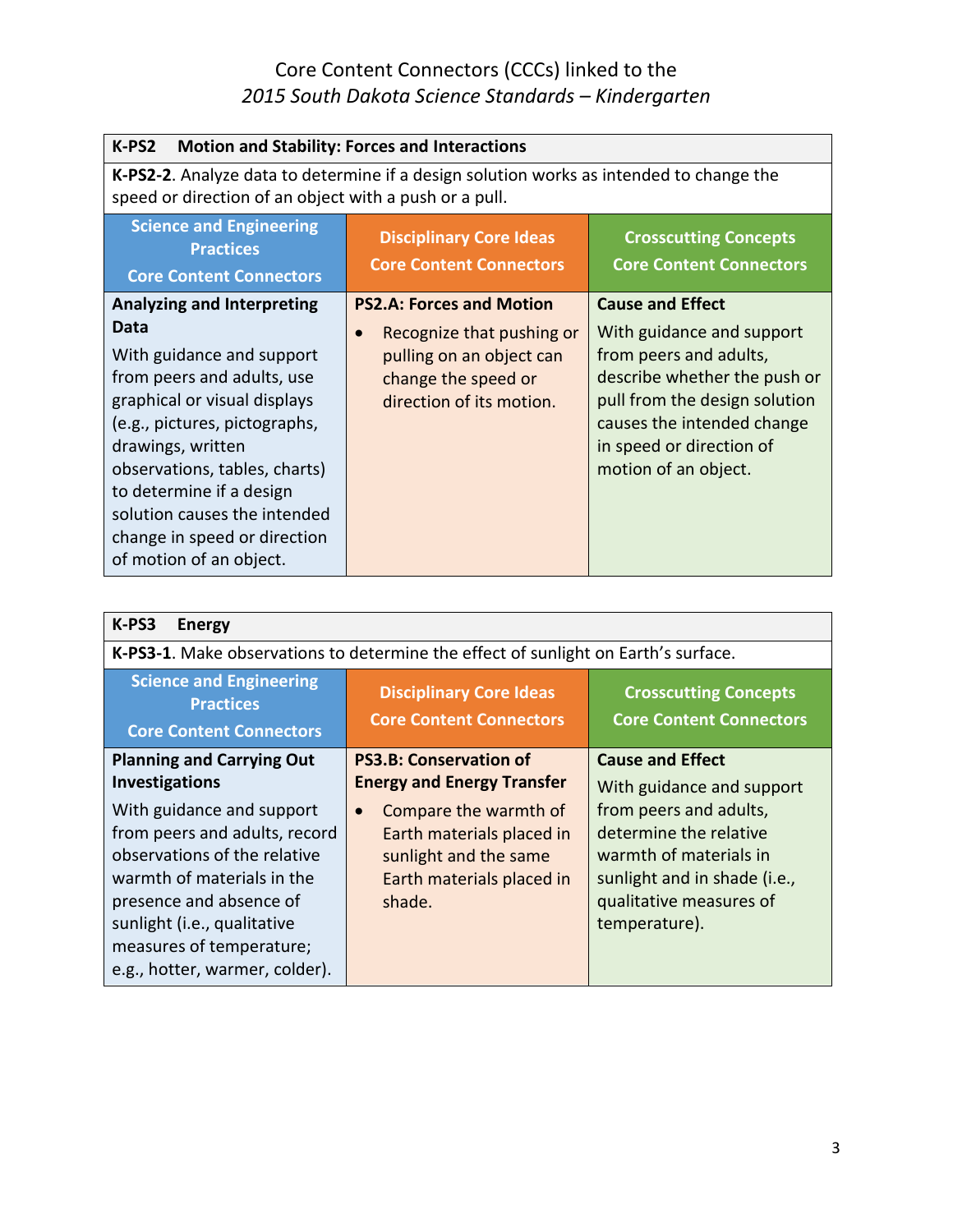| K-PS3<br><b>Energy</b>                                                                                                                                                  |                                                                                                                                                                                  |                                                                                                                                                                                                               |
|-------------------------------------------------------------------------------------------------------------------------------------------------------------------------|----------------------------------------------------------------------------------------------------------------------------------------------------------------------------------|---------------------------------------------------------------------------------------------------------------------------------------------------------------------------------------------------------------|
|                                                                                                                                                                         | K-PS3-2. Design and build a structure that will reduce the warming effect of sunlight on an                                                                                      |                                                                                                                                                                                                               |
| area.                                                                                                                                                                   |                                                                                                                                                                                  |                                                                                                                                                                                                               |
| <b>Science and Engineering</b><br><b>Practices</b><br><b>Core Content Connectors</b>                                                                                    | <b>Disciplinary Core Ideas</b><br><b>Core Content Connectors</b>                                                                                                                 | <b>Crosscutting Concepts</b><br><b>Core Content Connectors</b>                                                                                                                                                |
| <b>Constructing Explanations</b>                                                                                                                                        | <b>PS3.B: Conservation of</b>                                                                                                                                                    | <b>Cause and Effect</b>                                                                                                                                                                                       |
| and Designing Solutions<br>With guidance and support<br>from peers and adults, design<br>and build a structure that<br>reduces warming on an area<br>caused by the sun. | <b>Energy and Energy Transfer</b><br>Recognize that the design<br>$\bullet$<br>of a structure (e.g.,<br>umbrella, canopy, tent)<br>will reduce the warming<br>caused by the sun. | With guidance and support<br>from peers and adults,<br>determine whether a<br>structure meets expectations<br>in terms of cause (a structure<br>blocks sunlight) and effect<br>(less warming of the surface). |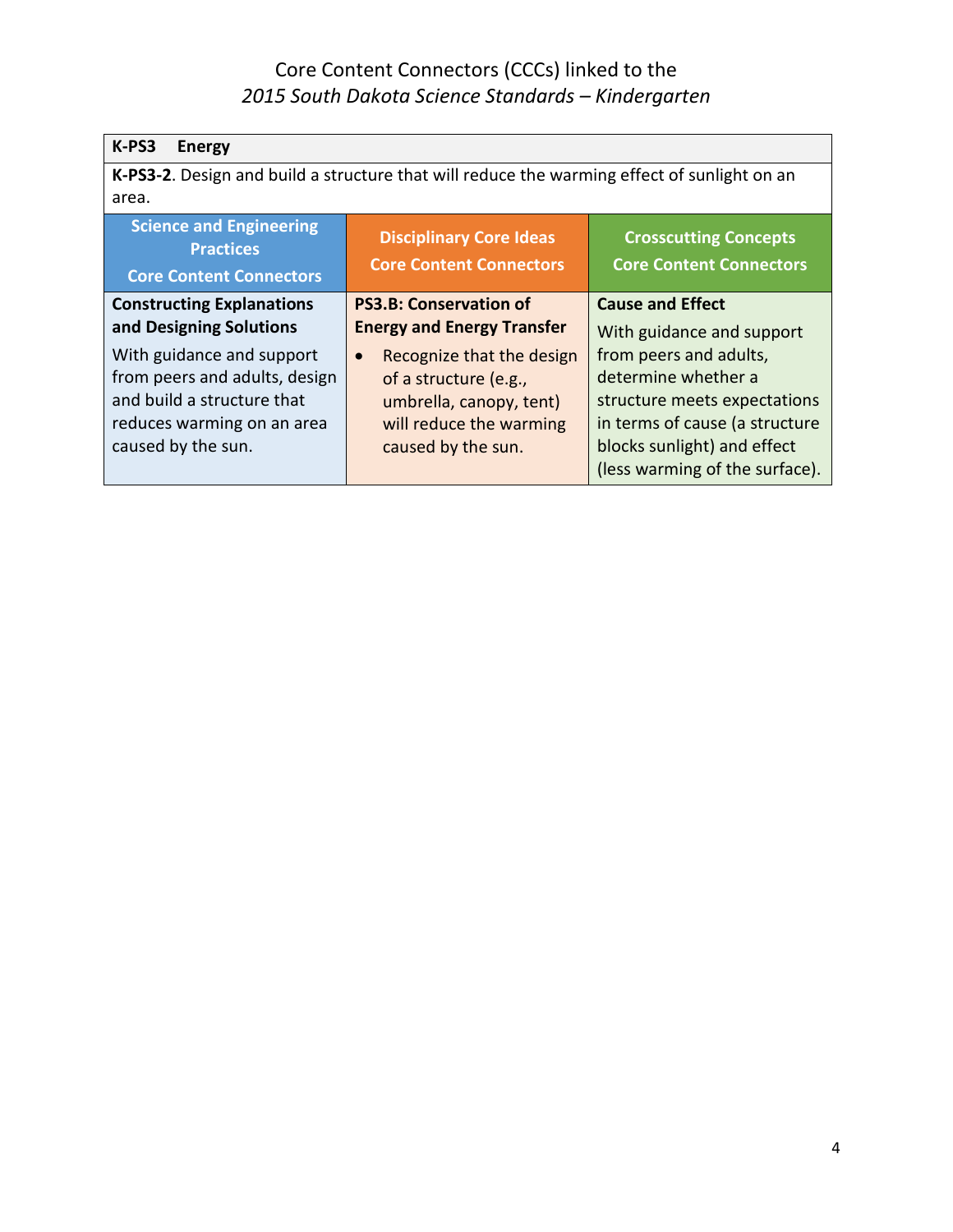#### **Kindergarten Life Science Conceptual Understanding\*:**

Plants and animals (including humans) need food and water in order to grow.

| K-LS1<br><b>From Molecules to Organisms: Structures and Processes</b>                                                                                                                                                       |                                                                                                                                                                                                                                                            |                                                                                                                                                                                                                                   |
|-----------------------------------------------------------------------------------------------------------------------------------------------------------------------------------------------------------------------------|------------------------------------------------------------------------------------------------------------------------------------------------------------------------------------------------------------------------------------------------------------|-----------------------------------------------------------------------------------------------------------------------------------------------------------------------------------------------------------------------------------|
|                                                                                                                                                                                                                             | K-LS1-1. Describe patterns of what plants and animals (including humans) need to survive.                                                                                                                                                                  |                                                                                                                                                                                                                                   |
| <b>Science and Engineering</b><br><b>Practices</b><br><b>Core Content Connectors</b>                                                                                                                                        | <b>Disciplinary Core Ideas</b><br><b>Core Content Connectors</b>                                                                                                                                                                                           | <b>Crosscutting Concepts</b><br><b>Core Content Connectors</b>                                                                                                                                                                    |
| <b>Analyzing and Interpreting</b><br>Data<br>With guidance and support<br>from peers and adults, collect<br>data about plants' need for<br>water and light (e.g.,<br>observations of plants being<br>grown in a classroom). | <b>LS1.C: Organization for</b><br><b>Matter and Energy Flow in</b><br><b>Organisms</b><br>Identify that animals<br>$\bullet$<br>need water and food to<br>live and grow.<br>Identify that plants need<br>$\bullet$<br>water and light to live<br>and grow. | <b>Patterns</b><br>With guidance and support<br>from peers and adults,<br>describe patterns in provided<br>data that show plants need<br>light and water to live and<br>grow and animals need food<br>and water to live and grow. |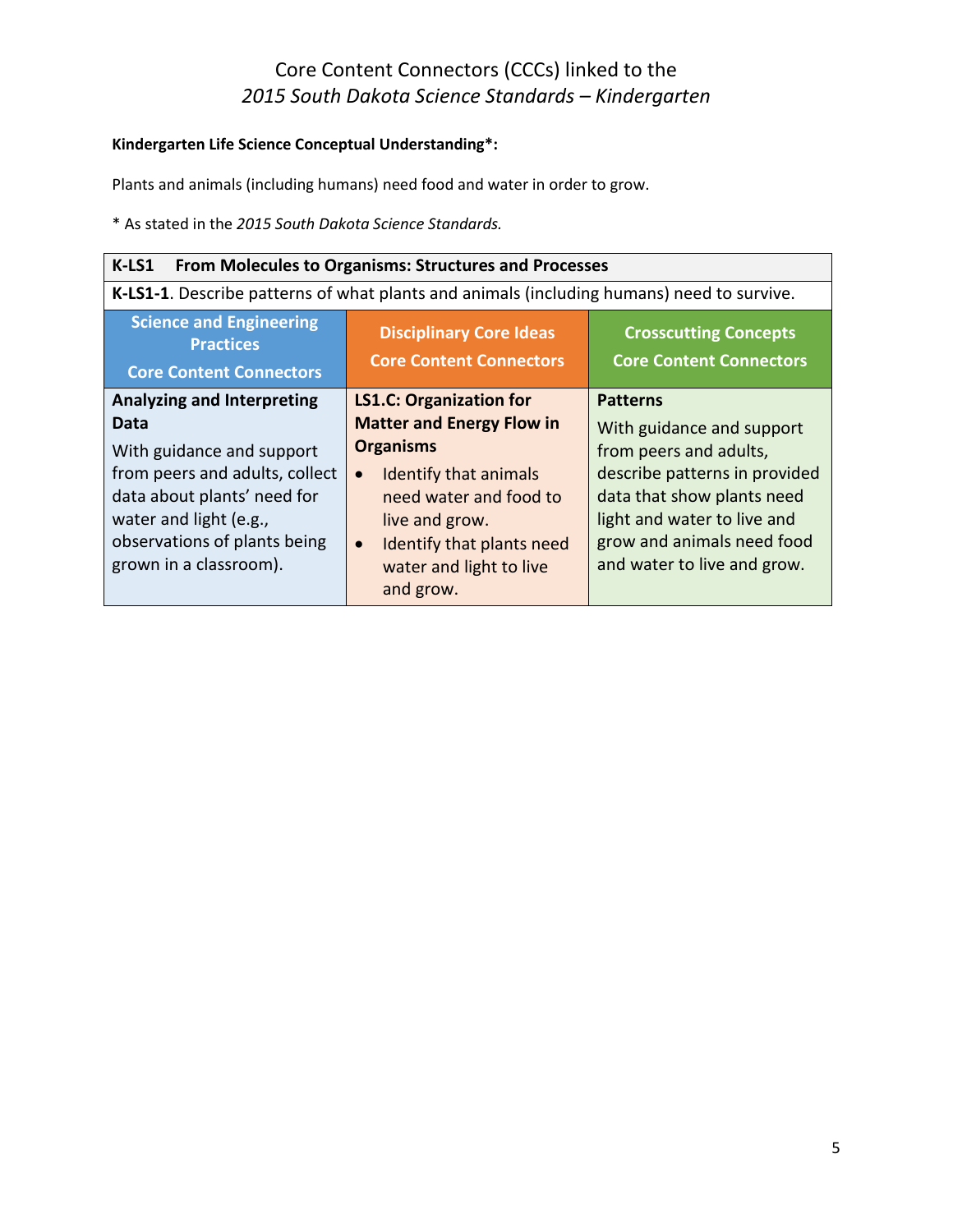#### **Kindergarten Earth and Space Science Conceptual Understanding\*:**

There are patterns and variations in local weather. Plants and animals can change their local environment. Plants and animals (including humans) need to survive and there is a relationship between their needs and where they live. The purpose of weather forecasting is to prepare for and to respond to severe weather. Things people do can affect the environment, but they can make choices to reduce their impact.

| <b>Earth's Systems</b><br>K-ESS2                                                                                                                                                                                                                                                        |                                                                                                                                                                   |                                                                                                                                                                                                |
|-----------------------------------------------------------------------------------------------------------------------------------------------------------------------------------------------------------------------------------------------------------------------------------------|-------------------------------------------------------------------------------------------------------------------------------------------------------------------|------------------------------------------------------------------------------------------------------------------------------------------------------------------------------------------------|
| time.                                                                                                                                                                                                                                                                                   | K-ESS2-1. Use and share observations of local weather conditions to describe patterns over                                                                        |                                                                                                                                                                                                |
| <b>Science and Engineering</b><br><b>Practices</b><br><b>Core Content Connectors</b>                                                                                                                                                                                                    | <b>Disciplinary Core Ideas</b><br><b>Core Content Connectors</b>                                                                                                  | <b>Crosscutting Concepts</b><br><b>Core Content Connectors</b>                                                                                                                                 |
| <b>Analyzing and Interpreting</b><br>Data<br>With guidance and support<br>from peers and adults, use<br>and share graphical displays<br>(e.g., pictures, charts, tables)<br>to organize data from<br>observations (i.e., firsthand<br>or from media) about local<br>weather conditions. | <b>ESS2.D: Weather and</b><br><b>Climate</b><br>Observe and identify<br>$\bullet$<br>patterns in weather<br>conditions using<br>observations of local<br>weather. | <b>Patterns</b><br>With guidance and support<br>from peers and adults,<br>recognize weather patterns<br>across months (e.g., some<br>months have more hot days,<br>some have more rainy days). |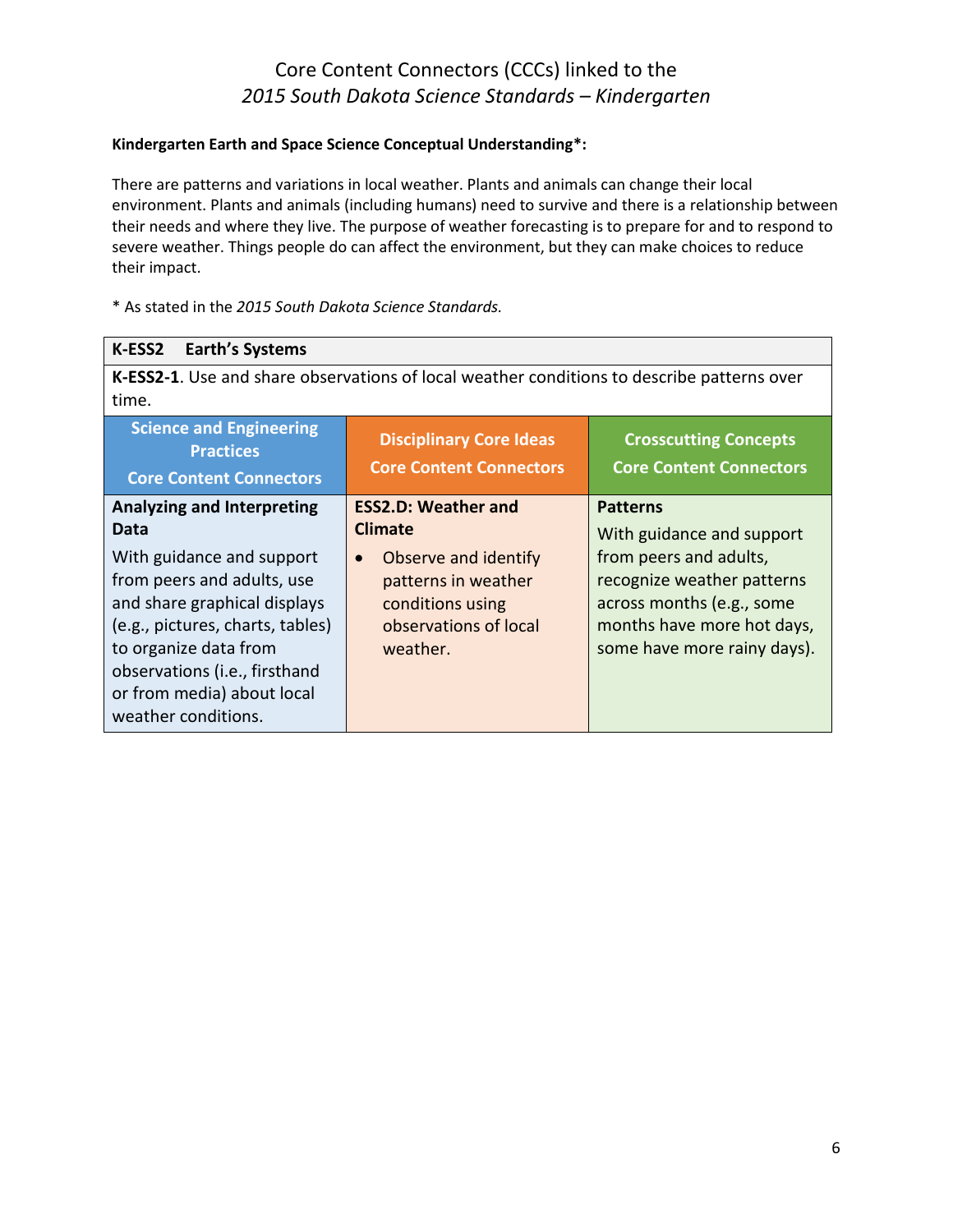| K-ESS2<br><b>Earth's Systems</b>                                                                                                                                                                                                                                                                                                                                                                        |                                                                                                                                                                                                                                                                                                                                                                                                |                                                                                                                                                                                                                                                                                                                                                                                                                                                                                   |
|---------------------------------------------------------------------------------------------------------------------------------------------------------------------------------------------------------------------------------------------------------------------------------------------------------------------------------------------------------------------------------------------------------|------------------------------------------------------------------------------------------------------------------------------------------------------------------------------------------------------------------------------------------------------------------------------------------------------------------------------------------------------------------------------------------------|-----------------------------------------------------------------------------------------------------------------------------------------------------------------------------------------------------------------------------------------------------------------------------------------------------------------------------------------------------------------------------------------------------------------------------------------------------------------------------------|
| K-ESS2-2. Engage in argument from evidence for how plants and animals (including humans)<br>can change the environment to meet their needs.                                                                                                                                                                                                                                                             |                                                                                                                                                                                                                                                                                                                                                                                                |                                                                                                                                                                                                                                                                                                                                                                                                                                                                                   |
| <b>Science and Engineering</b><br><b>Practices</b><br><b>Core Content Connectors</b>                                                                                                                                                                                                                                                                                                                    | <b>Disciplinary Core Ideas</b><br><b>Core Content Connectors</b>                                                                                                                                                                                                                                                                                                                               | <b>Crosscutting Concepts</b><br><b>Core Content Connectors</b>                                                                                                                                                                                                                                                                                                                                                                                                                    |
| <b>Engaging in Argument from</b><br><b>Evidence</b><br>With guidance and support<br>from peers and adults,<br>identify examples of plants<br>changing their environments<br>(e.g., plant roots lifting<br>sidewalks) and examples of<br>animals (including humans)<br>changing their environments<br>(e.g., ants building an ant hill)<br>to meet their needs as<br>evidence to support an<br>argument. | <b>ESS2.E: Biogeology</b><br>Identify examples of how<br>$\bullet$<br>animals change their<br>environments to meet<br>their needs.<br>Identify examples of how<br>$\bullet$<br>plants change their<br>environments to meet<br>their needs.<br><b>ESS3.C: Human Impacts on</b><br><b>Earth Systems</b><br>Recognize that the way<br>humans can affect the<br>environment in which<br>they live. | <b>Systems and System Models</b><br>With guidance and support<br>from peers and adults,<br>describe how plants affect<br>other parts of their systems<br>by changing their<br>environments to meet their<br>needs (e.g., roots push soil<br>aside as they grow to better<br>absorb water) and how<br>animals (including humans)<br>affect other parts of their<br>systems by changing their<br>environments to meet their<br>needs (e.g., some animals<br>store food for winter). |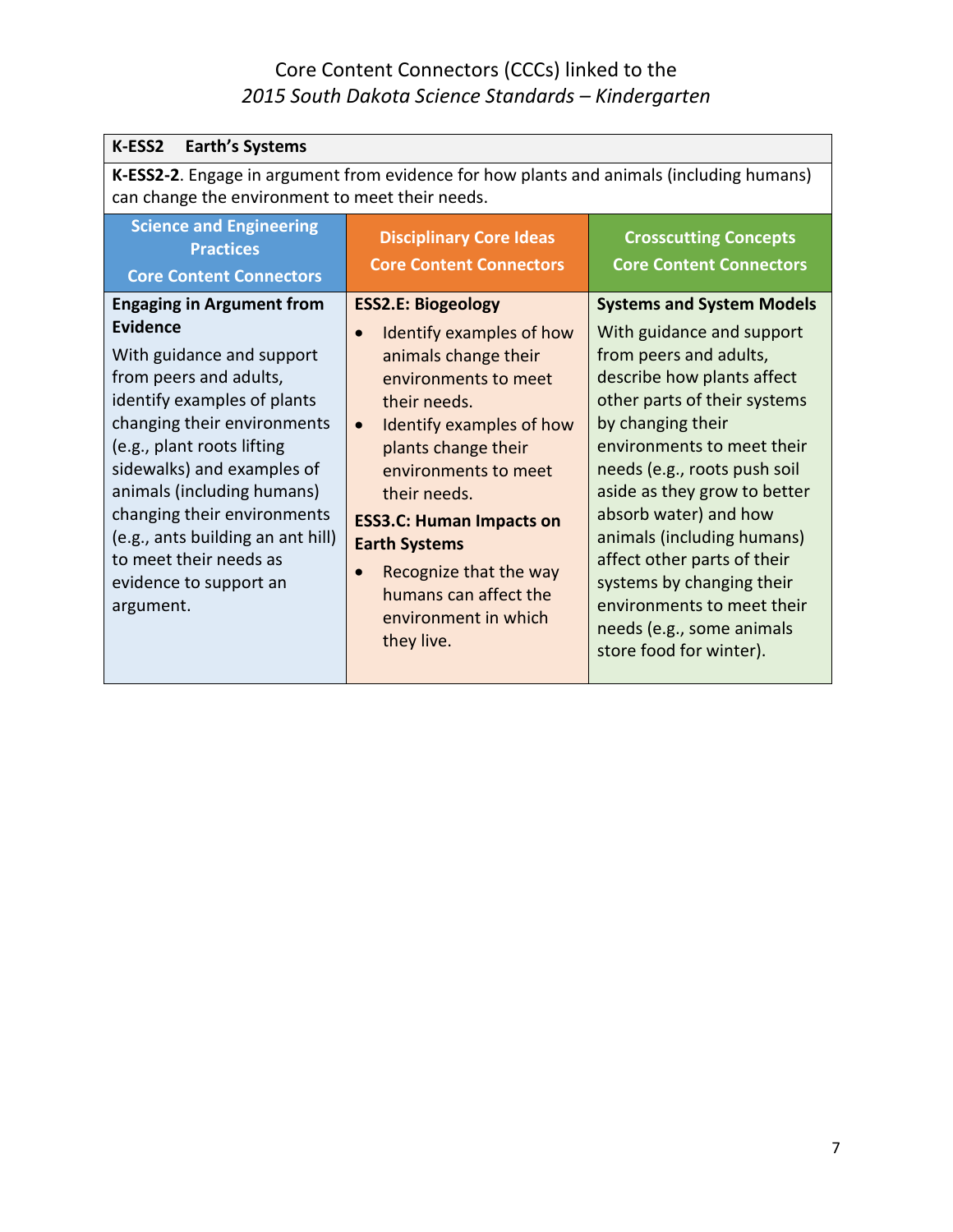| K-ESS3<br><b>Earth and Human Activity</b>                                                                                                                                  |                                                                                                                             |                                                                                                                        |
|----------------------------------------------------------------------------------------------------------------------------------------------------------------------------|-----------------------------------------------------------------------------------------------------------------------------|------------------------------------------------------------------------------------------------------------------------|
| K-ESS3-1. Use a model to represent the relationship between the needs of different plants or<br>animals (including humans) and the places they live.                       |                                                                                                                             |                                                                                                                        |
| <b>Science and Engineering</b><br><b>Practices</b><br><b>Core Content Connectors</b>                                                                                       | <b>Disciplinary Core Ideas</b><br><b>Core Content Connectors</b>                                                            | <b>Crosscutting Concepts</b><br><b>Core Content Connectors</b>                                                         |
| <b>Developing and Using</b><br><b>Models</b><br>With guidance and support<br>from peers and adults,                                                                        | <b>ESS3.A: Natural Resources</b><br>Given a model (e.g.,<br>$\bullet$<br>representation, diagram,<br>drawing), describe the | <b>Systems and System Models</b><br>With guidance and support<br>from peers and adults, use a<br>model to describe     |
| identify and describe the<br>components of a model (e.g.,<br>representation, diagram,<br>drawing, physical replica,                                                        | relationship between the<br>needs of different<br>animals and the places<br>they live (e.g., deer eat                       | relationships between<br>specific plants and animals<br>and where they live (e.g., fish<br>live in water environments, |
| diorama, dramatization,<br>storyboard) to show the<br>relationship between the<br>needs of different plants and<br>animals (including humans)<br>and the places they live. | buds and leaves and live<br>in forests).                                                                                    | deer live in forests).                                                                                                 |

| K-ESS3<br><b>Earth and Human Activity</b>                                                                                                                                                                                                                                       |                                                                                                                                                                      |                                                                                                                                                                                                                                                          |
|---------------------------------------------------------------------------------------------------------------------------------------------------------------------------------------------------------------------------------------------------------------------------------|----------------------------------------------------------------------------------------------------------------------------------------------------------------------|----------------------------------------------------------------------------------------------------------------------------------------------------------------------------------------------------------------------------------------------------------|
| K-ESS3-2. Ask questions to obtain information about the purpose of weather forecasting to<br>prepare for, and respond to, severe weather.                                                                                                                                       |                                                                                                                                                                      |                                                                                                                                                                                                                                                          |
| <b>Science and Engineering</b><br><b>Practices</b><br><b>Core Content Connectors</b>                                                                                                                                                                                            | <b>Disciplinary Core Ideas</b><br><b>Core Content Connectors</b>                                                                                                     | <b>Crosscutting Concepts</b><br><b>Core Content Connectors</b>                                                                                                                                                                                           |
| <b>Asking Questions and</b><br><b>Defining Problems</b><br>With guidance and support<br>from peers and adults,<br>identify how weather<br>patterns (e.g., some events<br>are more likely in certain<br>regions) help scientists<br>predict severe weather<br>before it happens. | <b>ESS3.B: Natural Hazards</b><br>Identify how weather<br>$\bullet$<br>forecasting can help<br>people avoid the most<br>serious impacts of severe<br>weather events. | <b>Cause and Effect</b><br>With guidance and support<br>from peers and adults,<br>describe how weather<br>forecasting can help people<br>prepare for and respond to<br>specific types of local<br>weather (e.g., stay indoors<br>during severe weather). |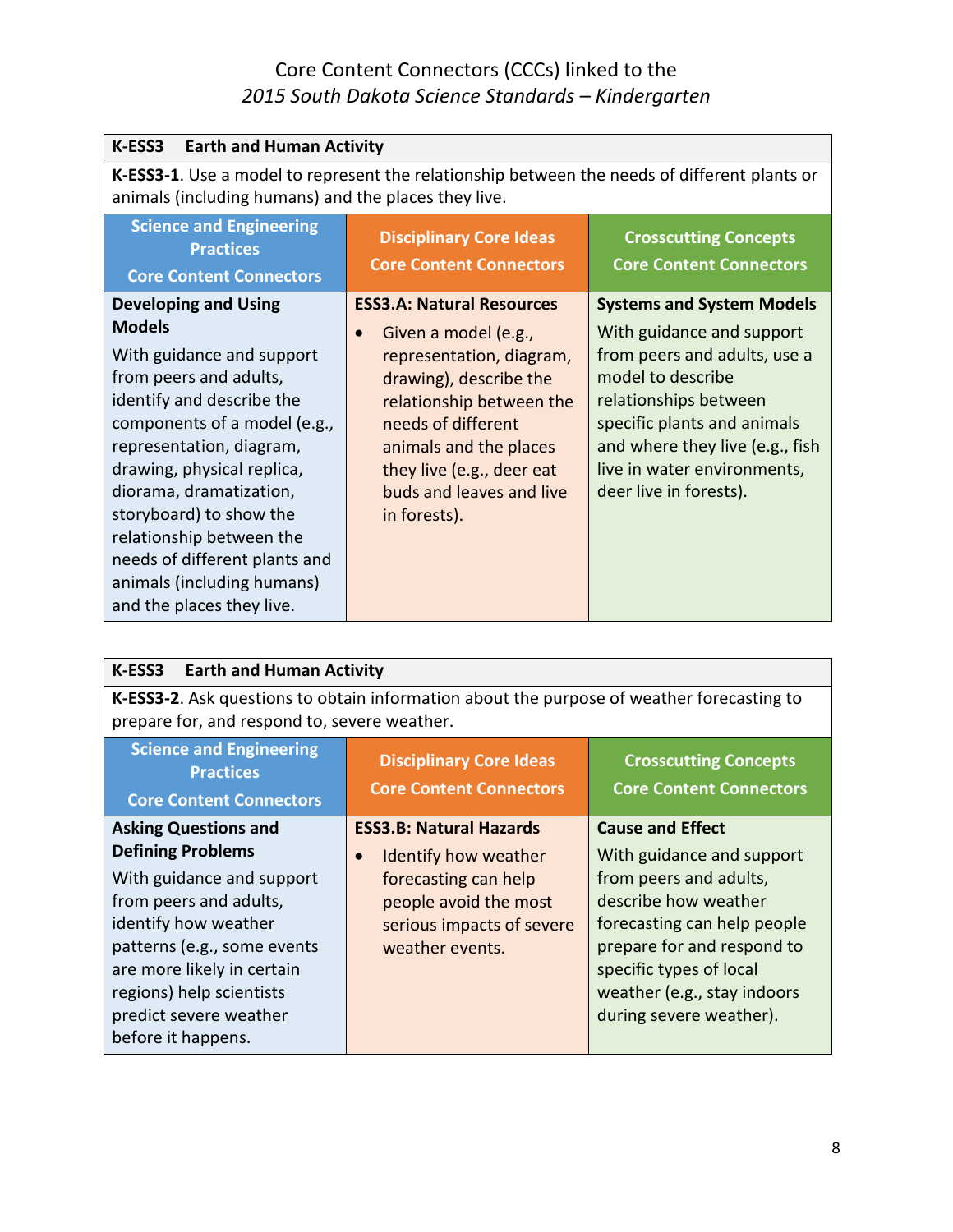| <b>K-ESS3</b> Earth and Human Activity                                                                                                                                                                             |                                                                                                                                                                            |                                                                                                                                           |
|--------------------------------------------------------------------------------------------------------------------------------------------------------------------------------------------------------------------|----------------------------------------------------------------------------------------------------------------------------------------------------------------------------|-------------------------------------------------------------------------------------------------------------------------------------------|
| K-ESS3-3. Communicate solutions that will reduce the impact of humans on the land, water,<br>air, and/or other living things in the local environment.                                                             |                                                                                                                                                                            |                                                                                                                                           |
| <b>Science and Engineering</b><br><b>Practices</b><br><b>Core Content Connectors</b>                                                                                                                               | <b>Disciplinary Core Ideas</b><br><b>Core Content Connectors</b>                                                                                                           | <b>Crosscutting Concepts</b><br><b>Core Content Connectors</b>                                                                            |
| Obtaining, Evaluating, and<br><b>Communicating Information</b>                                                                                                                                                     | <b>ESS3.C: Human Impacts on</b><br><b>Earth Systems</b>                                                                                                                    | <b>Cause and Effect</b><br>With guidance and support                                                                                      |
| With guidance and support<br>from peers and adults, make<br>observations of how people<br>affect the land, water, air,<br>and/or other living things in<br>the local environment in<br>positive and negative ways. | Identify different<br>$\bullet$<br>solutions that people can<br>apply to the way they live<br>to reduce the impact on<br>the land, water, air, and<br>other living things. | from peers and adults,<br>identify examples of choices<br>that people can make to<br>reduce negative impacts on<br>the local environment. |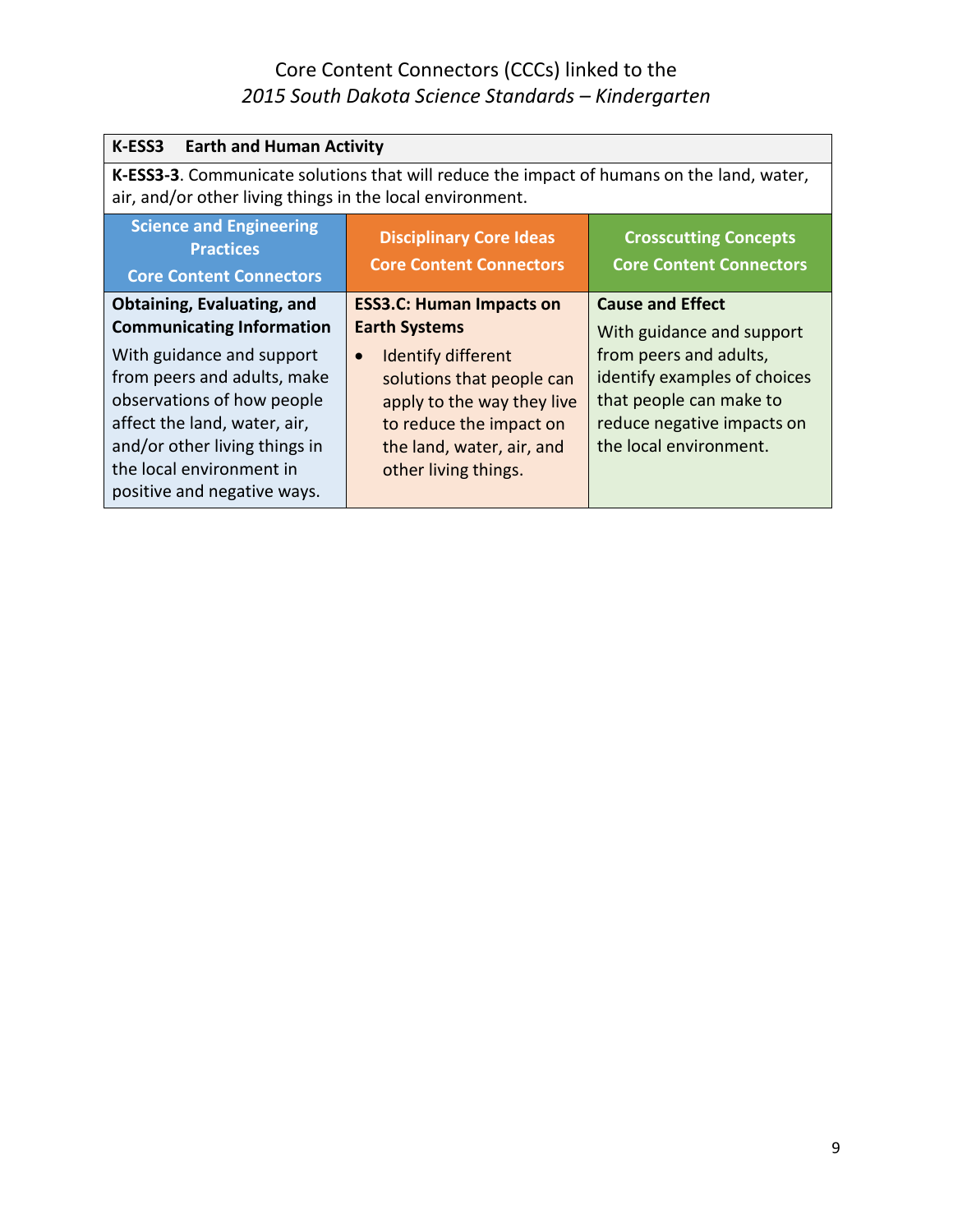#### **First Grade Physical Science Conceptual Understanding\*:**

Sound can make matter vibrate, and vibrating matter can make sound. Objects can be seen only when light is available to illuminate them. People use devices to send and receive information.

\* As stated in the *2015 South Dakota Science Standards.*

#### **1-PS4 Waves and their Applications in Technologies for Information Transfer**

**1-PS4-1**. Plan and carry out an investigation to provide evidence that vibrating materials can make sound and that sound can make materials vibrate.

| <b>Science and Engineering</b><br><b>Practices</b><br><b>Core Content Connectors</b>                                                                                                                   | <b>Disciplinary Core Ideas</b><br><b>Core Content Connectors</b>                                                                                  | <b>Crosscutting Concepts</b><br><b>Core Content Connectors</b>                                                                                                                                                                             |
|--------------------------------------------------------------------------------------------------------------------------------------------------------------------------------------------------------|---------------------------------------------------------------------------------------------------------------------------------------------------|--------------------------------------------------------------------------------------------------------------------------------------------------------------------------------------------------------------------------------------------|
| <b>Planning and Carrying Out</b>                                                                                                                                                                       | <b>PS4.A: Wave Properties</b>                                                                                                                     | <b>Cause and Effect</b>                                                                                                                                                                                                                    |
| <b>Investigations</b><br>With guidance and support<br>from peers and adults,<br>investigate and describe that<br>sounds can cause materials<br>to vibrate and vibrating<br>materials can cause sounds. | Recognize that sounds<br>$\bullet$<br>can cause materials to<br>vibrate.<br>Recognize that vibrating<br>$\bullet$<br>materials can make<br>sound. | With guidance and support<br>from peers and adults,<br>identify a cause and effect<br>relationship between sound<br>and vibrating materials (i.e.,<br>vibrating materials can make<br>sound and that sound can<br>make materials vibrate). |

| 1-PS4<br>Waves and their Applications in Technologies for Information Transfer                                                                                                                                                              |                                                                                                                                                         |                                                                                                                                                                                                                                                    |
|---------------------------------------------------------------------------------------------------------------------------------------------------------------------------------------------------------------------------------------------|---------------------------------------------------------------------------------------------------------------------------------------------------------|----------------------------------------------------------------------------------------------------------------------------------------------------------------------------------------------------------------------------------------------------|
| 1-PS4-2. Construct an evidence-based account for how objects can be seen only when<br>illuminated.                                                                                                                                          |                                                                                                                                                         |                                                                                                                                                                                                                                                    |
| <b>Science and Engineering</b><br><b>Practices</b><br><b>Core Content Connectors</b>                                                                                                                                                        | <b>Disciplinary Core Ideas</b><br><b>Core Content Connectors</b>                                                                                        | <b>Crosscutting Concepts</b><br><b>Core Content Connectors</b>                                                                                                                                                                                     |
| <b>Constructing Explanations</b><br>and Designing Solutions                                                                                                                                                                                 | <b>PS4.B: Electromagnetic</b><br><b>Radiation</b>                                                                                                       | <b>Cause and Effect</b><br>With guidance and support                                                                                                                                                                                               |
| With guidance and support<br>from peers and adults,<br>demonstrate and describe<br>that if an object in the dark is<br>lit (e.g., turning on a light in<br>the dark space or from light<br>the object itself gives off), it<br>can be seen. | Recognize that objects<br>$\bullet$<br>can be seen only when<br>illuminated by an<br>external light source or<br>when they give off their<br>own light. | from peers and adults,<br>connect the evidence to<br>support the phenomenon<br>that objects cannot be seen if<br>there is no light to illuminate<br>them, but the same object in<br>the same space can be seen if<br>a light source is introduced. |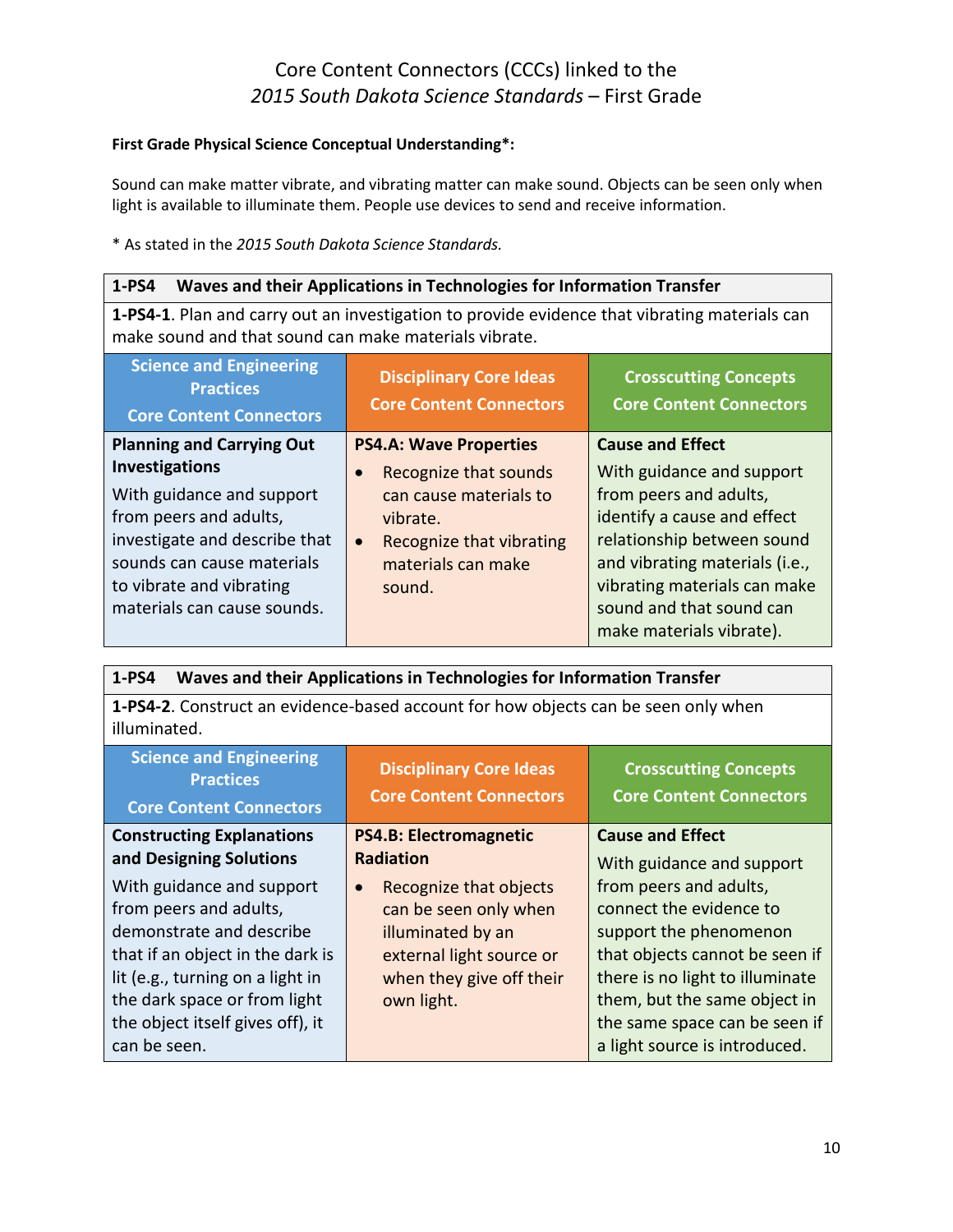| 1-PS4<br>Waves and their Applications in Technologies for Information Transfer                                                                                                                   |                                                                                                                                                                                                                        |                                                                                                                                                                                                                                                                                            |
|--------------------------------------------------------------------------------------------------------------------------------------------------------------------------------------------------|------------------------------------------------------------------------------------------------------------------------------------------------------------------------------------------------------------------------|--------------------------------------------------------------------------------------------------------------------------------------------------------------------------------------------------------------------------------------------------------------------------------------------|
| <b>1-PS4-3.</b> Plan and carry out an investigation to determine the effect of placing objects made<br>with different materials in the path of a beam of light.                                  |                                                                                                                                                                                                                        |                                                                                                                                                                                                                                                                                            |
| <b>Science and Engineering</b><br><b>Practices</b><br><b>Core Content Connectors</b>                                                                                                             | <b>Disciplinary Core Ideas</b><br><b>Core Content Connectors</b>                                                                                                                                                       | <b>Crosscutting Concepts</b><br><b>Core Content Connectors</b>                                                                                                                                                                                                                             |
| <b>Constructing Explanations</b><br>and Designing Solutions<br>With guidance and support<br>from peers and adults, design<br>and build a structure that<br>reduces warming caused by<br>the sun. | <b>PS4.B: Electromagnetic</b><br><b>Radiation</b><br>Recognize that some<br>$\bullet$<br>materials allow light to<br>pass through them,<br>others allow only some<br>light through, and others<br>block all the light. | <b>Cause and Effect</b><br>With guidance and support<br>from peers and adults,<br>answer questions about what<br>happens when objects made<br>of different materials (e.g.,<br>clear plastic, clouded plastic,<br>cardboard, or a mirror) are<br>placed in the path of a beam<br>of light. |

| $1-PS4$<br>Waves and their Applications in Technologies for Information Transfer                                                                                                                                                                                                                                                           |                                                                                                                                                                                                               |                                                                                                                                                                                                                                         |
|--------------------------------------------------------------------------------------------------------------------------------------------------------------------------------------------------------------------------------------------------------------------------------------------------------------------------------------------|---------------------------------------------------------------------------------------------------------------------------------------------------------------------------------------------------------------|-----------------------------------------------------------------------------------------------------------------------------------------------------------------------------------------------------------------------------------------|
| <b>1-PS4-4.</b> Design and build a device that uses light or sound to solve the problem of<br>communicating over a distance.                                                                                                                                                                                                               |                                                                                                                                                                                                               |                                                                                                                                                                                                                                         |
| <b>Science and Engineering</b><br><b>Practices</b><br><b>Core Content Connectors</b>                                                                                                                                                                                                                                                       | <b>Disciplinary Core Ideas</b><br><b>Core Content Connectors</b>                                                                                                                                              | <b>Crosscutting Concepts</b><br><b>Core Content Connectors</b>                                                                                                                                                                          |
| <b>Constructing Explanations</b><br>and Designing Solutions<br>With guidance and support<br>from peers and adults,<br>describe, design, and build a<br>device (e.g., light source to<br>send signals, cups and string<br>[telephone], or pattern of<br>drum beats) that is able to<br>send or receive information<br>over a long distance. | <b>PS4.C: Information</b><br><b>Technologies and</b><br><b>Instrumentation</b><br>Recognize features of<br>$\bullet$<br>devices that people use<br>to send and receive<br>information over long<br>distances. | Influence of Engineering,<br><b>Technology, and Science, on</b><br><b>Society and the Natural</b><br>World<br>With guidance and support<br>from peers and adults,<br>describe how communicating<br>over long distances helps<br>people. |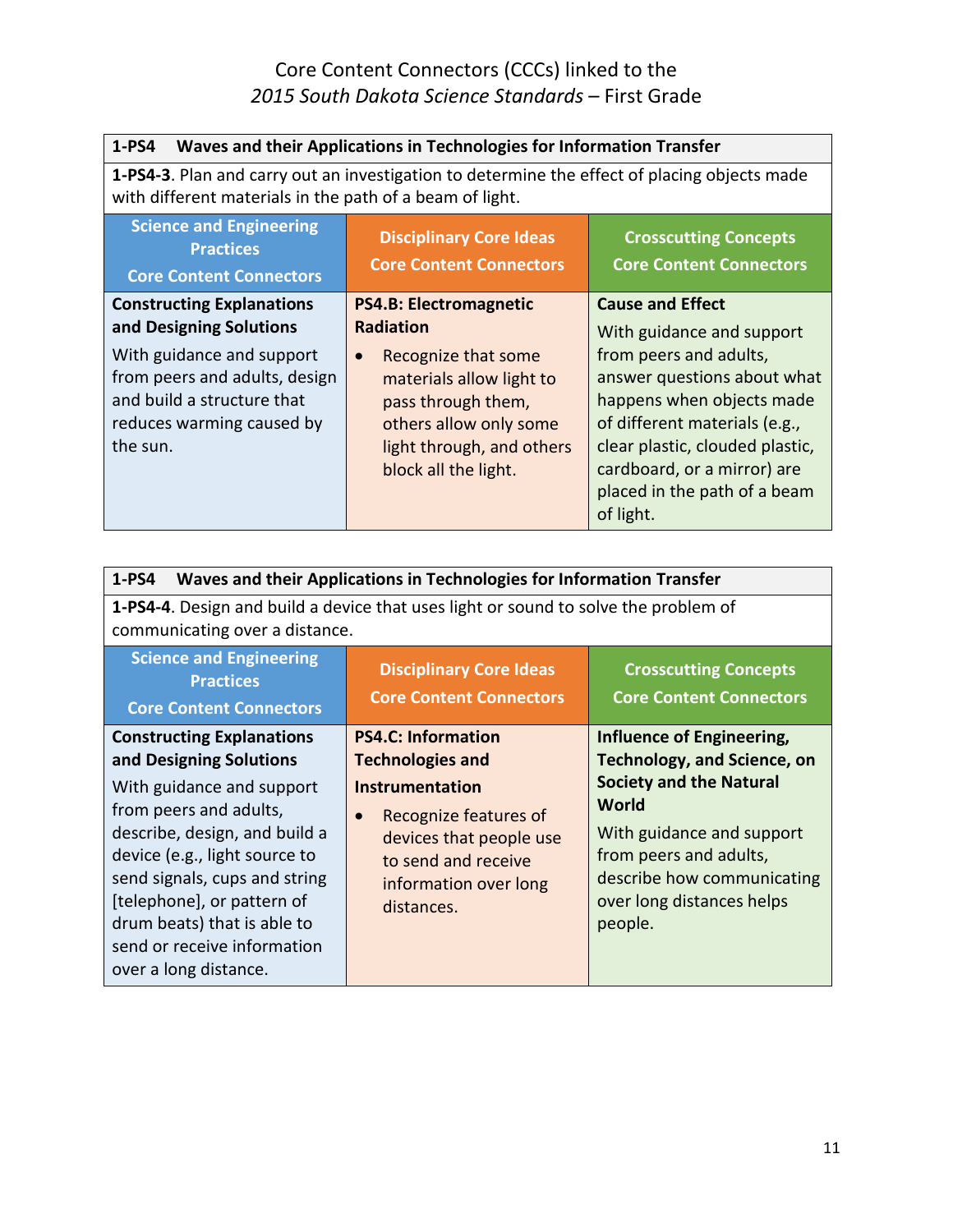#### **First Grade Life Science Conceptual Understanding\*:**

Plants and animals use their external parts to help them survive, grow, and meet their needs. Behaviors of parents and offspring help the offspring survive. Animals sense and communicate information and respond to inputs with behaviors that help them grow and survive. Young plants and animals are similar to their parents.

| $1-LS1$<br><b>From Molecules to Organisms: Structures and Processes</b>                                                                                                                                                                                 |                                                                                                                                                                                                                                               |                                                                                                                                          |
|---------------------------------------------------------------------------------------------------------------------------------------------------------------------------------------------------------------------------------------------------------|-----------------------------------------------------------------------------------------------------------------------------------------------------------------------------------------------------------------------------------------------|------------------------------------------------------------------------------------------------------------------------------------------|
| 1-LS1-1. Design a solution to a human problem by mimicking how plants and/or animals use<br>their external parts to help them survive, grow, and meet their needs.                                                                                      |                                                                                                                                                                                                                                               |                                                                                                                                          |
| <b>Science and Engineering</b><br><b>Practices</b><br><b>Core Content Connectors</b>                                                                                                                                                                    | <b>Disciplinary Core Ideas</b><br><b>Core Content Connectors</b>                                                                                                                                                                              | <b>Crosscutting Concepts</b><br><b>Core Content Connectors</b>                                                                           |
| <b>Constructing Explanations</b><br>and Designing Solutions                                                                                                                                                                                             | <b>LS1.A: Structure and</b><br><b>Function</b>                                                                                                                                                                                                | <b>Structure and Function</b><br>With guidance and support                                                                               |
| With guidance and support<br>from peers and adults,<br>identify and design a solution<br>for human problems that can<br>be solved by mimicking plant<br>or animal solutions (e.g., a<br>helmet to protect a bicyclist<br>that mimics a turtle's shell). | Identify how animals use<br>$\bullet$<br>their external parts to<br>help them survive, grow,<br>and meet their needs.<br>Identify how plants use<br>$\bullet$<br>their external parts to<br>help them survive, grow,<br>and meet their needs. | from peers and adults,<br>recognize that eyes and ears<br>are related to their function<br>of protecting animals by<br>detecting danger. |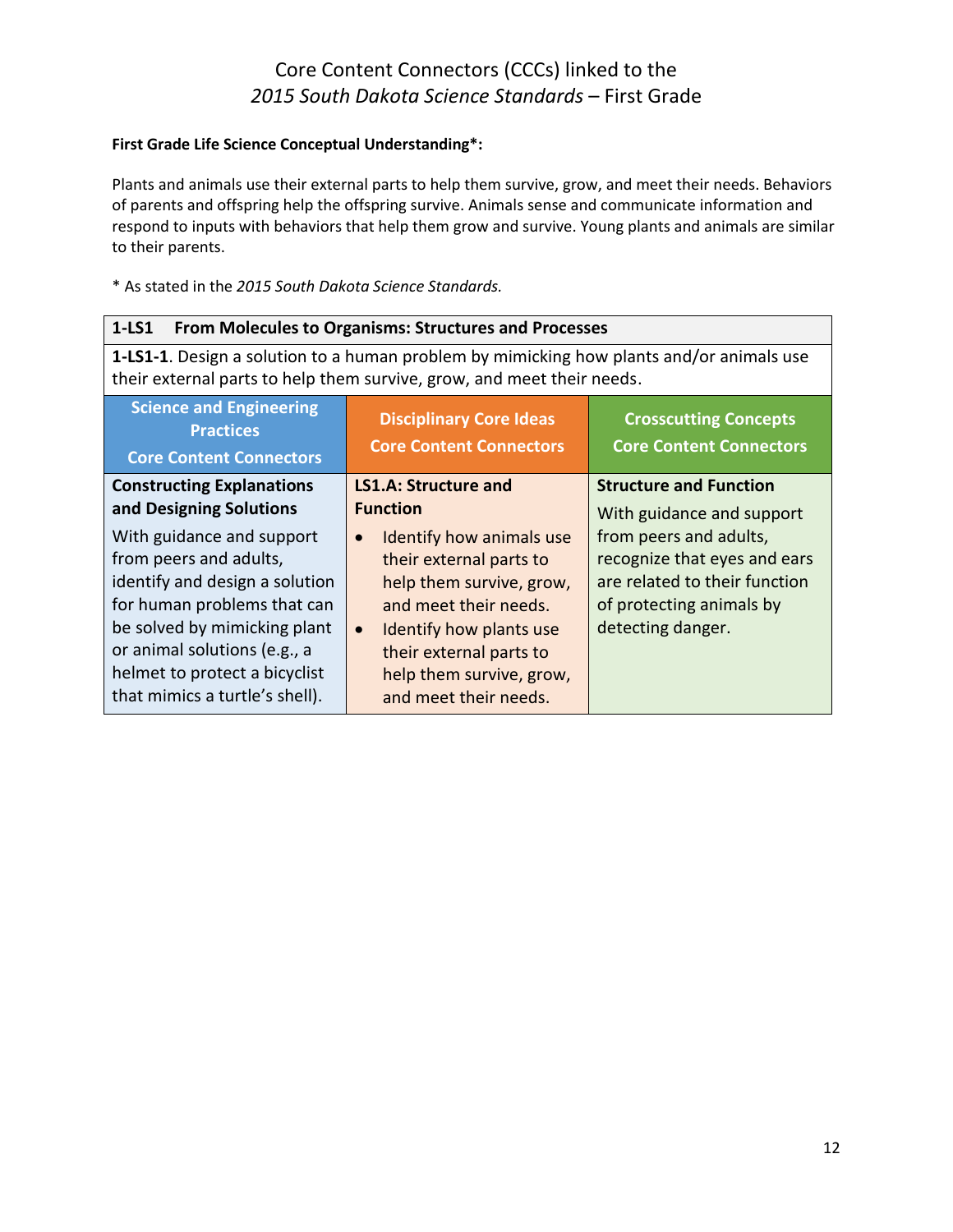| $1-LS1$<br><b>From Molecules to Organisms: Structures and Processes</b>                                                      |                                                                  |                                                                |
|------------------------------------------------------------------------------------------------------------------------------|------------------------------------------------------------------|----------------------------------------------------------------|
| 1-LS1-2. Read texts and use media to determine patterns in behavior of parents and offspring<br>that help offspring survive. |                                                                  |                                                                |
| <b>Science and Engineering</b><br><b>Practices</b><br><b>Core Content Connectors</b>                                         | <b>Disciplinary Core Ideas</b><br><b>Core Content Connectors</b> | <b>Crosscutting Concepts</b><br><b>Core Content Connectors</b> |
| Obtaining, Evaluating, and                                                                                                   | <b>LS1.B: Growth and</b>                                         | <b>Patterns</b>                                                |
| <b>Communicating Information</b>                                                                                             | <b>Development of Organisms</b>                                  | With guidance and support                                      |
| With guidance and support                                                                                                    | <b>Identify behaviors of</b><br>$\bullet$                        | from peers and adults,                                         |
| from peers and adults, obtain                                                                                                | offspring that help them                                         | describe the patterns of what                                  |
| information about behaviors                                                                                                  | survive.                                                         | animal parents and offspring                                   |
| of animal offspring that help                                                                                                | <b>Identify behaviors</b><br>$\bullet$                           | do to help offspring survive                                   |
| the offspring survive (e.g.,                                                                                                 | between parents and                                              | (e.g., parents protect                                         |
| crying, chirping).                                                                                                           | offspring that help the                                          | offspring when danger is                                       |
|                                                                                                                              | offspring survive.                                               | present).                                                      |

| <b>Heredity: Inheritance and Variation of Traits</b><br>$1-LS3$                                                                                                                                                                                                                                                                                      |                                                                                                                                                                       |                                                                                                                                 |
|------------------------------------------------------------------------------------------------------------------------------------------------------------------------------------------------------------------------------------------------------------------------------------------------------------------------------------------------------|-----------------------------------------------------------------------------------------------------------------------------------------------------------------------|---------------------------------------------------------------------------------------------------------------------------------|
| 1-LS3-1. Construct an evidence-based account that young plants and animals are like, but not<br>exactly like, their parents.                                                                                                                                                                                                                         |                                                                                                                                                                       |                                                                                                                                 |
| <b>Science and Engineering</b><br><b>Practices</b><br><b>Core Content Connectors</b>                                                                                                                                                                                                                                                                 | <b>Disciplinary Core Ideas</b><br><b>Core Content Connectors</b>                                                                                                      | <b>Crosscutting Concepts</b><br><b>Core Content Connectors</b>                                                                  |
| <b>Constructing Explanations</b><br>and Designing Solutions                                                                                                                                                                                                                                                                                          | <b>LS3.A: Inheritance of Traits</b><br>Identify a similarity or a<br>$\bullet$                                                                                        | <b>Patterns</b><br>With guidance and support                                                                                    |
| With guidance and support<br>from peers and adults, make<br>observations (i.e., evidence)<br>of features of adult plants or<br>animals (i.e., parents) and<br>features of the offspring that<br>have similar, but not identical<br>features (e.g., size and shape<br>of body parts, color and/or<br>type of any hair, leaf shape,<br>stem rigidity). | difference in an external<br>feature (e.g., shape of<br>leaves on plants or shape<br>of ears on animals)<br>between young plants<br>and animals and their<br>parents. | from peers and adults,<br>identify patterns of<br>similarities and differences in<br>features between parents<br>and offspring. |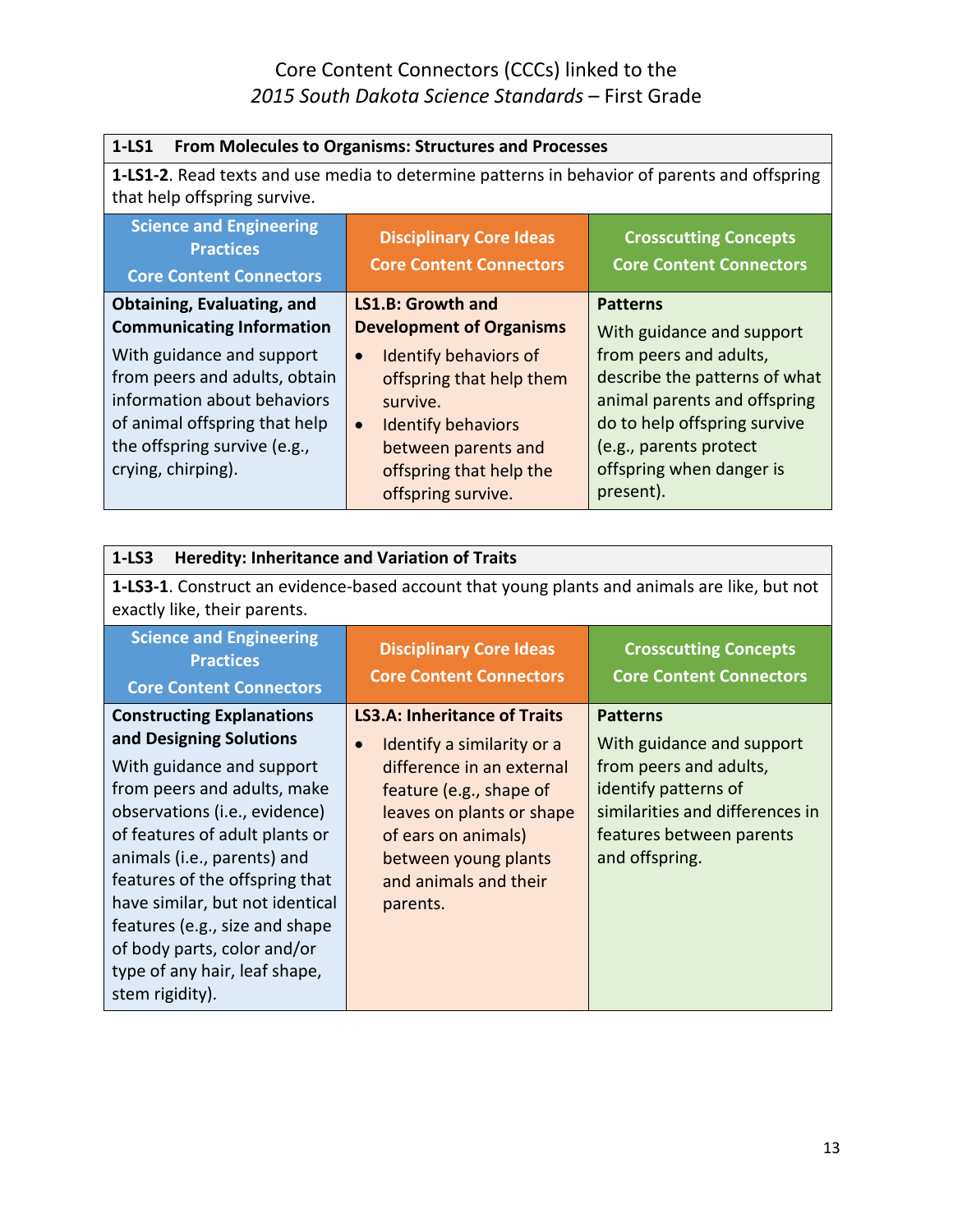#### **First Grade Earth and Space Science Conceptual Understanding\*:**

Patterns of movements of the sun, moon, and stars, as seen from Earth, can be observed, described, and predicted.

\* As stated in the *2015 South Dakota Science Standards.*

#### **1-ESS1 Earth's Place in the Universe**

**1-ESS1-1**. Use observations of the sun, moon, and stars to describe patterns that can be predicted.

| <b>Science and Engineering</b><br><b>Practices</b><br><b>Core Content Connectors</b>                                                                                                                                                                                                                                                                                                                                 | <b>Disciplinary Core Ideas</b><br><b>Core Content Connectors</b>                                                                                                                                                                                        | <b>Crosscutting Concepts</b><br><b>Core Content Connectors</b>                                                                                                                                                                                                                                                                                                                                                                                                              |
|----------------------------------------------------------------------------------------------------------------------------------------------------------------------------------------------------------------------------------------------------------------------------------------------------------------------------------------------------------------------------------------------------------------------|---------------------------------------------------------------------------------------------------------------------------------------------------------------------------------------------------------------------------------------------------------|-----------------------------------------------------------------------------------------------------------------------------------------------------------------------------------------------------------------------------------------------------------------------------------------------------------------------------------------------------------------------------------------------------------------------------------------------------------------------------|
| <b>Analyzing and Interpreting</b><br>Data<br>With guidance and support<br>from peers and adults,<br>organize data from given<br>observations (firsthand or<br>from media), including<br>objects visible in the sky<br>during the day and night, the<br>position of the sun in the sky<br>at various times during the<br>day, and the position of the<br>moon in the sky at various<br>times during the day or night. | <b>ESS1.A: The Universe and its</b><br><b>Stars</b><br>Describe patterns of<br>$\bullet$<br>movement of the sun,<br>moon, and stars as seen<br>from Earth.<br>Use patterns of<br>$\bullet$<br>movement to predict<br>appearances of the sun or<br>moon. | <b>Patterns</b><br>With guidance and support<br>from peers and adults, use<br>data from given observations<br>(firsthand or from media),<br>including objects visible in<br>the sky during the day and<br>night, the position of the sun<br>in the sky at various times<br>during the day, and the<br>position of the moon in the<br>sky at various times during<br>the day or night, to describe<br>patterns of objects visible in<br>the sky during the day and<br>night. |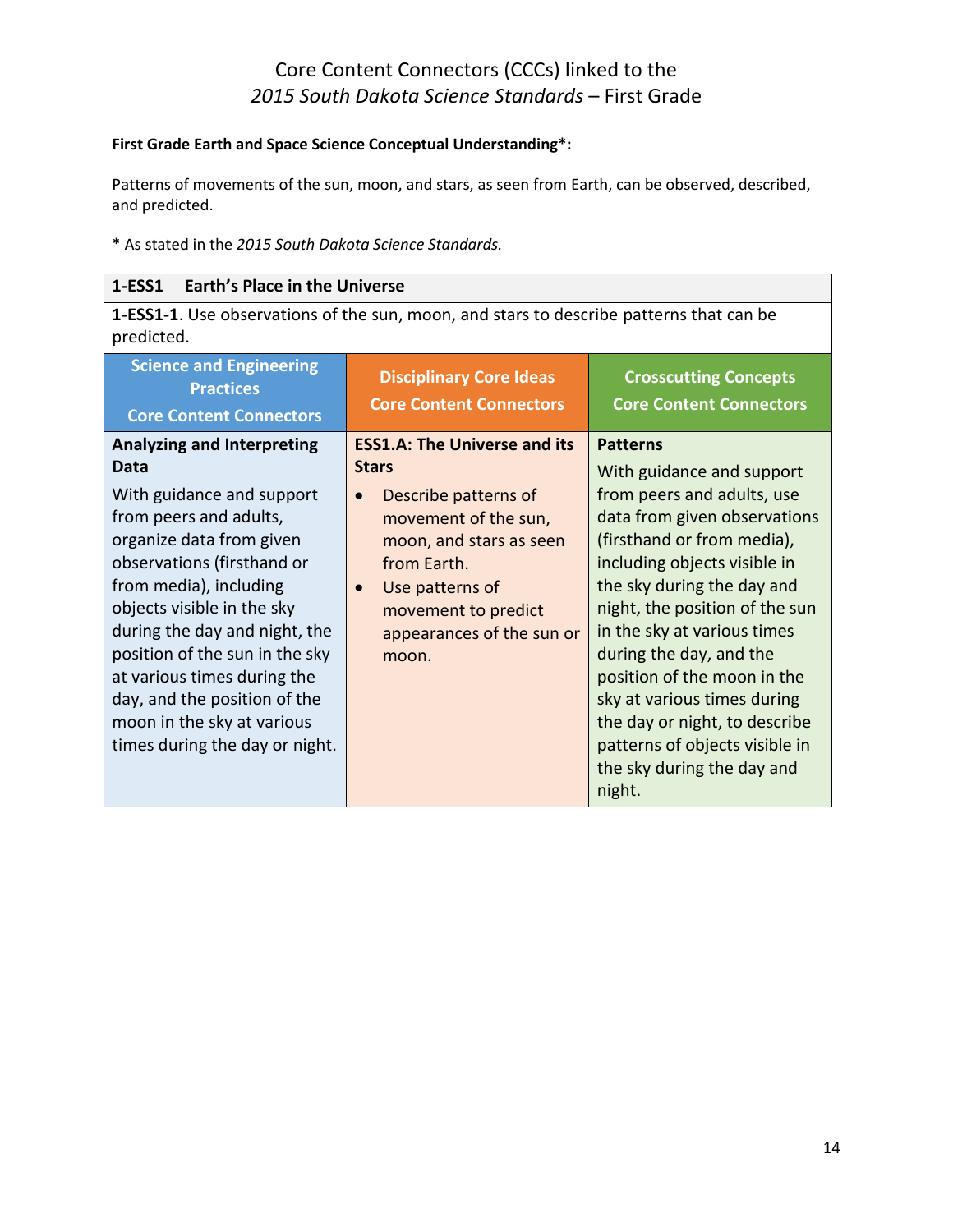| <b>Earth's Place in the Universe</b><br>1-ESS1                                                                                                                                                                                                                               |                                                                                                                                                                                                            |                                                                                                                                                                                                                                                                                                                                                                                     |
|------------------------------------------------------------------------------------------------------------------------------------------------------------------------------------------------------------------------------------------------------------------------------|------------------------------------------------------------------------------------------------------------------------------------------------------------------------------------------------------------|-------------------------------------------------------------------------------------------------------------------------------------------------------------------------------------------------------------------------------------------------------------------------------------------------------------------------------------------------------------------------------------|
| the time of year.                                                                                                                                                                                                                                                            | 1-ESS1-2. Make observations at different times of the year to relate the amount of daylight to                                                                                                             |                                                                                                                                                                                                                                                                                                                                                                                     |
| <b>Science and Engineering</b><br><b>Practices</b><br><b>Core Content Connectors</b>                                                                                                                                                                                         | <b>Disciplinary Core Ideas</b><br><b>Core Content Connectors</b>                                                                                                                                           | <b>Crosscutting Concepts</b><br><b>Core Content Connectors</b>                                                                                                                                                                                                                                                                                                                      |
| <b>Planning and Carrying Out</b><br><b>Investigations</b><br>With guidance and support<br>from peers and adults, collect<br>data through observations<br>(firsthand or from media) of<br>relative length of the day<br>(sunrise to sunset) for<br>periods of time in a year. | <b>ESS1.B: Earth and the Solar</b><br><b>System</b><br>Make relative<br>$\bullet$<br>comparisons between the<br>amount of daylight in the<br>winter to the amount of<br>daylight in the spring or<br>fall. | <b>Patterns</b><br>With guidance and support<br>from peers and adults,<br>identify patterns of human<br>behavior in regards to the<br>relative length of daylight<br>(sunrise to sunset) in<br>relationship to the time of<br>the year (e.g., whether it will<br>be light or dark when waking<br>in the morning, at breakfast,<br>when having dinner, or going<br>to bed at night). |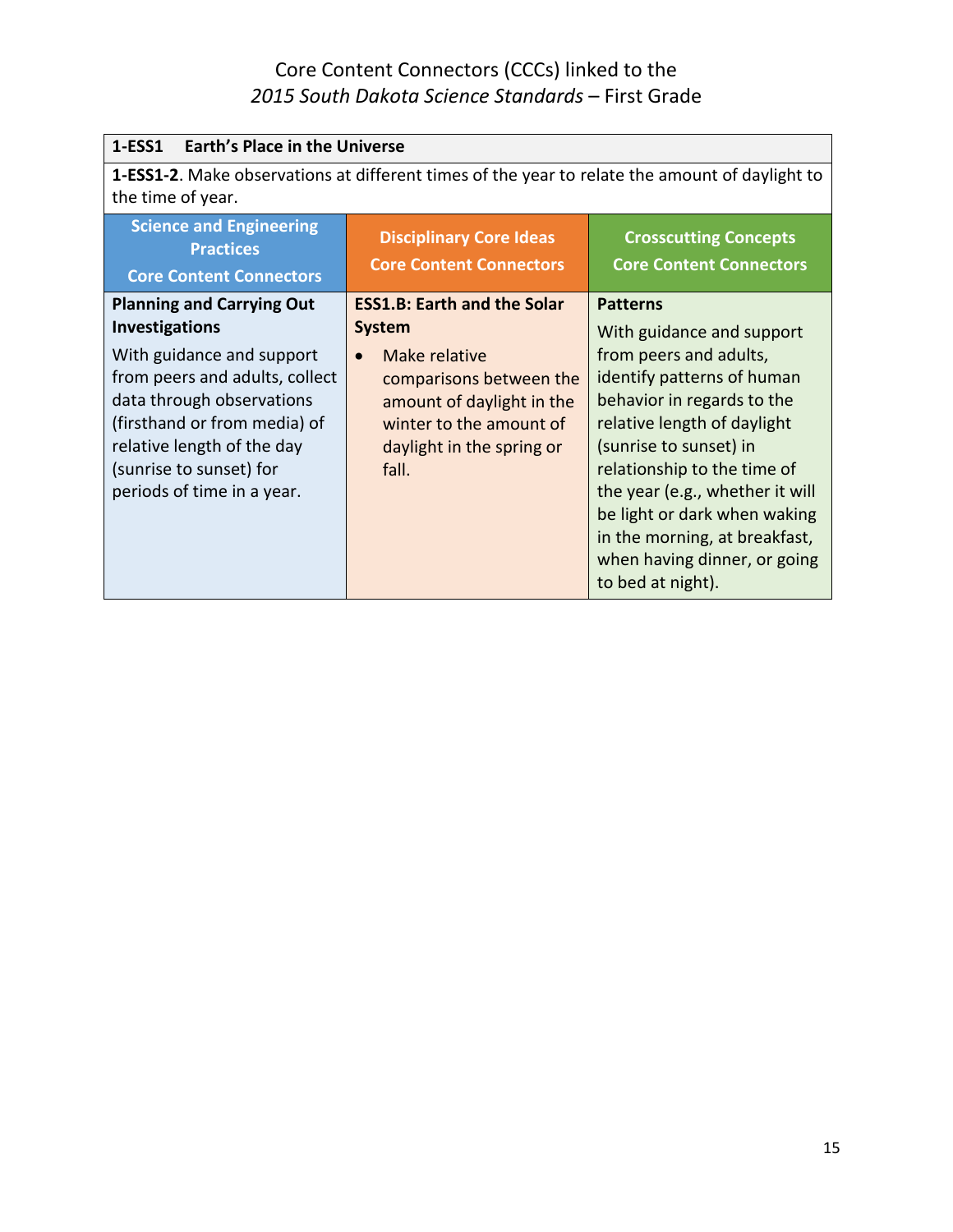#### **Second Grade Physical Science Conceptual Understanding\*:**

Matter exists as different substances that have observably different properties. Different properties are suited to different purposes. Objects can be built up from smaller parts. Heating and cooling substances cause changes that are sometimes reversible and sometimes not.

| $2-PS1$<br><b>Matter and its Interactions</b>                                                                                                                                                                                                                                                                          |                                                                                                                                                                                  |                                                                                                                                                                                              |
|------------------------------------------------------------------------------------------------------------------------------------------------------------------------------------------------------------------------------------------------------------------------------------------------------------------------|----------------------------------------------------------------------------------------------------------------------------------------------------------------------------------|----------------------------------------------------------------------------------------------------------------------------------------------------------------------------------------------|
| 2-PS1-1. Plan and carry out an investigation to describe and classify different kinds of<br>materials by their observable properties.                                                                                                                                                                                  |                                                                                                                                                                                  |                                                                                                                                                                                              |
| <b>Science and Engineering</b><br><b>Practices</b><br><b>Core Content Connectors</b>                                                                                                                                                                                                                                   | <b>Disciplinary Core Ideas</b><br><b>Core Content Connectors</b>                                                                                                                 | <b>Crosscutting Concepts</b><br><b>Core Content Connectors</b>                                                                                                                               |
| <b>Planning and Carrying Out</b><br><b>Investigations</b><br>With guidance and support<br>from peers and adults, use<br>graphical displays (e.g.,<br>pictures, charts, graphs), to<br>describe and organize<br>materials by their properties<br>(e.g., color, texture,<br>hardness, flexibility, solid, or<br>liquid). | <b>PS1.A: Structure and</b><br><b>Properties of Matter</b><br>Classify different kinds of<br>$\bullet$<br>materials by their<br>observable properties<br>(e.g., color, texture). | <b>Patterns</b><br>With guidance and support<br>from peers and adults,<br>identify observable patterns<br>in the properties of materials<br>to classify the different kinds<br>of materials. |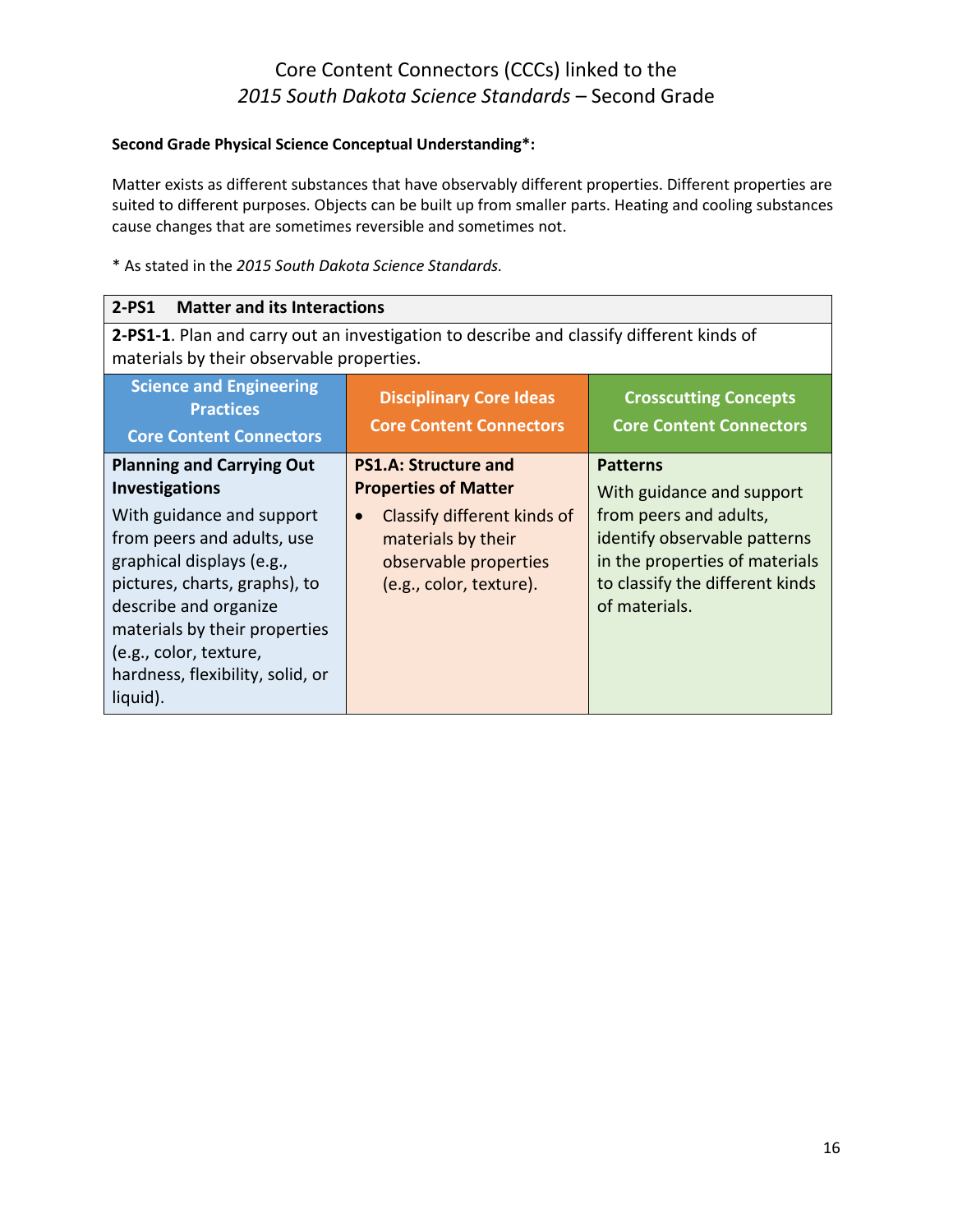| $2-PS1$<br><b>Matter and its Interactions</b>                                                                                                                                                                                                                                                   |                                                                                                                                                                                                                                                                                                              |                                                                                                                                                                                                                                                                                                                                          |
|-------------------------------------------------------------------------------------------------------------------------------------------------------------------------------------------------------------------------------------------------------------------------------------------------|--------------------------------------------------------------------------------------------------------------------------------------------------------------------------------------------------------------------------------------------------------------------------------------------------------------|------------------------------------------------------------------------------------------------------------------------------------------------------------------------------------------------------------------------------------------------------------------------------------------------------------------------------------------|
| 2-PS1-2. Analyze data obtained from testing different materials to determine which materials<br>have the properties that are best suited for an intended purpose.                                                                                                                               |                                                                                                                                                                                                                                                                                                              |                                                                                                                                                                                                                                                                                                                                          |
| <b>Science and Engineering</b><br><b>Practices</b><br><b>Core Content Connectors</b>                                                                                                                                                                                                            | <b>Disciplinary Core Ideas</b><br><b>Core Content Connectors</b>                                                                                                                                                                                                                                             | <b>Crosscutting Concepts</b><br><b>Core Content Connectors</b>                                                                                                                                                                                                                                                                           |
| <b>Analyzing and Interpreting</b><br>Data<br>With guidance and support<br>from peers and adults, test<br>materials then describe the<br>relationship between the<br>materials and their<br>properties (e.g., metal is<br>strong, paper is absorbent,<br>rocks are hard, sandpaper is<br>rough). | <b>PS1.A: Structure and</b><br><b>Properties of Matter</b><br>Match a property of a<br>$\bullet$<br>material (e.g., hard,<br>flexible, absorbent) to a<br>potential purpose (e.g.,<br>hardness of a wooden<br>shelf results in it being<br>better suited for<br>supporting materials than<br>a soft sponge). | <b>Cause and Effect</b><br>With guidance and support<br>from peers and adults,<br>identify and describe<br>relationships between<br>properties of materials and<br>some potential uses purpose<br>(e.g., hardness is good for<br>breaking objects or<br>supporting objects; flexibility<br>is good to keep a material<br>from breaking). |

| <b>Matter and its Interactions</b><br>$2-PS1$                                                                                                                                                                                                                      |                                                                                                                                                                |                                                                                                                                                                                                    |
|--------------------------------------------------------------------------------------------------------------------------------------------------------------------------------------------------------------------------------------------------------------------|----------------------------------------------------------------------------------------------------------------------------------------------------------------|----------------------------------------------------------------------------------------------------------------------------------------------------------------------------------------------------|
| 2-PS1-3. Construct an evidence-based account of how an object made of a small set of pieces<br>can be disassembled and made into a new object.                                                                                                                     |                                                                                                                                                                |                                                                                                                                                                                                    |
| <b>Science and Engineering</b><br><b>Practices</b><br><b>Core Content Connectors</b>                                                                                                                                                                               | <b>Disciplinary Core Ideas</b><br><b>Core Content Connectors</b>                                                                                               | <b>Crosscutting Concepts</b><br><b>Core Content Connectors</b>                                                                                                                                     |
| <b>Constructing Explanations</b><br>and Designing Solutions<br>With guidance and support<br>from peers and adults,<br>describe evidence from<br>observations that an object<br>made of a small set of pieces<br>can be disassembled and<br>made into a new object. | <b>PS1.A: Structure and</b><br><b>Properties of Matter</b><br>Identify how a variety of<br>$\bullet$<br>objects can be built up<br>from a small set of pieces. | <b>Energy and Matter</b><br>With guidance and support<br>from peers and adults,<br>support an explanation using<br>evidence that different<br>objects can be built from the<br>same set of pieces. |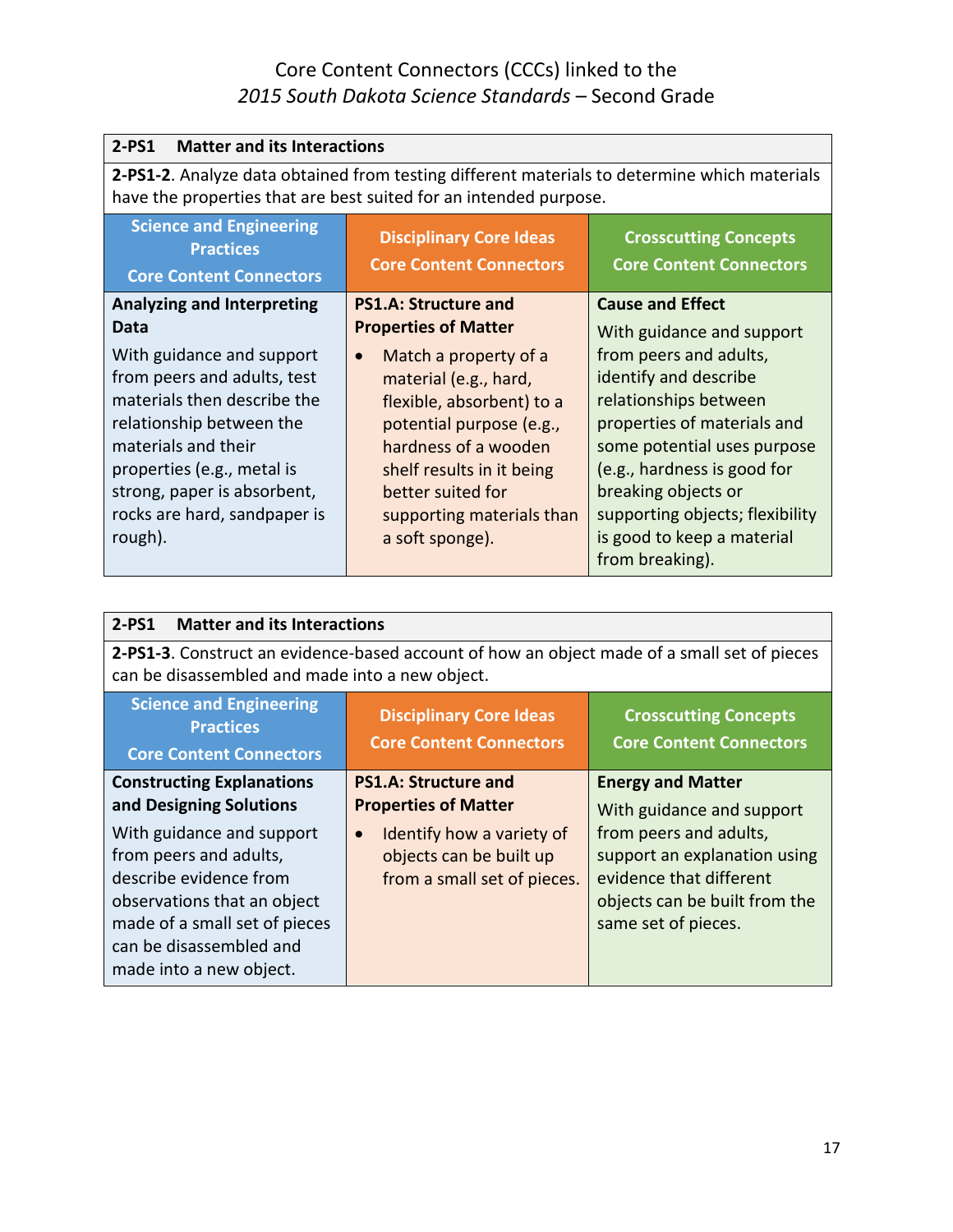| <b>Matter and its Interactions</b><br>$2-PS1$                                                                                                                                                                                                                                                                                                                                                        |                                                                                                                                                                                                                                                                                                                    |                                                                                                                                                                                                                                                                                                                                                                |
|------------------------------------------------------------------------------------------------------------------------------------------------------------------------------------------------------------------------------------------------------------------------------------------------------------------------------------------------------------------------------------------------------|--------------------------------------------------------------------------------------------------------------------------------------------------------------------------------------------------------------------------------------------------------------------------------------------------------------------|----------------------------------------------------------------------------------------------------------------------------------------------------------------------------------------------------------------------------------------------------------------------------------------------------------------------------------------------------------------|
| 2-PS1-4. Construct an argument using reasoning and evidence that some changes caused by<br>heating or cooling can be reversed and some cannot.                                                                                                                                                                                                                                                       |                                                                                                                                                                                                                                                                                                                    |                                                                                                                                                                                                                                                                                                                                                                |
| <b>Science and Engineering</b><br><b>Practices</b><br><b>Core Content Connectors</b>                                                                                                                                                                                                                                                                                                                 | <b>Disciplinary Core Ideas</b><br><b>Core Content Connectors</b>                                                                                                                                                                                                                                                   | <b>Crosscutting Concepts</b><br><b>Core Content Connectors</b>                                                                                                                                                                                                                                                                                                 |
| <b>Engaging in Argument from</b><br>Evidence<br>With guidance and support<br>from peers and adults,<br>identify evidence that shows<br>whether the change in the<br>material after heating is<br>reversible (e.g., water may<br>become ice again, a cooked<br>egg remains a solid, cookie<br>dough that is baked does not<br>return to its uncooked form<br>when cooled) by engaging in<br>argument. | <b>PS1.B: Chemical Reactions</b><br>Identify examples of<br>$\bullet$<br>heating substances which<br>cause changes that are<br>sometimes reversible and<br>sometimes not.<br>Identify examples of<br>$\bullet$<br>cooling substances which<br>cause changes that are<br>sometimes reversible and<br>sometimes not. | <b>Cause and Effect</b><br>With guidance and support<br>from peers and adults,<br>identify and describe the<br>relationship of changes<br>caused by heating or cooling<br>that can be reversed by<br>cooling or heating (e.g., ice<br>that is heated can melt into<br>water, but the water can be<br>cooled and can freeze back<br>into ice [and vice versa]). |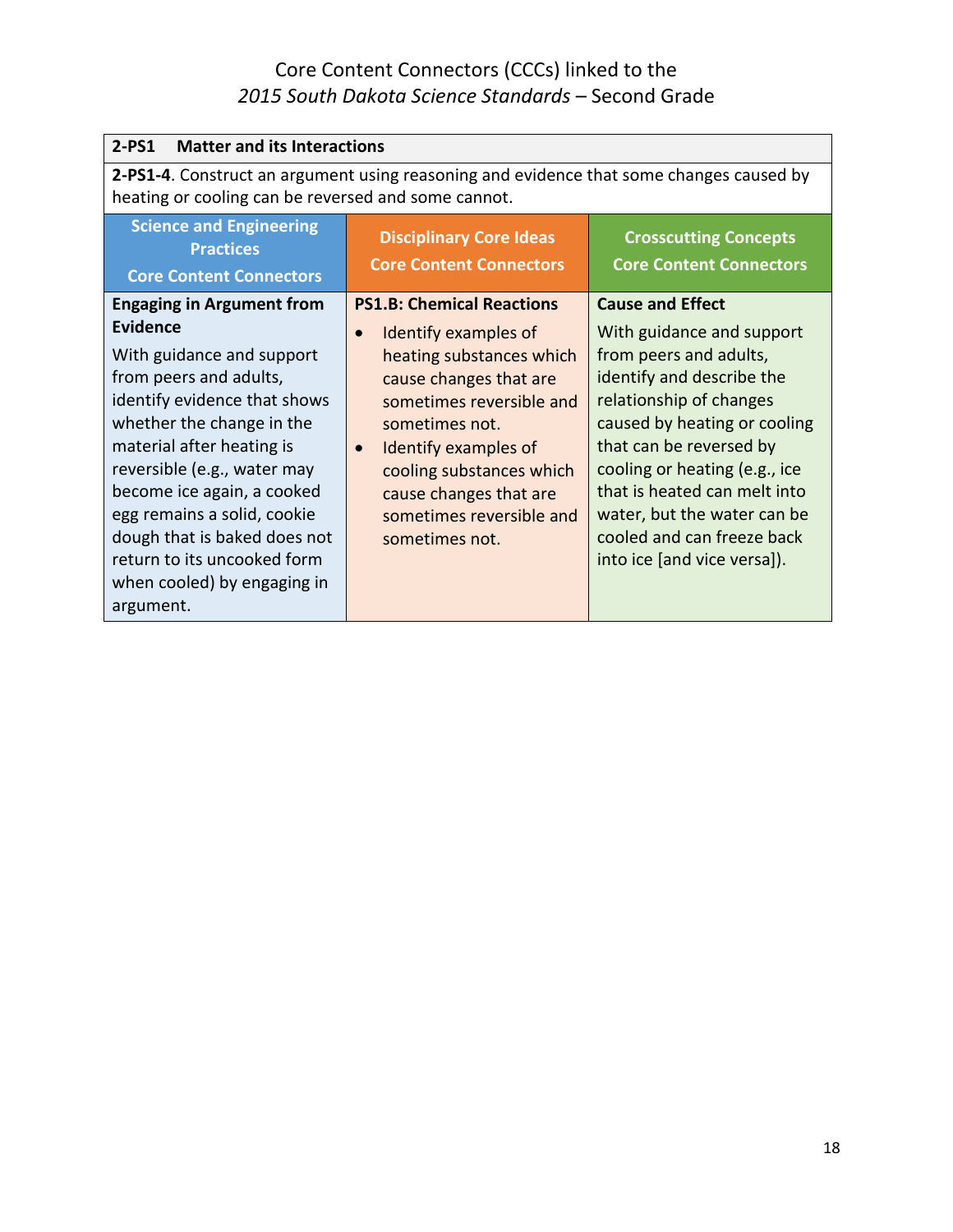#### **Second Grade Life Science Conceptual Understanding\*:**

Plants depend on water and light to grow, and also depend on animals for pollination or to move their seeds around. A range of different organisms live in different places.

\* As stated in the *2015 South Dakota Science Standards.*

#### **2-LS2 Ecosystems: Interactions, Energy, and Dynamics**

**2-LS2-1**. Plan and carry out an investigation to determine if plants need sunlight and water to grow.

| <b>Science and Engineering</b><br><b>Practices</b><br><b>Core Content Connectors</b> | <b>Disciplinary Core Ideas</b><br><b>Core Content Connectors</b> | <b>Crosscutting Concepts</b><br><b>Core Content Connectors</b> |
|--------------------------------------------------------------------------------------|------------------------------------------------------------------|----------------------------------------------------------------|
| <b>Planning and Carrying Out</b>                                                     | <b>LS2.A: Interdependent</b>                                     | <b>Cause and Effect</b>                                        |
| <b>Investigations</b>                                                                | <b>Relationships in Ecosystems</b>                               | With guidance and support                                      |
| With guidance and support                                                            | Recognize that plants<br>$\bullet$                               | from peers and adults,                                         |
| from peers and adults, collect                                                       | need water and light to                                          | describe the effect on plant                                   |
| data during an investigation                                                         | grow.                                                            | growth when withholding                                        |
| about whether plants need                                                            |                                                                  | light but providing water,                                     |
| sunlight and water to grow.                                                          |                                                                  | withholding water but                                          |
|                                                                                      |                                                                  | providing light, or                                            |
|                                                                                      |                                                                  | withholding both water and                                     |
|                                                                                      |                                                                  | light.                                                         |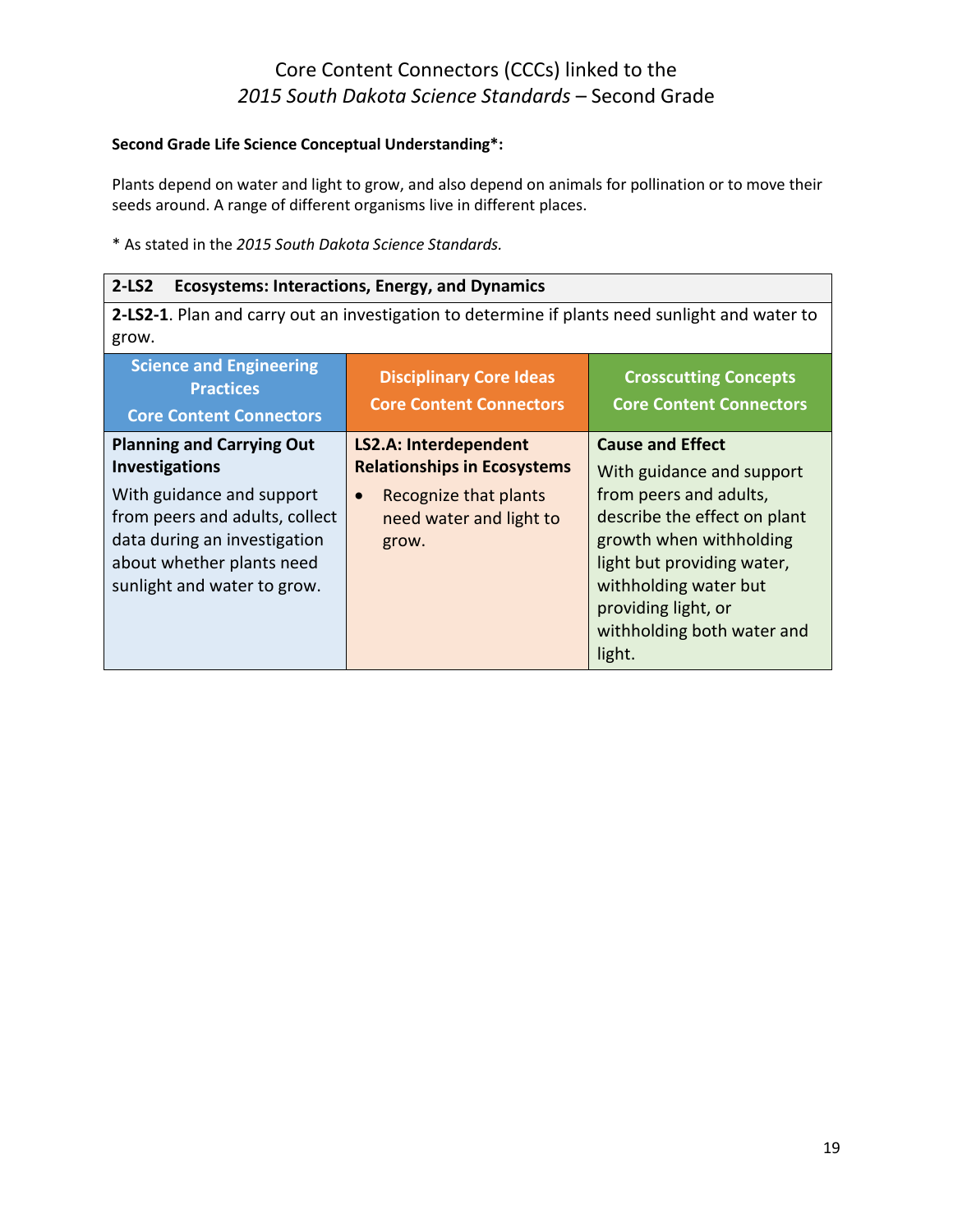| $2-LS2$<br><b>Ecosystems: Interactions, Energy, and Dynamics</b>                                                                                                              |                                                                                                                                                                                                                                                                                  |                                                                                                                                                    |
|-------------------------------------------------------------------------------------------------------------------------------------------------------------------------------|----------------------------------------------------------------------------------------------------------------------------------------------------------------------------------------------------------------------------------------------------------------------------------|----------------------------------------------------------------------------------------------------------------------------------------------------|
| 2-LS2-2. Develop a simple model that mimics the function of an animal in dispersing seeds or<br>pollinating plants.                                                           |                                                                                                                                                                                                                                                                                  |                                                                                                                                                    |
| <b>Science and Engineering</b><br><b>Practices</b><br><b>Core Content Connectors</b>                                                                                          | <b>Disciplinary Core Ideas</b><br><b>Core Content Connectors</b>                                                                                                                                                                                                                 | <b>Crosscutting Concepts</b><br><b>Core Content Connectors</b>                                                                                     |
| <b>Developing and Using</b><br><b>Models</b>                                                                                                                                  | <b>LS2.A: Interdependent</b><br><b>Relationships in Ecosystems</b>                                                                                                                                                                                                               | <b>Structure and Function</b><br>With guidance and support                                                                                         |
| With guidance and support<br>from peers and adults,<br>develop a simple model that<br>mimics how plant and animal<br>structures interact to move<br>pollen or disperse seeds. | Recognize that plants<br>$\bullet$<br>need animals to move<br>their seeds around.<br><b>ETS1.B: Developing Possible</b><br><b>Solutions</b><br>Identify a simple model<br>$\bullet$<br>that mimics the function<br>of an animal in dispersing<br>seeds or pollinating<br>plants. | from peers and adults,<br>describe the relationships<br>between components of a<br>simple model that allows for<br>movement of pollen or<br>seeds. |

| $2-LS4$<br><b>Biological Evolution: Unity and Diversity</b>                                                                                                                                                                                          |                                                                                                                                                                           |                                                                                                                                                                                                                                                                                                                               |
|------------------------------------------------------------------------------------------------------------------------------------------------------------------------------------------------------------------------------------------------------|---------------------------------------------------------------------------------------------------------------------------------------------------------------------------|-------------------------------------------------------------------------------------------------------------------------------------------------------------------------------------------------------------------------------------------------------------------------------------------------------------------------------|
| 2-LS4-1. Make observations of plants and animals to compare the diversity of life in different<br>habitats.                                                                                                                                          |                                                                                                                                                                           |                                                                                                                                                                                                                                                                                                                               |
| <b>Science and Engineering</b><br><b>Practices</b><br><b>Core Content Connectors</b>                                                                                                                                                                 | <b>Disciplinary Core Ideas</b><br><b>Core Content Connectors</b>                                                                                                          | <b>Crosscutting Concepts</b><br><b>Core Content Connectors</b>                                                                                                                                                                                                                                                                |
| <b>Planning and Carrying Out</b><br>Investigations<br>With guidance and support<br>from peers and adults,<br>conduct an investigation and<br>describe how the different<br>plants and animals in their<br>habitats can be observed and<br>organized. | <b>LS4.D: Biodiversity and</b><br><b>Humans</b><br>Recognize that different<br>$\bullet$<br>kinds of living things live<br>in different habitats on<br>land and in water. | <b>Systems and System Models</b><br>With guidance and support<br>from peers and adults,<br>observe and use observations<br>to identify characteristics of<br>plant and animal diversity<br>including land habitats (e.g.,<br>playground, garden, forest,<br>parking lot) and water<br>habitats (e.g., pond, stream,<br>lake). |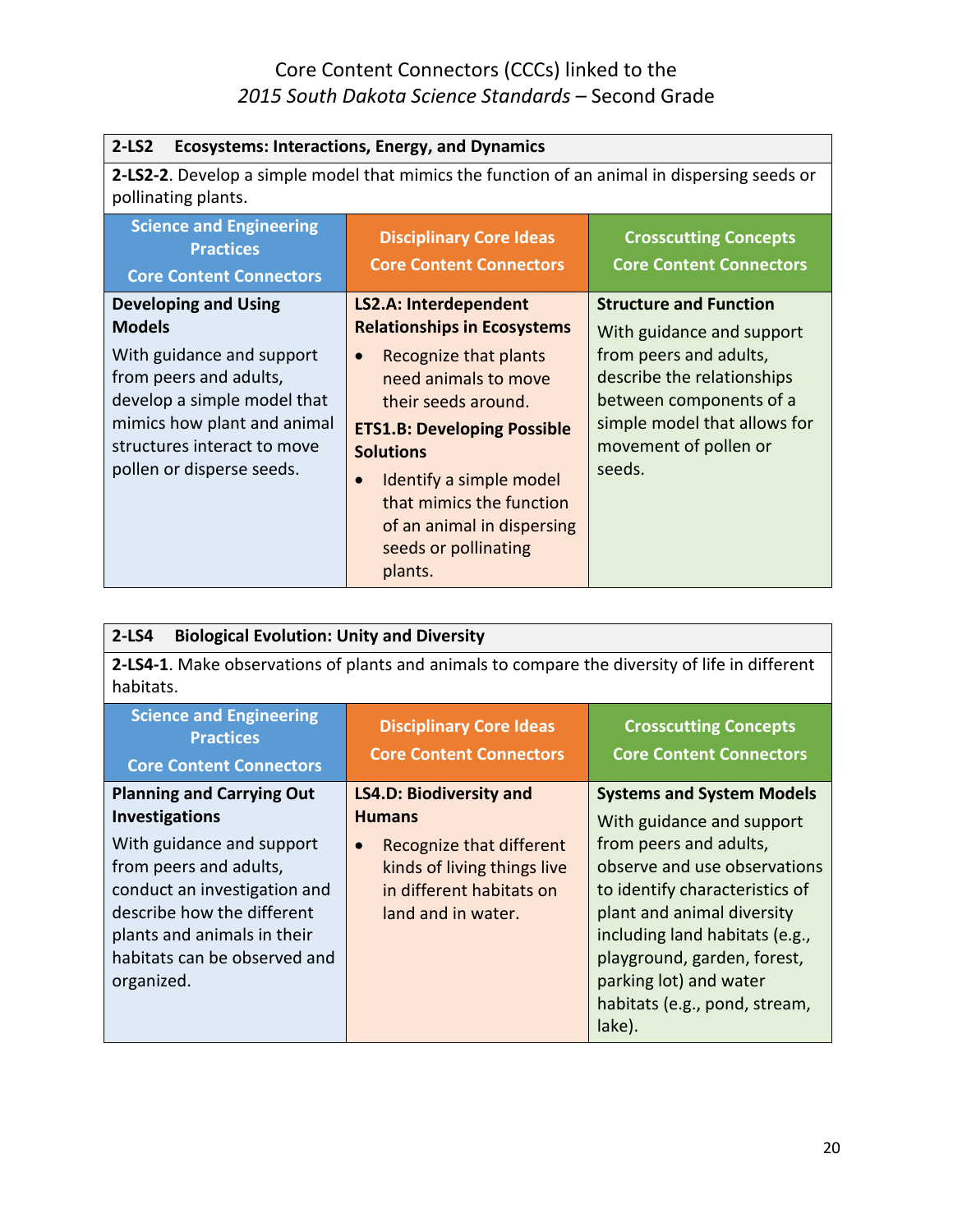#### **Second Grade Earth and Space Science Conceptual Understanding\*:**

Some events on Earth occur very quickly; others can occur very slowly. Wind and water change the shape of the land. Maps show where things are located. The shapes and kinds of land and water in any area can be mapped. Water is found in many types of places and in different forms on Earth.

| <b>Earth's Place in the Universe</b><br>2-ESS1                                                                                                                                                                                                                                                                                                                                                                                                                                                            |                                                                                                                                                                                                                                                                                                                 |                                                                                                                                                                                                                                                                                                                                                     |
|-----------------------------------------------------------------------------------------------------------------------------------------------------------------------------------------------------------------------------------------------------------------------------------------------------------------------------------------------------------------------------------------------------------------------------------------------------------------------------------------------------------|-----------------------------------------------------------------------------------------------------------------------------------------------------------------------------------------------------------------------------------------------------------------------------------------------------------------|-----------------------------------------------------------------------------------------------------------------------------------------------------------------------------------------------------------------------------------------------------------------------------------------------------------------------------------------------------|
| 2-ESS1-1. Use information from several sources to provide evidence that Earth events can<br>occur quickly or slowly.                                                                                                                                                                                                                                                                                                                                                                                      |                                                                                                                                                                                                                                                                                                                 |                                                                                                                                                                                                                                                                                                                                                     |
| <b>Science and Engineering</b><br><b>Practices</b><br><b>Core Content Connectors</b>                                                                                                                                                                                                                                                                                                                                                                                                                      | <b>Disciplinary Core Ideas</b><br><b>Core Content Connectors</b>                                                                                                                                                                                                                                                | <b>Crosscutting Concepts</b><br><b>Core Content Connectors</b>                                                                                                                                                                                                                                                                                      |
| <b>Constructing Explanations</b><br>and Designing Solutions<br>With guidance and support<br>from peers and adults,<br>describe the evidence from<br>observations (firsthand or<br>from media (e.g., books,<br>videos, pictures, historical<br>photos)), that some Earth<br>events occur quickly (e.g., the<br>occurrence of flood, severe<br>storm, volcanic eruption,<br>earthquake, landslides,<br>erosion of soil) and some<br>Earth events occur slowly<br>(e.g., erosion of weathering<br>of rocks). | <b>ESS1.C: The History of Planet</b><br>Earth<br>Use evidence to<br>understand that some<br>Earth events happen<br>quickly and can be<br>observed (e.g., flood,<br>volcano eruption,<br>earthquake, or erosion of<br>soil) and some Earth<br>events happen slowly<br>(e.g., erosion or<br>weathering of rocks). | <b>Stability and Change</b><br>With guidance and support<br>from peers and adults,<br>connect evidence to support<br>the reasoning that some<br>Earth events and the<br>resulting changes can be<br>directly observed, while<br>other Earth events (e.g.,<br>erosion or weathering of<br>rocks) can be observed only<br>after long periods of time. |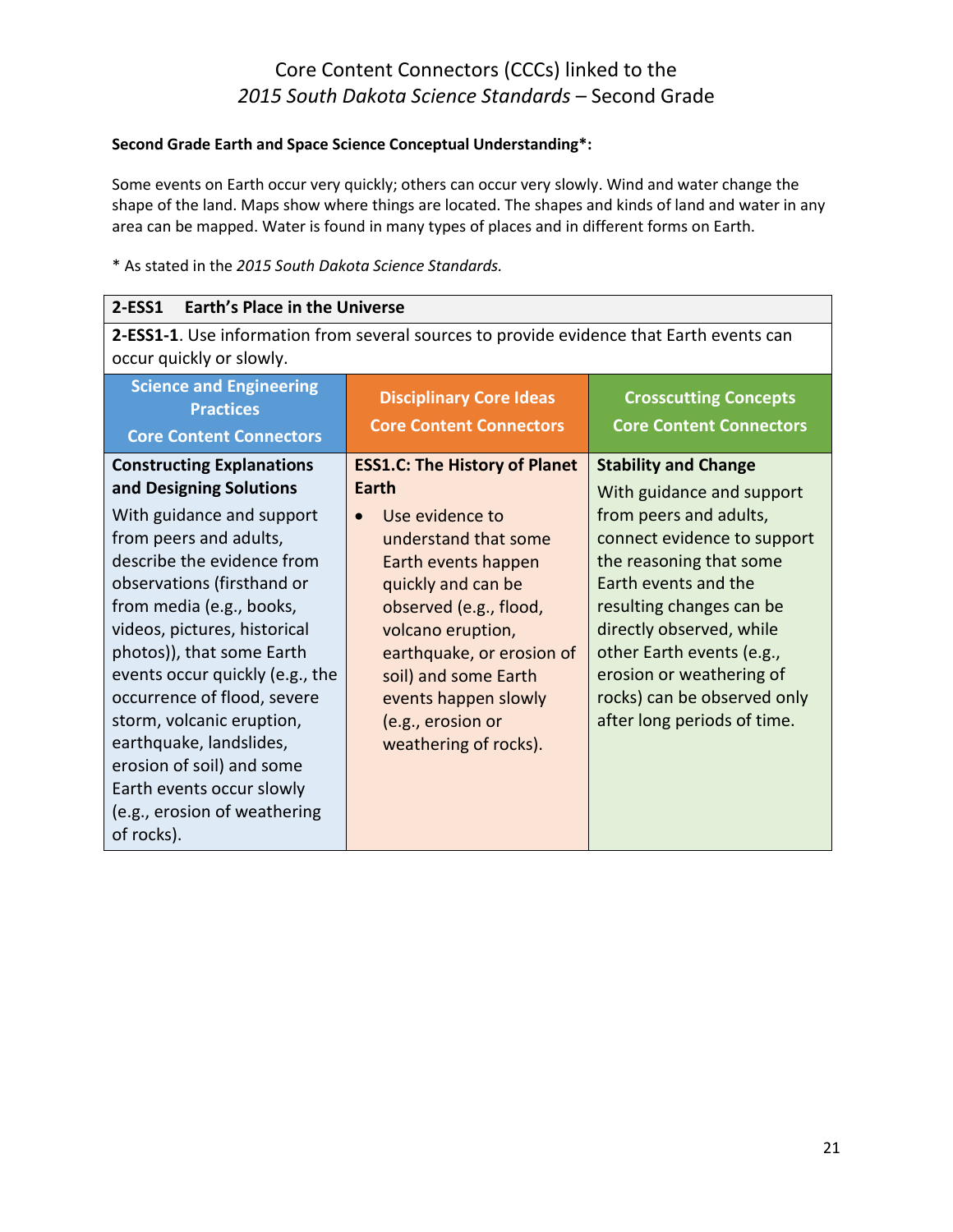| $2-ESS2$<br><b>Earth's Systems</b>                                                                                                               |                                                                                                                            |                                                                                                                         |
|--------------------------------------------------------------------------------------------------------------------------------------------------|----------------------------------------------------------------------------------------------------------------------------|-------------------------------------------------------------------------------------------------------------------------|
| changing the shape of the land.                                                                                                                  | 2-ESS2-1. Compare multiple solutions designed to slow or prevent wind or water from                                        |                                                                                                                         |
| <b>Science and Engineering</b><br><b>Practices</b><br><b>Core Content Connectors</b>                                                             | <b>Disciplinary Core Ideas</b><br><b>Core Content Connectors</b>                                                           | <b>Crosscutting Concepts</b><br><b>Core Content Connectors</b>                                                          |
| <b>Constructing Explanations</b><br>and Designing Solutions<br>With guidance and support<br>from peers and adults,                               | <b>ESS2.A: Earth Materials and</b><br><b>Systems</b><br>Identify a solution (e.g.,<br>$\bullet$<br>using shrubs, grass, or | <b>Stability and Change</b><br>With guidance and support<br>from peers and adults,<br>identify problems created by      |
| describe and compare<br>solutions in terms of how<br>each solution slows or<br>prevents wind or water from<br>changing the shape of the<br>land. | trees) to slow or prevent<br>wind or water from<br>changing the shape of the<br>land.                                      | both slow and rapid changes<br>in the shape of the land (e.g.,<br>many mild rainstorms or a<br>severe storm and flood). |

| <b>Earth's Systems</b><br>2-ESS2                                                                                                                                                                                                                                                                             |                                                                                                                                                                                                             |                                                                                                                                                                                     |
|--------------------------------------------------------------------------------------------------------------------------------------------------------------------------------------------------------------------------------------------------------------------------------------------------------------|-------------------------------------------------------------------------------------------------------------------------------------------------------------------------------------------------------------|-------------------------------------------------------------------------------------------------------------------------------------------------------------------------------------|
| 2-ESS2-2. Develop a model to represent the shapes and kinds of land and bodies of water in<br>an area.                                                                                                                                                                                                       |                                                                                                                                                                                                             |                                                                                                                                                                                     |
| <b>Science and Engineering</b><br><b>Practices</b><br><b>Core Content Connectors</b>                                                                                                                                                                                                                         | <b>Disciplinary Core Ideas</b><br><b>Core Content Connectors</b>                                                                                                                                            | <b>Crosscutting Concepts</b><br><b>Core Content Connectors</b>                                                                                                                      |
| <b>Developing and Using</b><br><b>Models</b><br>With guidance and support<br>from peers and adults,<br>develop and use a map or<br>model to represent and<br>identify kinds of land (e.g.,<br>hill or mountain) and specific<br>bodies of water (e.g., creek,<br>ocean, lake, river) within a<br>given area. | <b>ESS2.B: Plate Tectonics and</b><br>Large-Scale System<br><b>Interactions</b><br><b>Identify land features and</b><br>$\bullet$<br>bodies of water (e.g., hill,<br>lake) of an area on a map<br>or model. | <b>Patterns</b><br>With guidance and support<br>from peers and adults,<br>recognize the similarities in<br>the way maps represent land<br>and water features in<br>different areas. |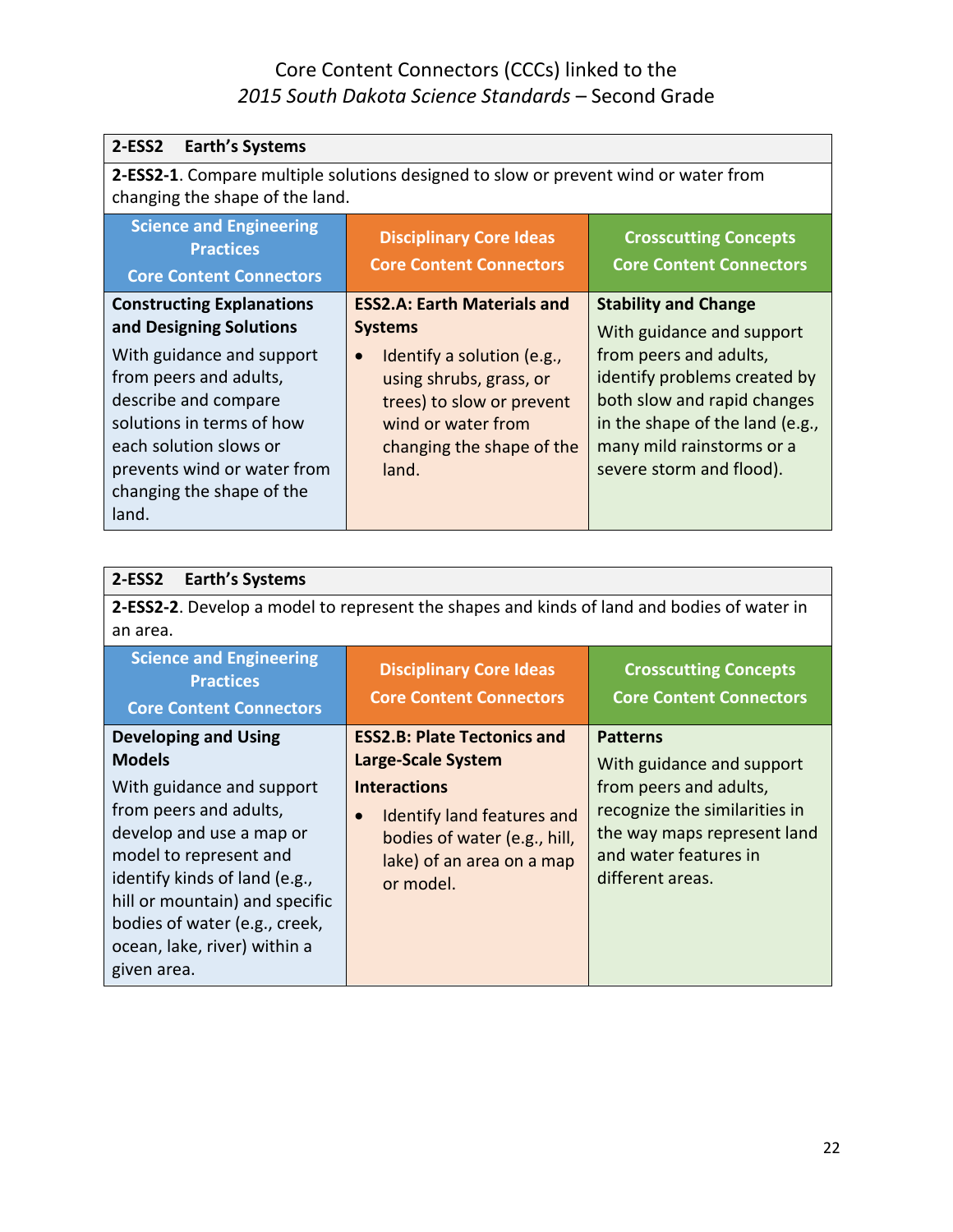| <b>Earth's Systems</b><br>2-ESS2                                                                                                                                                                                                        |                                                                                                                         |                                                                                                    |
|-----------------------------------------------------------------------------------------------------------------------------------------------------------------------------------------------------------------------------------------|-------------------------------------------------------------------------------------------------------------------------|----------------------------------------------------------------------------------------------------|
| 2-ESS2-3. Obtain information to identify where water is found on Earth and that it can be<br>solid or liquid.                                                                                                                           |                                                                                                                         |                                                                                                    |
| <b>Science and Engineering</b><br><b>Practices</b><br><b>Core Content Connectors</b>                                                                                                                                                    | <b>Disciplinary Core Ideas</b><br><b>Core Content Connectors</b>                                                        | <b>Crosscutting Concepts</b><br><b>Core Content Connectors</b>                                     |
| Obtaining, Evaluating, and<br><b>Communicating Information</b>                                                                                                                                                                          | <b>ESS2.C: The Roles of Water</b><br>in Earth's Surface Processes                                                       | <b>Patterns</b><br>With guidance and support                                                       |
| With guidance and support<br>from peers and adults, use<br>books and other reliable<br>media as sources of scientific<br>information to identify where<br>water is found on Earth,<br>including in oceans, rivers,<br>lakes, and ponds. | Recognize that water is<br>$\bullet$<br>found in many types of<br>places and exists as solid<br>ice and in liquid form. | from peers and adults,<br>identify patterns of where<br>water is found, and what<br>form it is in. |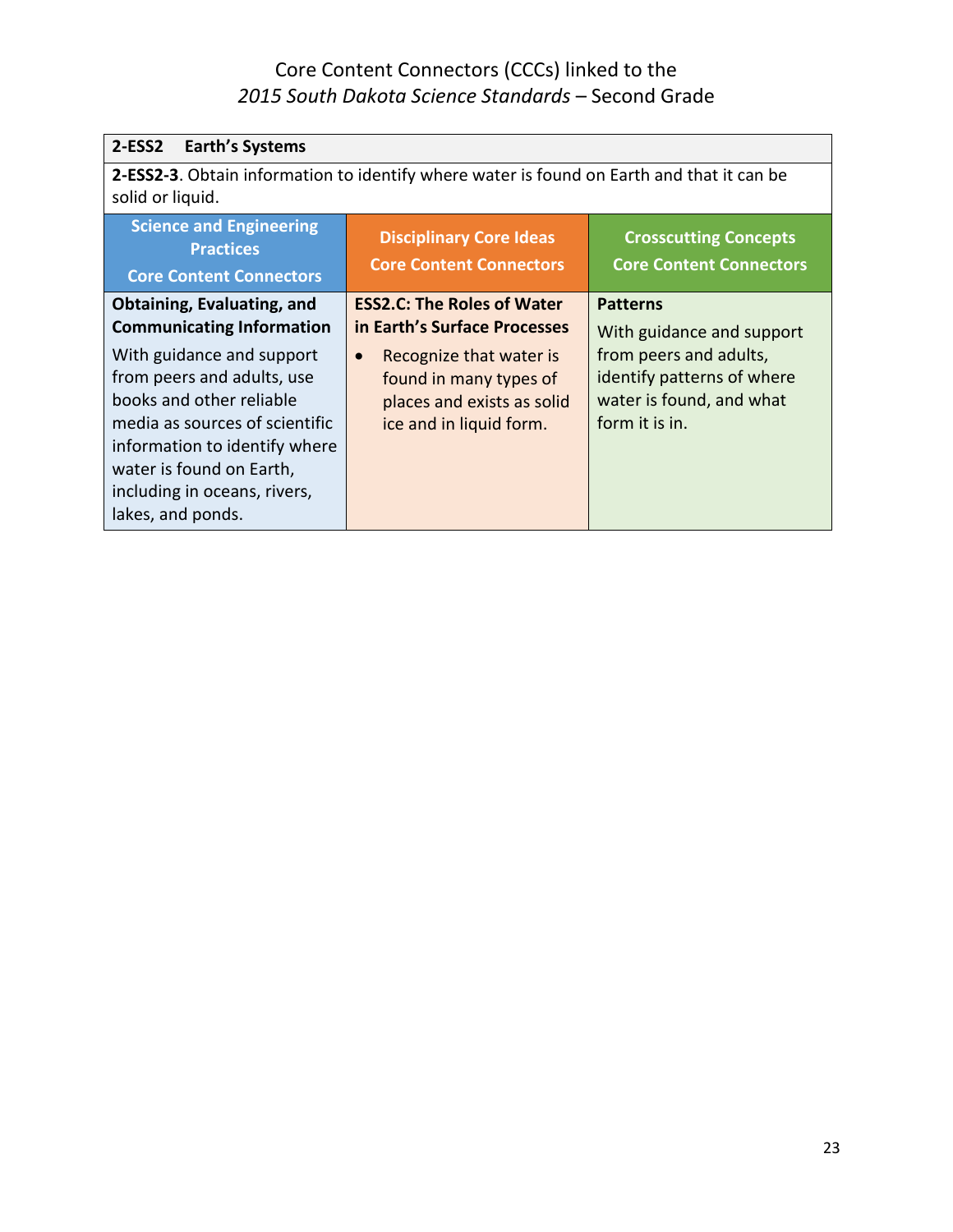#### **Third Grade Physical Science Conceptual Understanding\*:**

The effect of unbalanced forces on an object results in a change of motion. Patterns of motion can be used to predict future motion. Some forces act through contact, some forces act even when the objects are not in contact. The gravitational force of Earth acting on an object near the Earth's surface pulls that object toward the planet's center.

| $3-PS2$<br><b>Motion and Stability: Forces and Interactions</b>                                                                                                                                                                                                                                |                                                                                                                                                                                                                                                       |                                                                                                                                                                                                                                |
|------------------------------------------------------------------------------------------------------------------------------------------------------------------------------------------------------------------------------------------------------------------------------------------------|-------------------------------------------------------------------------------------------------------------------------------------------------------------------------------------------------------------------------------------------------------|--------------------------------------------------------------------------------------------------------------------------------------------------------------------------------------------------------------------------------|
| and unbalanced forces on the motion of an object.                                                                                                                                                                                                                                              | 3-PS2-1. Plan and carry out an investigation to provide evidence of the effects of balanced                                                                                                                                                           |                                                                                                                                                                                                                                |
| <b>Science and Engineering</b><br><b>Practices</b><br><b>Core Content Connectors</b>                                                                                                                                                                                                           | <b>Disciplinary Core Ideas</b><br><b>Core Content Connectors</b>                                                                                                                                                                                      | <b>Crosscutting Concepts</b><br><b>Core Content Connectors</b>                                                                                                                                                                 |
| <b>Planning and Carrying Out</b><br><b>Investigations</b><br>With guidance and support<br>from peers and adults, collect<br>and record data during an<br>investigation of the effects of<br>different forces on an<br>object's motion (e.g.,<br>starting, stopping, or<br>changing direction). | <b>PS2.A: Forces and Motion</b><br>Identify ways to change<br>the motion of an object<br>(e.g., number, size, or<br>direction of forces).<br><b>PS2.B: Types of Interactions</b><br>Describe how objects in<br>contact exert forces on<br>each other. | <b>Cause and Effect</b><br>With guidance and support<br>from peers and adults,<br>provide evidence that<br>demonstrates how balanced<br>and unbalanced forces<br>determine an object's<br>motion, during the<br>investigation. |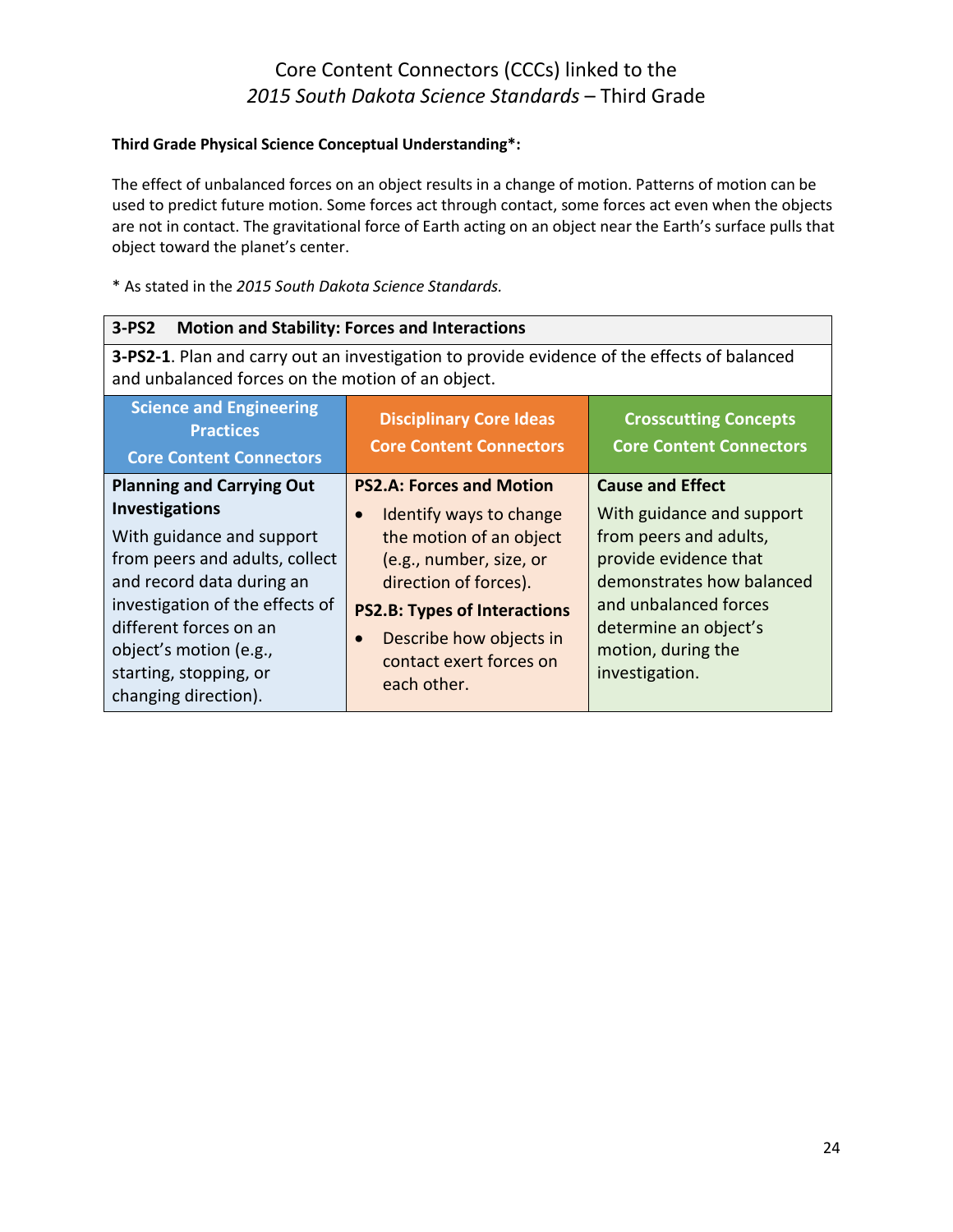| $3-PS2$<br><b>Motion and Stability: Forces and Interactions</b>                                                                                     |                                                                  |                                                                |
|-----------------------------------------------------------------------------------------------------------------------------------------------------|------------------------------------------------------------------|----------------------------------------------------------------|
| 3-PS2-2. Make observations and/or measurements of an object's motion to provide evidence<br>for how a pattern can be used to predict future motion. |                                                                  |                                                                |
| <b>Science and Engineering</b><br><b>Practices</b><br><b>Core Content Connectors</b>                                                                | <b>Disciplinary Core Ideas</b><br><b>Core Content Connectors</b> | <b>Crosscutting Concepts</b><br><b>Core Content Connectors</b> |
| <b>Planning and Carrying Out</b>                                                                                                                    | <b>PS2.A: Forces and Motion</b>                                  | <b>Patterns</b>                                                |
| <b>Investigations</b>                                                                                                                               | Describe the patterns of<br>$\bullet$                            | With guidance and support                                      |
| With guidance and support                                                                                                                           | an object's motion in                                            | from peers and adults, use                                     |
| from peers and adults, collect                                                                                                                      | various situations (e.g., a                                      | data to identify a pattern                                     |
| measurements of the motion                                                                                                                          | pendulum swinging, a ball                                        | that can be used to predict                                    |
| of an object as it repeats a                                                                                                                        | moving on a curved track,                                        | future motion.                                                 |
| pattern over time (e.g., a                                                                                                                          | a magnet repelling                                               |                                                                |
| pendulum swinging, a ball                                                                                                                           | another magnet).                                                 |                                                                |
| moving on a curved track, a                                                                                                                         | Predict future motion of<br>$\bullet$                            |                                                                |
| magnet repelling another                                                                                                                            | an object given its                                              |                                                                |
| magnet).                                                                                                                                            | pattern of motion.                                               |                                                                |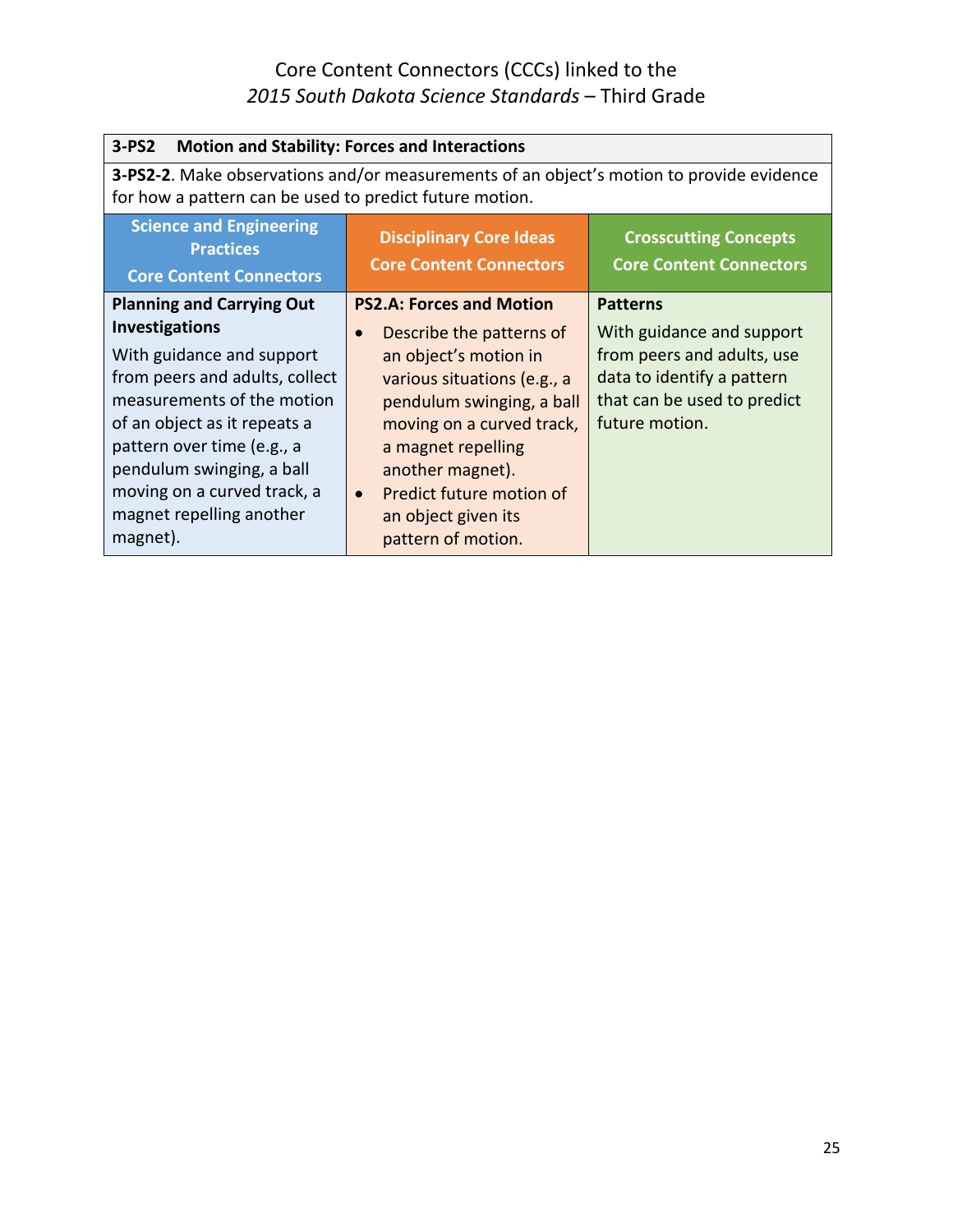| $3-PS2$<br><b>Motion and Stability: Forces and Interactions</b>                                                                                                                                                                                                                     |                                                                                                                                                                                                                                                                                                                                                                                                                                                                                                                                                                          |                                                                                                                                                                                                                                                        |
|-------------------------------------------------------------------------------------------------------------------------------------------------------------------------------------------------------------------------------------------------------------------------------------|--------------------------------------------------------------------------------------------------------------------------------------------------------------------------------------------------------------------------------------------------------------------------------------------------------------------------------------------------------------------------------------------------------------------------------------------------------------------------------------------------------------------------------------------------------------------------|--------------------------------------------------------------------------------------------------------------------------------------------------------------------------------------------------------------------------------------------------------|
| <b>3-PS2-3</b> . Ask questions about cause and effect relationships of electric or magnetic<br>interactions between two objects not in contact with each other.                                                                                                                     |                                                                                                                                                                                                                                                                                                                                                                                                                                                                                                                                                                          |                                                                                                                                                                                                                                                        |
| <b>Science and Engineering</b><br><b>Practices</b><br><b>Core Content Connectors</b>                                                                                                                                                                                                | <b>Disciplinary Core Ideas</b><br><b>Core Content Connectors</b>                                                                                                                                                                                                                                                                                                                                                                                                                                                                                                         | <b>Crosscutting Concepts</b><br><b>Core Content Connectors</b>                                                                                                                                                                                         |
| <b>Asking Questions and</b><br><b>Defining Problems</b><br>With guidance and support<br>from peers and adults, ask<br>relevant questions that arise<br>from observations of two<br>objects not in contact with<br>each other interacting<br>through electric or magnetic<br>forces. | <b>PS2.A: Types of Interactions</b><br>Recognize cause and<br>effect relationships of<br>magnetic interactions<br>between two objects not<br>in contact with each<br>other (e.g., how the<br>orientation of magnets<br>affects the direction of<br>the magnetic force).<br>Recognize cause and<br>effect relationships of<br>electric interactions (e.g.,<br>the force on hair from an<br>electrically charged<br>balloon) between two<br>objects not in contact<br>with each other (e.g.,<br>how the distance<br>between objects affects<br>the strength of the force). | <b>Cause and Effect</b><br>With guidance and support<br>from peers and adults,<br>identify relationships about<br>two objects not in contact<br>with each other (i.e., sizes of<br>forces, distances apart, and<br>the orientation of the<br>magnets). |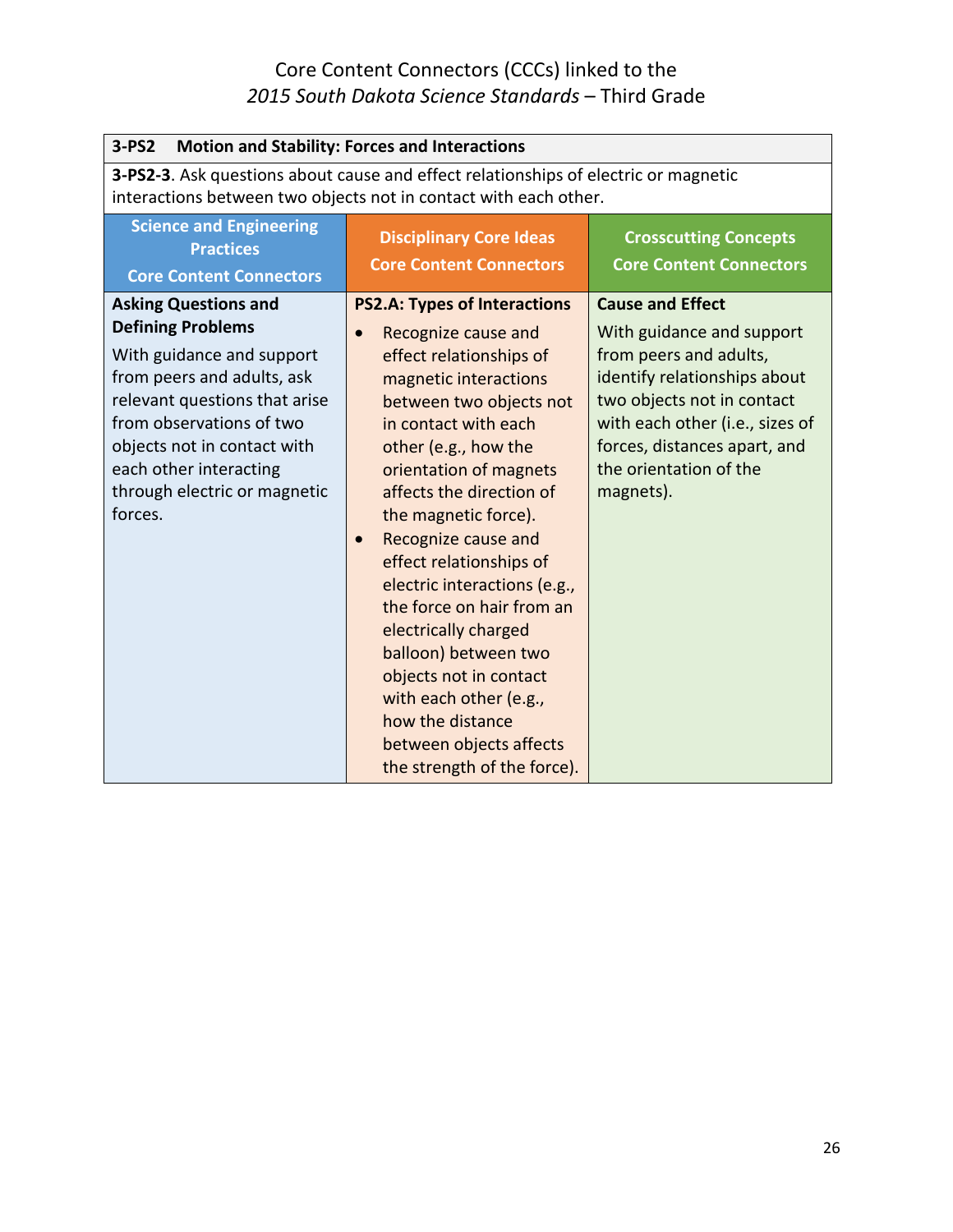| $3-PS2$<br><b>Motion and Stability: Forces and Interactions</b>                                                                                                                                                                     |                                                                                                                                                                                                                                                                                                   |                                                                                                                                                                                                                                                               |
|-------------------------------------------------------------------------------------------------------------------------------------------------------------------------------------------------------------------------------------|---------------------------------------------------------------------------------------------------------------------------------------------------------------------------------------------------------------------------------------------------------------------------------------------------|---------------------------------------------------------------------------------------------------------------------------------------------------------------------------------------------------------------------------------------------------------------|
|                                                                                                                                                                                                                                     | <b>3-PS2-4.</b> Define a simple design problem that can be solved by applying scientific ideas about                                                                                                                                                                                              |                                                                                                                                                                                                                                                               |
| magnets.                                                                                                                                                                                                                            |                                                                                                                                                                                                                                                                                                   |                                                                                                                                                                                                                                                               |
| <b>Science and Engineering</b><br><b>Practices</b>                                                                                                                                                                                  | <b>Disciplinary Core Ideas</b>                                                                                                                                                                                                                                                                    | <b>Crosscutting Concepts</b>                                                                                                                                                                                                                                  |
| <b>Core Content Connectors</b>                                                                                                                                                                                                      | <b>Core Content Connectors</b>                                                                                                                                                                                                                                                                    | <b>Core Content Connectors</b>                                                                                                                                                                                                                                |
| <b>Asking Questions and</b><br><b>Defining Problems</b><br>With guidance and support<br>from peers and adults,<br>identify a solution for a<br>simple problem which can be<br>solved by applying scientific<br>ideas about magnets. | <b>PS2.B: Types of Interactions</b><br>Identify and describe the<br>scientific ideas necessary<br>for solving a given<br>problem about magnets<br>(e.g., size of the force<br>depends on the<br>properties of objects,<br>distance between the<br>objects, and orientation<br>of magnetic objects | <b>Interdependence of Science,</b><br><b>Engineering, and Technology</b><br>With guidance and support<br>from peers and adults,<br>identify the features for a<br>successful solution (e.g.,<br>identify that a magnet keeps<br>a door latched) to a problem. |
|                                                                                                                                                                                                                                     | relative to one another).                                                                                                                                                                                                                                                                         |                                                                                                                                                                                                                                                               |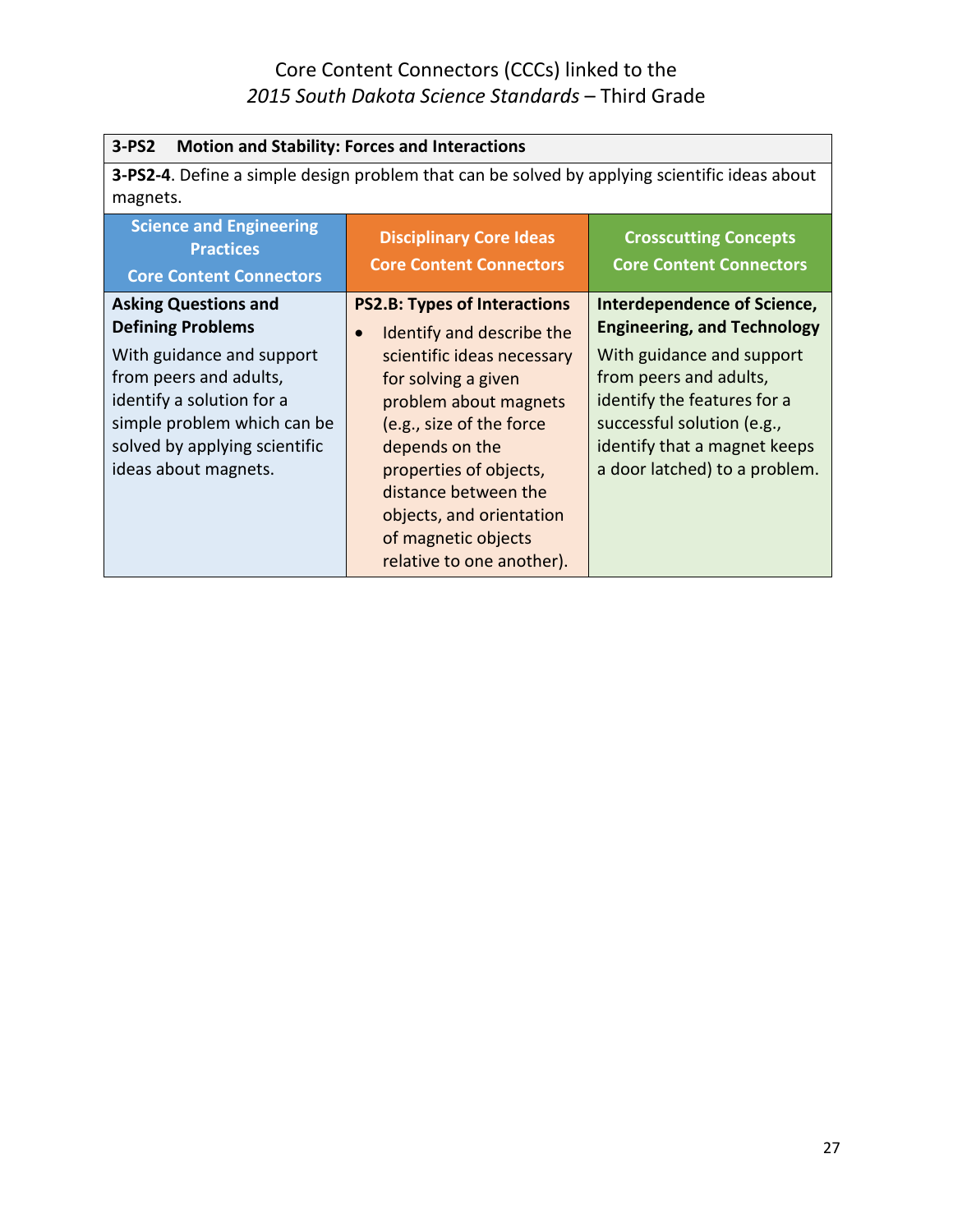#### **Third Grade Life Science Conceptual Understanding\*:**

Reproduction is essential to every kind of organism. Organisms have unique and diverse life cycles. When the environment changes, some organisms survive and reproduce, some move to new locations, some move into the transformed environment, and some die. Being part of a group helps animals obtain food, defend themselves, and cope with changes. Different organisms vary in how they look and function because they have different inherited information; the environment also affects the traits that an organism develops. Some living organisms resemble organisms that once lived on Earth. Fossils provide evidence about the types of organisms and environments that existed long ago. Differences in characteristics between individuals of the same species provide advantages in surviving and reproducing. Particular organisms can only survive in particular environments. Populations of organisms live in a variety of habitats. Change in those habitats affects the organisms living there.

| <b>From Molecules to Organisms: Structures and Processes</b><br>$3-LS1$                                                                                         |                                                                  |                                                                |
|-----------------------------------------------------------------------------------------------------------------------------------------------------------------|------------------------------------------------------------------|----------------------------------------------------------------|
| <b>3-LS1-1.</b> Develop models to describe that organisms have unique and diverse life cycles but<br>all have in common birth, growth, reproduction, and death. |                                                                  |                                                                |
| <b>Science and Engineering</b><br><b>Practices</b><br><b>Core Content Connectors</b>                                                                            | <b>Disciplinary Core Ideas</b><br><b>Core Content Connectors</b> | <b>Crosscutting Concepts</b><br><b>Core Content Connectors</b> |
| <b>Developing and Using</b>                                                                                                                                     | <b>LS1.B: Growth and</b>                                         | <b>Patterns</b>                                                |
| <b>Models</b>                                                                                                                                                   | <b>Development of Organisms</b>                                  | With guidance and support                                      |
| With guidance and support                                                                                                                                       | Recognize that organisms<br>$\bullet$                            | from peers and adults, use                                     |
| from peers and adults,                                                                                                                                          | have unique and diverse                                          | models to describe that                                        |
| develop models of a life cycle                                                                                                                                  | life cycles.                                                     | although organisms can                                         |
| and identify the relevant                                                                                                                                       | Identify a common<br>$\bullet$                                   | display life cycles that look                                  |
| components (i.e., organisms,                                                                                                                                    | pattern between models                                           | different, they all follow the                                 |
| birth, growth, reproduction,<br>death).                                                                                                                         | of different life cycles.                                        | same pattern.                                                  |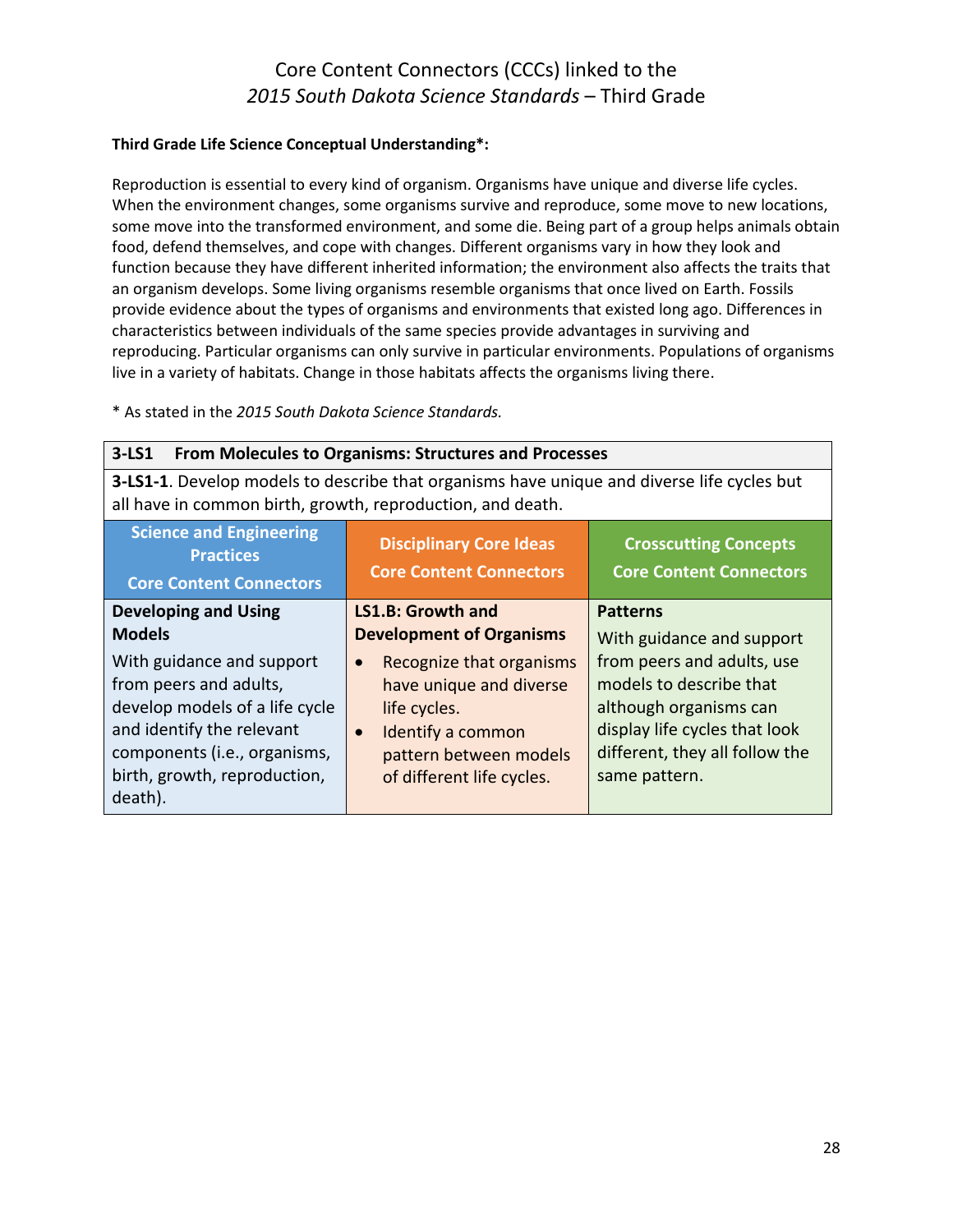| $3-LS2$<br><b>Ecosystems: Interactions, Energy, and Dynamics</b>                                                                                                                                                                |                                                                                                                                                                          |                                                                                                                                                                                                                                                                            |
|---------------------------------------------------------------------------------------------------------------------------------------------------------------------------------------------------------------------------------|--------------------------------------------------------------------------------------------------------------------------------------------------------------------------|----------------------------------------------------------------------------------------------------------------------------------------------------------------------------------------------------------------------------------------------------------------------------|
|                                                                                                                                                                                                                                 | <b>3-LS2-1.</b> Construct an argument that some animals form groups that help members survive.                                                                           |                                                                                                                                                                                                                                                                            |
| <b>Science and Engineering</b><br><b>Practices</b><br><b>Core Content Connectors</b>                                                                                                                                            | <b>Disciplinary Core Ideas</b><br><b>Core Content Connectors</b>                                                                                                         | <b>Crosscutting Concepts</b><br><b>Core Content Connectors</b>                                                                                                                                                                                                             |
| <b>Engaging in Argument from</b><br><b>Evidence</b>                                                                                                                                                                             | <b>LS2.D: Social Interactions</b><br>and Group Behavior                                                                                                                  | <b>Cause and Effect</b>                                                                                                                                                                                                                                                    |
| With guidance and support<br>from peers and adults,<br>identify evidence to support<br>the claim that being part of a<br>group helps animals obtain<br>food, defend themselves, and<br>cope with changes in their<br>ecosystem. | Recognize that animals<br>$\bullet$<br>within a group help the<br>group obtain food for<br>survival, defend<br>themselves, and survive<br>changes in their<br>ecosystem. | With guidance and support<br>from peers and adults,<br>identify cause and effect<br>relationships (i.e., members<br>of a group of animals have<br>greater success in defending<br>themselves than those same<br>animals acting alone) related<br>to being part of a group. |

| Heredity: Inheritance and Variation of Traits<br>$3-LS3$                                                                                                                                                                                            |                                                                                                                                                                                                                                                |                                                                                                                                                                                                                            |
|-----------------------------------------------------------------------------------------------------------------------------------------------------------------------------------------------------------------------------------------------------|------------------------------------------------------------------------------------------------------------------------------------------------------------------------------------------------------------------------------------------------|----------------------------------------------------------------------------------------------------------------------------------------------------------------------------------------------------------------------------|
|                                                                                                                                                                                                                                                     | 3-LS3-1. Analyze and interpret data to provide evidence that plants and animals have traits<br>inherited from parents and that variations of these traits exist in a group of similar organisms.                                               |                                                                                                                                                                                                                            |
| <b>Science and Engineering</b><br><b>Practices</b><br><b>Core Content Connectors</b>                                                                                                                                                                | <b>Disciplinary Core Ideas</b><br><b>Core Content Connectors</b>                                                                                                                                                                               | <b>Crosscutting Concepts</b><br><b>Core Content Connectors</b>                                                                                                                                                             |
| <b>Analyzing and Interpreting</b>                                                                                                                                                                                                                   | <b>LS3.A: Inheritance of Traits</b>                                                                                                                                                                                                            | <b>Patterns</b>                                                                                                                                                                                                            |
| Data<br>With guidance and support<br>from peers and adults,<br>interpret graphical displays<br>(e.g., table, chart, graph) and<br>visual representations (e.g.,<br>drawings, pictures,<br>photographs) showing<br>variations in similar traits in a | Identify similarities in the<br>$\bullet$<br>traits of a parent and the<br>traits of an offspring.<br>Recognize that<br>$\bullet$<br>characteristics of<br>organisms are inherited<br>from their parents.<br><b>LS3.B: Variation of Traits</b> | With guidance and support<br>from peers and adults,<br>describe that the pattern of<br>similarities in traits between<br>parents and offspring, and<br>between siblings, provide<br>evidence that traits are<br>inherited. |
| grouping of similar<br>organisms.                                                                                                                                                                                                                   | <b>Identify variations in</b><br>$\bullet$<br>similar traits in a group of<br>similar organisms.                                                                                                                                               |                                                                                                                                                                                                                            |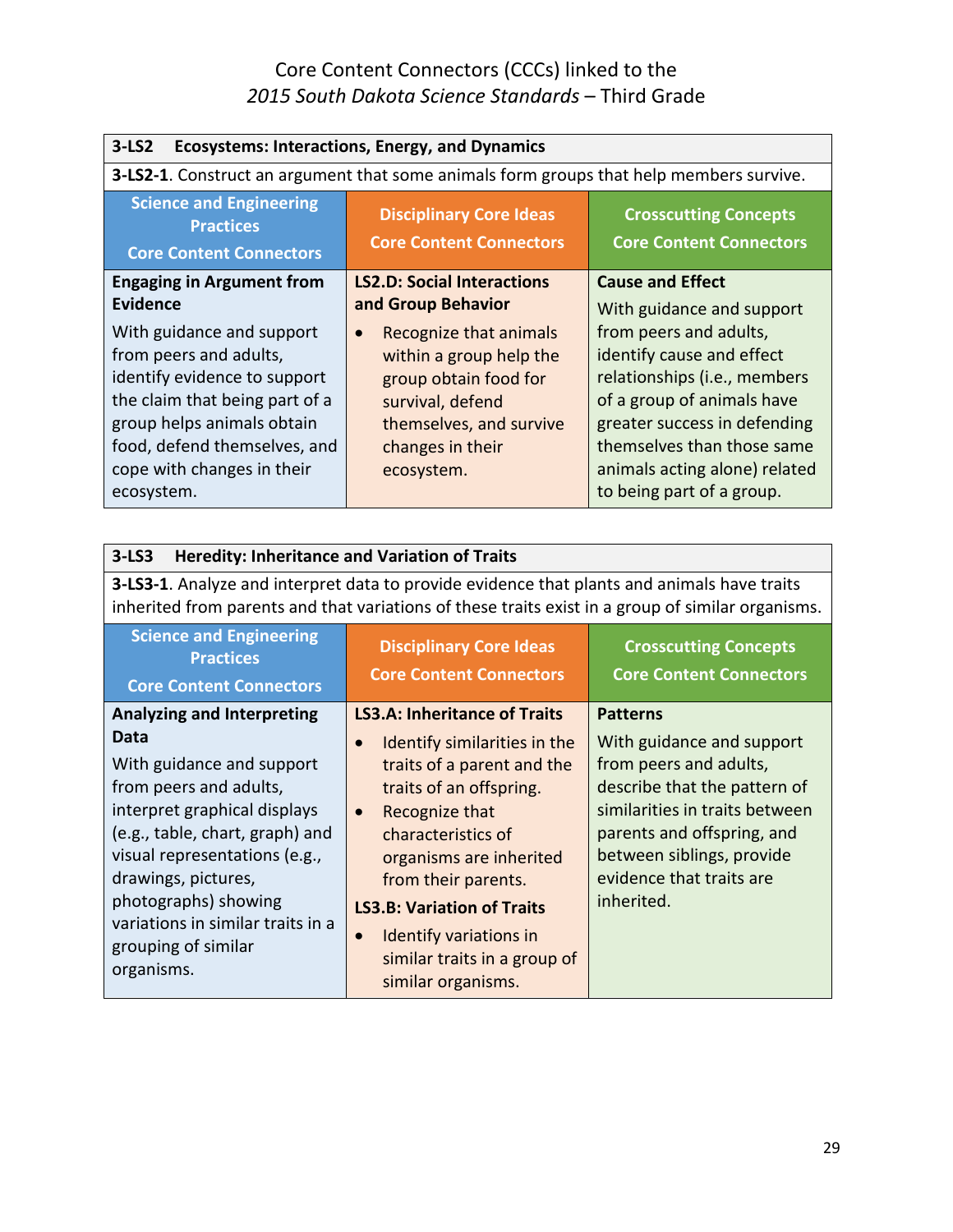| $3-LS3$<br><b>Heredity: Inheritance and Variation of Traits</b>                                                                                                                                                                                                                                                    |                                                                                                                                                                                                                                                                                                                                                                                                                                                                          |                                                                                                                                                                                                                                                                               |
|--------------------------------------------------------------------------------------------------------------------------------------------------------------------------------------------------------------------------------------------------------------------------------------------------------------------|--------------------------------------------------------------------------------------------------------------------------------------------------------------------------------------------------------------------------------------------------------------------------------------------------------------------------------------------------------------------------------------------------------------------------------------------------------------------------|-------------------------------------------------------------------------------------------------------------------------------------------------------------------------------------------------------------------------------------------------------------------------------|
| by the environment.                                                                                                                                                                                                                                                                                                | 3-LS3-2. Use evidence and reasoning to support the explanation that traits can be influenced                                                                                                                                                                                                                                                                                                                                                                             |                                                                                                                                                                                                                                                                               |
| <b>Science and Engineering</b><br><b>Practices</b><br><b>Core Content Connectors</b>                                                                                                                                                                                                                               | <b>Disciplinary Core Ideas</b><br><b>Core Content Connectors</b>                                                                                                                                                                                                                                                                                                                                                                                                         | <b>Crosscutting Concepts</b><br><b>Core Content Connectors</b>                                                                                                                                                                                                                |
| <b>Constructing Explanations</b><br>and Designing Solutions<br>With guidance and support<br>from peers and adults,<br>identify evidence that<br>explains how inherited traits<br>can be influenced by the<br>environment (e.g., height or<br>weight of a plant or animal,<br>color or quantity of the<br>flowers). | <b>LS3.A: Inheritance of Traits</b><br>Identify examples of<br>$\bullet$<br>inherited traits that vary<br>between organisms of<br>the same type.<br><b>LS3.B: Variation of Traits</b><br>Identify a cause-and-<br>$\bullet$<br>effect relationship<br>between an<br>environmental factor and<br>its effect on a given<br>variation in a trait (e.g.,<br>not enough water<br>produces plants that have<br>fewer flowers than plants<br>that had more water<br>available). | <b>Cause and Effect</b><br>With guidance and support<br>from peers and adults,<br>identify environmental<br>factors that vary for<br>organisms of the same type<br>(e.g., amount of food or<br>amount of exercise an animal<br>gets) that may influence<br>organisms' traits. |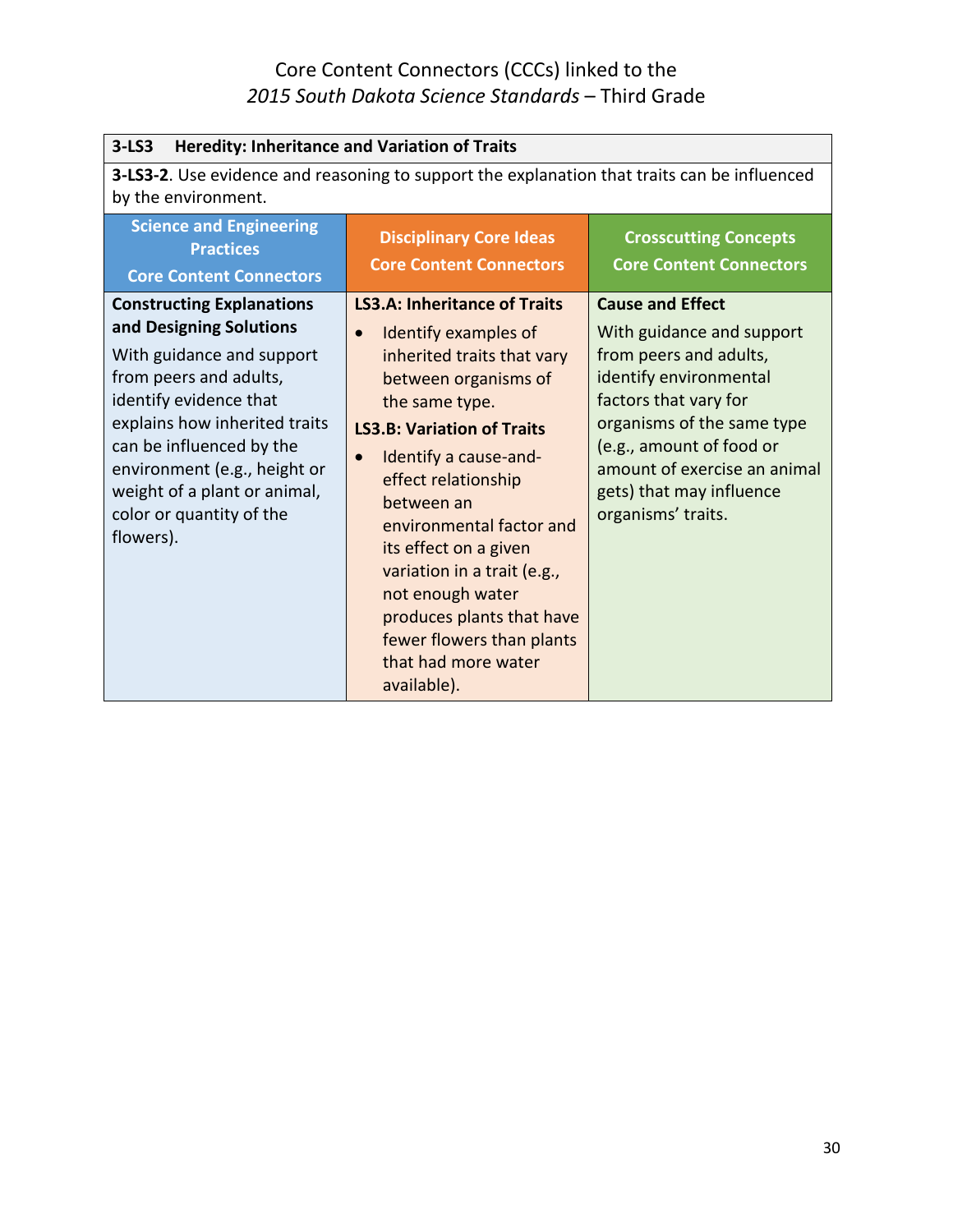| $3-LS4$<br><b>Biological Evolution: Unity and Diversity</b>                                                                                                                                                                   |                                                                                                                                                                                                                                                                                                                      |                                                                                                                                                                     |
|-------------------------------------------------------------------------------------------------------------------------------------------------------------------------------------------------------------------------------|----------------------------------------------------------------------------------------------------------------------------------------------------------------------------------------------------------------------------------------------------------------------------------------------------------------------|---------------------------------------------------------------------------------------------------------------------------------------------------------------------|
| environments in which they lived long ago.                                                                                                                                                                                    | <b>3-LS4-1</b> . Analyze and interpret data from fossils to provide evidence of the organisms and the                                                                                                                                                                                                                |                                                                                                                                                                     |
| <b>Science and Engineering</b><br><b>Practices</b><br><b>Core Content Connectors</b>                                                                                                                                          | <b>Disciplinary Core Ideas</b><br><b>Core Content Connectors</b>                                                                                                                                                                                                                                                     | <b>Crosscutting Concepts</b><br><b>Core Content Connectors</b>                                                                                                      |
| <b>Analyzing and Interpreting</b><br>Data                                                                                                                                                                                     | <b>LS4.A: Evidence of Common</b><br><b>Ancestry and Diversity</b>                                                                                                                                                                                                                                                    | <b>Scale, Proportion, and</b><br><b>Quantity</b>                                                                                                                    |
| With guidance and support<br>from peers and adults, use<br>graphical displays (e.g., table,<br>chart, graph) to identify<br>relationships between the<br>fossils of organisms and the<br>environments in which they<br>lived. | Recognize that fossils<br>represent plants and<br>animals that lived long<br>ago.<br>Recognize that fossils<br>$\bullet$<br>provide evidence about<br>the environments in<br>which organisms lived<br>long ago (e.g., fossilized<br>seashells indicate shelled<br>organisms that lived in<br>aquatic environments.). | With guidance and support<br>from peers and adults,<br>identify relationships shown<br>in data that fossils represent<br>plants and animals that lived<br>long ago. |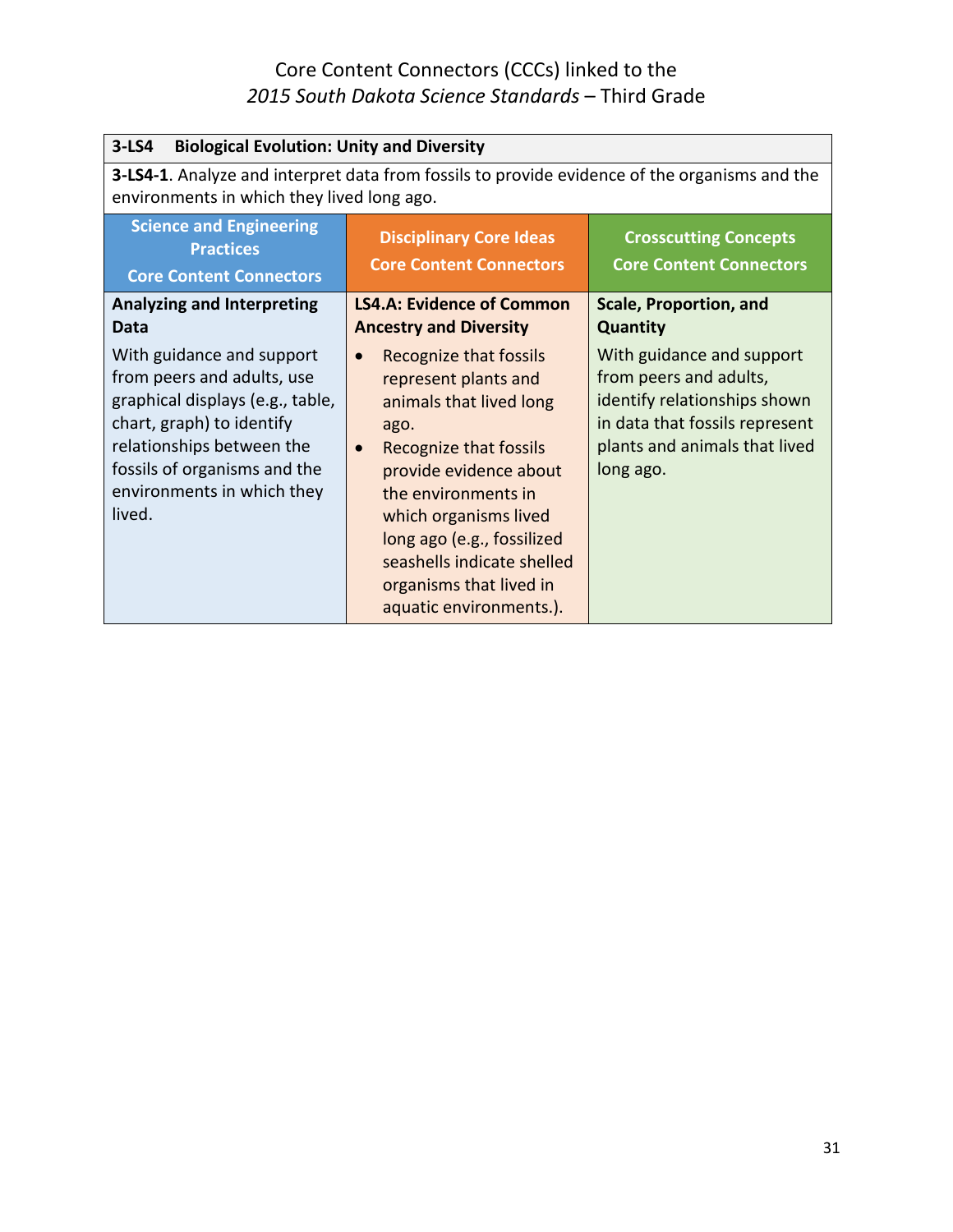| $3-LS4$<br><b>Biological Evolution: Unity and Diversity</b>                                                                                                                                                                                                                                                                                                                              |                                                                                                                                                                          |                                                                                                                                                                                                                                                                                                                                                              |
|------------------------------------------------------------------------------------------------------------------------------------------------------------------------------------------------------------------------------------------------------------------------------------------------------------------------------------------------------------------------------------------|--------------------------------------------------------------------------------------------------------------------------------------------------------------------------|--------------------------------------------------------------------------------------------------------------------------------------------------------------------------------------------------------------------------------------------------------------------------------------------------------------------------------------------------------------|
| <b>3-LS4-2.</b> Use evidence and reasoning to construct an explanation for how the variations in<br>characteristics among individuals of the same species may provide advantages in surviving,<br>finding mates, and reproducing.                                                                                                                                                        |                                                                                                                                                                          |                                                                                                                                                                                                                                                                                                                                                              |
| <b>Science and Engineering</b><br><b>Practices</b><br><b>Core Content Connectors</b>                                                                                                                                                                                                                                                                                                     | <b>Disciplinary Core Ideas</b><br><b>Core Content Connectors</b>                                                                                                         | <b>Crosscutting Concepts</b><br><b>Core Content Connectors</b>                                                                                                                                                                                                                                                                                               |
| <b>Constructing Explanations</b><br>and Designing Solutions<br>With guidance and support<br>from peers and adults, select<br>from given evidence that<br>which is necessary to<br>describe an explanation of<br>potential benefits of a given<br>variation of a characteristic<br>(e.g., the light coloration of<br>some moths makes them<br>difficult to see on the bark of<br>a tree). | <b>LS4.B: Natural Selection</b><br><b>Identify features and</b><br>$\bullet$<br>characteristics that<br>enable an organism to<br>survive in a particular<br>environment. | <b>Cause and Effect</b><br>With guidance and support<br>from peers and adults,<br>describe a cause-and-effect<br>relationship between a<br>specific variation in a<br>characteristic (e.g., longer<br>thorns) and its effect on the<br>ability of the individual<br>organism to survive (e.g.,<br>plants with longer thorns are<br>less likely to be eaten). |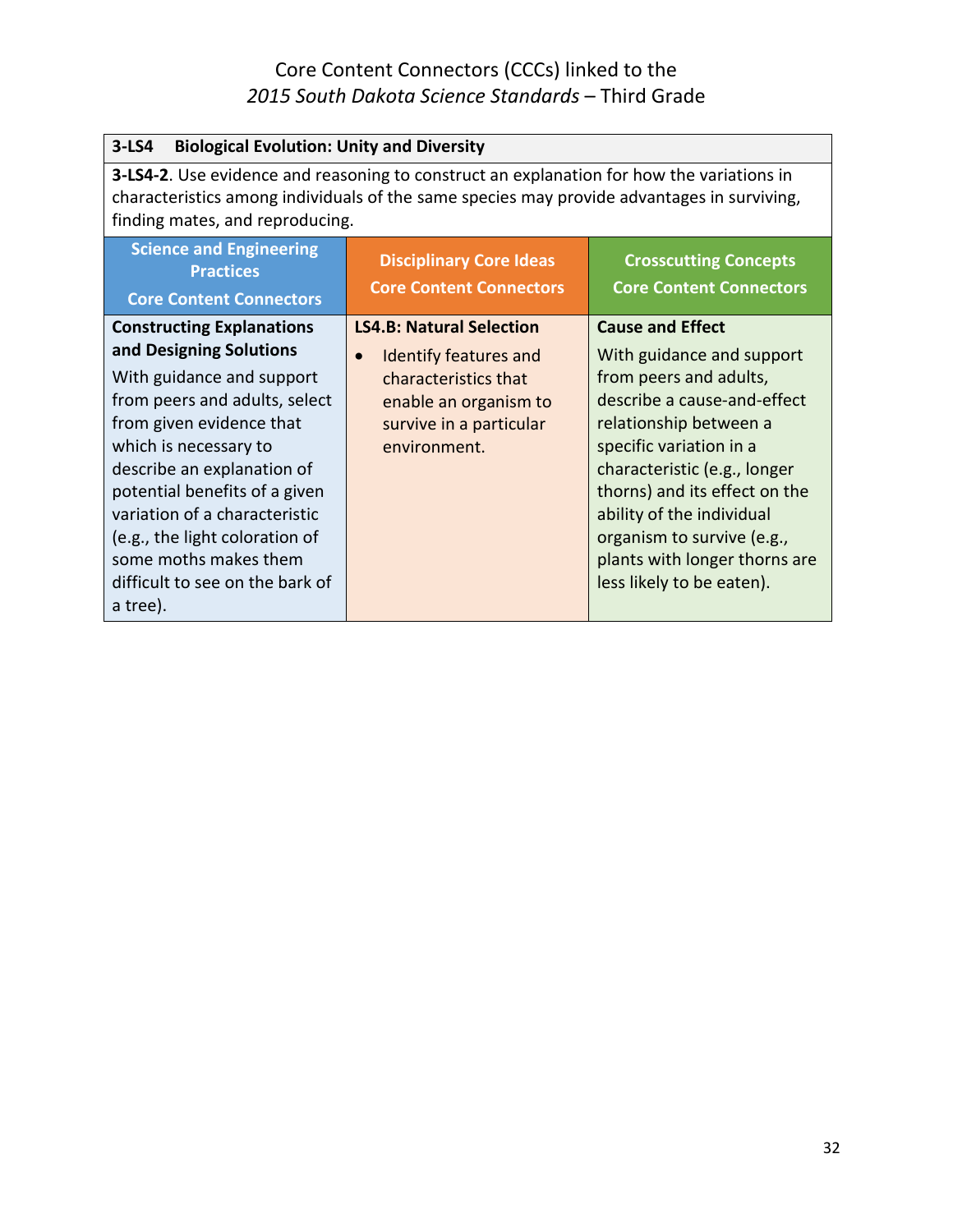| $3-LS4$<br><b>Biological Evolution: Unity and Diversity</b>                                                                                                                                                                                                                                                                                                                                         |                                                                                                                                                                                                    |                                                                                                                                                                                                                                                            |
|-----------------------------------------------------------------------------------------------------------------------------------------------------------------------------------------------------------------------------------------------------------------------------------------------------------------------------------------------------------------------------------------------------|----------------------------------------------------------------------------------------------------------------------------------------------------------------------------------------------------|------------------------------------------------------------------------------------------------------------------------------------------------------------------------------------------------------------------------------------------------------------|
| 3-LS4-3. Construct an argument with evidence how some organisms thrive, some struggle to<br>survive, and some cannot survive in a particular habitat.                                                                                                                                                                                                                                               |                                                                                                                                                                                                    |                                                                                                                                                                                                                                                            |
| <b>Science and Engineering</b><br><b>Practices</b><br><b>Core Content Connectors</b>                                                                                                                                                                                                                                                                                                                | <b>Disciplinary Core Ideas</b><br><b>Core Content Connectors</b>                                                                                                                                   | <b>Crosscutting Concepts</b><br><b>Core Content Connectors</b>                                                                                                                                                                                             |
| <b>Engaging in Argument from</b><br>Evidence<br>With guidance and support<br>from peers and adults,<br>describe evidence (e.g.,<br>characteristics of an<br>environment, characteristics<br>of an organism, needs of an<br>organism) to support the<br>claim that in a particular<br>habitat, some organisms can<br>survive well, some can<br>survive less well, and some<br>cannot survive at all. | <b>LS4.A: Adaptation</b><br>Identify changes in a<br>$\bullet$<br>habitat that would cause<br>some organisms to<br>survive and reproduce,<br>some to move to new<br>locations, and some to<br>die. | <b>Cause and Effect</b><br>With guidance and support<br>from peers and adults,<br>identify evidence which<br>demonstrates that if an<br>environment does not meet<br>the needs of an organism,<br>that organism cannot survive<br>within that environment. |

| $3-LS4$<br><b>Biological Evolution: Unity and Diversity</b>                                                                                                                                                                                        |                                                                                                                                                                                                                        |                                                                                                                                                                    |  |
|----------------------------------------------------------------------------------------------------------------------------------------------------------------------------------------------------------------------------------------------------|------------------------------------------------------------------------------------------------------------------------------------------------------------------------------------------------------------------------|--------------------------------------------------------------------------------------------------------------------------------------------------------------------|--|
| <b>3-LS4-4.</b> Make a claim about the merit of a solution to a problem caused when the<br>environment changes and the types of plants and animals that live there may change.                                                                     |                                                                                                                                                                                                                        |                                                                                                                                                                    |  |
| <b>Science and Engineering</b><br><b>Practices</b><br><b>Core Content Connectors</b>                                                                                                                                                               | <b>Disciplinary Core Ideas</b><br><b>Crosscutting Concepts</b><br><b>Core Content Connectors</b><br><b>Core Content Connectors</b>                                                                                     |                                                                                                                                                                    |  |
| <b>Engaging in Argument from</b><br><b>Evidence</b>                                                                                                                                                                                                | <b>LS4.D: Biodiversity and</b><br><b>Humans</b>                                                                                                                                                                        | <b>Systems and System Models</b><br>With guidance and support                                                                                                      |  |
| With guidance and support<br>from peers and adults,<br>describe how a solution that<br>makes changes to one part of<br>the system (e.g., a feature of<br>the environment), affects the<br>other parts of the system<br>(e.g., plants and animals). | Identify evidence that<br>supports a claim that<br>change in habitats affects<br>the organisms living<br>there.<br>Identify a solution to a<br>$\bullet$<br>problem that is caused<br>when the environment<br>changes. | from peers and adults,<br>describe how a change in the<br>given environment causes a<br>problem for the existing<br>plants and animals living<br>within that area. |  |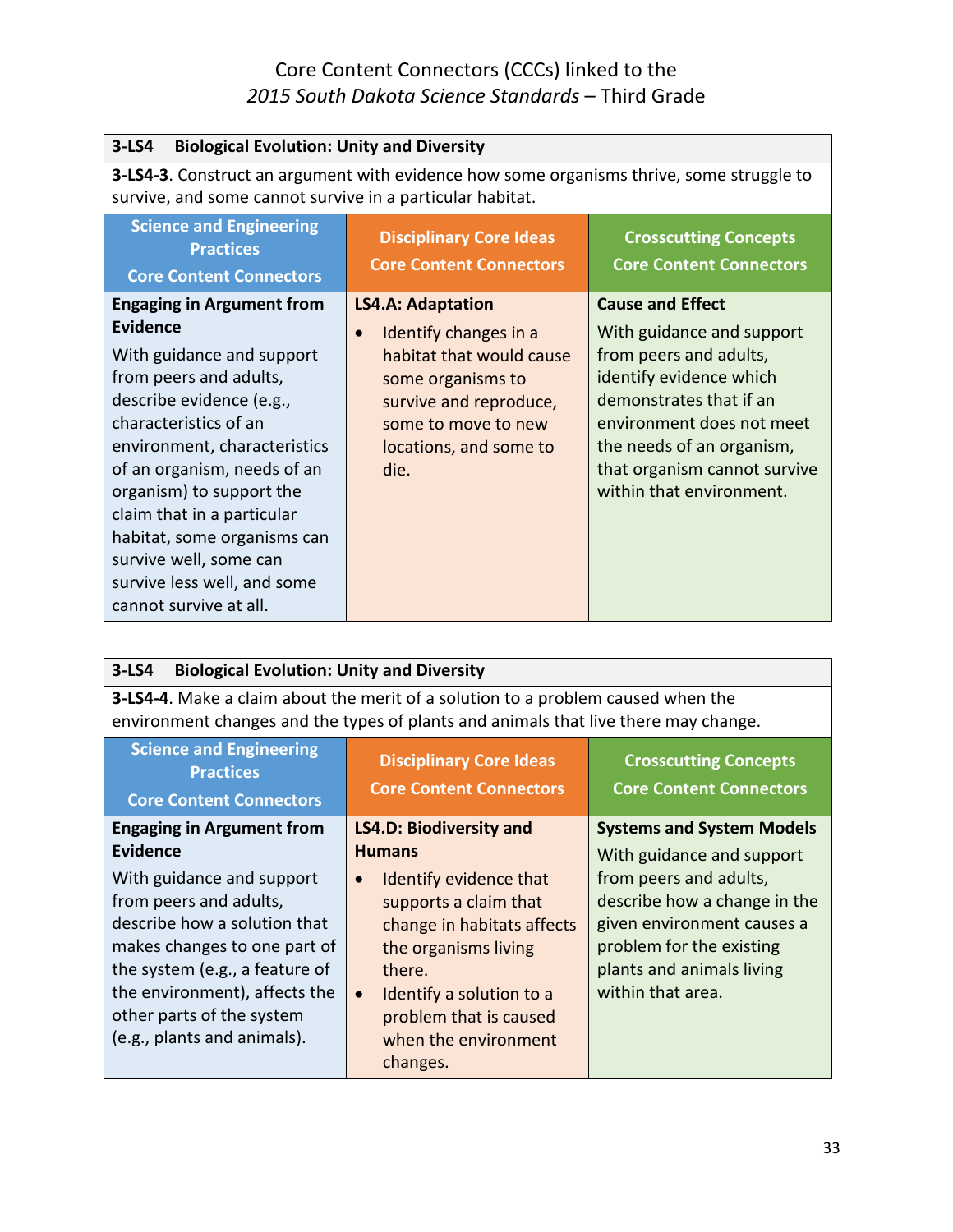#### **Third Grade Earth and Space Science Conceptual Understanding\*:**

Typical weather occurs during a particular season. Climate describes patterns of typical weather conditions over different scales and variations. Historical weather patterns can be analyzed. A variety of hazards result from natural processes; humans cannot eliminate hazards but can reduce their impact.

| $3-ESS2$<br><b>Earth's Systems</b>                                                                                                                                                                                                  |                                                                                                                                                                                                                                                                                                                     |                                                                                                                                                                                                                                                                                                                                                                                     |
|-------------------------------------------------------------------------------------------------------------------------------------------------------------------------------------------------------------------------------------|---------------------------------------------------------------------------------------------------------------------------------------------------------------------------------------------------------------------------------------------------------------------------------------------------------------------|-------------------------------------------------------------------------------------------------------------------------------------------------------------------------------------------------------------------------------------------------------------------------------------------------------------------------------------------------------------------------------------|
| 3-ESS2-1. Represent data in tables and graphical displays to describe typical weather<br>conditions expected during a particular season.                                                                                            |                                                                                                                                                                                                                                                                                                                     |                                                                                                                                                                                                                                                                                                                                                                                     |
| <b>Science and Engineering</b><br><b>Practices</b><br><b>Core Content Connectors</b>                                                                                                                                                | <b>Disciplinary Core Ideas</b><br><b>Core Content Connectors</b>                                                                                                                                                                                                                                                    | <b>Crosscutting Concepts</b><br><b>Core Content Connectors</b>                                                                                                                                                                                                                                                                                                                      |
| <b>Analyzing and Interpreting</b><br>Data<br>With guidance and support<br>from peers and adults, use<br>graphical displays (e.g., table,<br>chart, graph) to organize the<br>given data related to weather<br>conditions by season. | <b>ESS2.D: Weather and</b><br><b>Climate</b><br>Use data to describe<br>observed weather<br>conditions (e.g.,<br>temperature,<br>precipitation, wind<br>direction) during a<br>season.<br>Use data to predict<br>weather conditions (e.g.,<br>temperature,<br>precipitation, wind<br>direction) during a<br>season. | <b>Patterns</b><br>With guidance and support<br>from peers and adults, use<br>patterns of weather<br>conditions in different<br>seasons to predict weather<br>conditions expected during a<br>season (e.g., "In our town in<br>the summer it is typically hot,<br>as indicated on a bar graph<br>over time; therefore, the<br>prediction is that next<br>summer, it will be hot."). |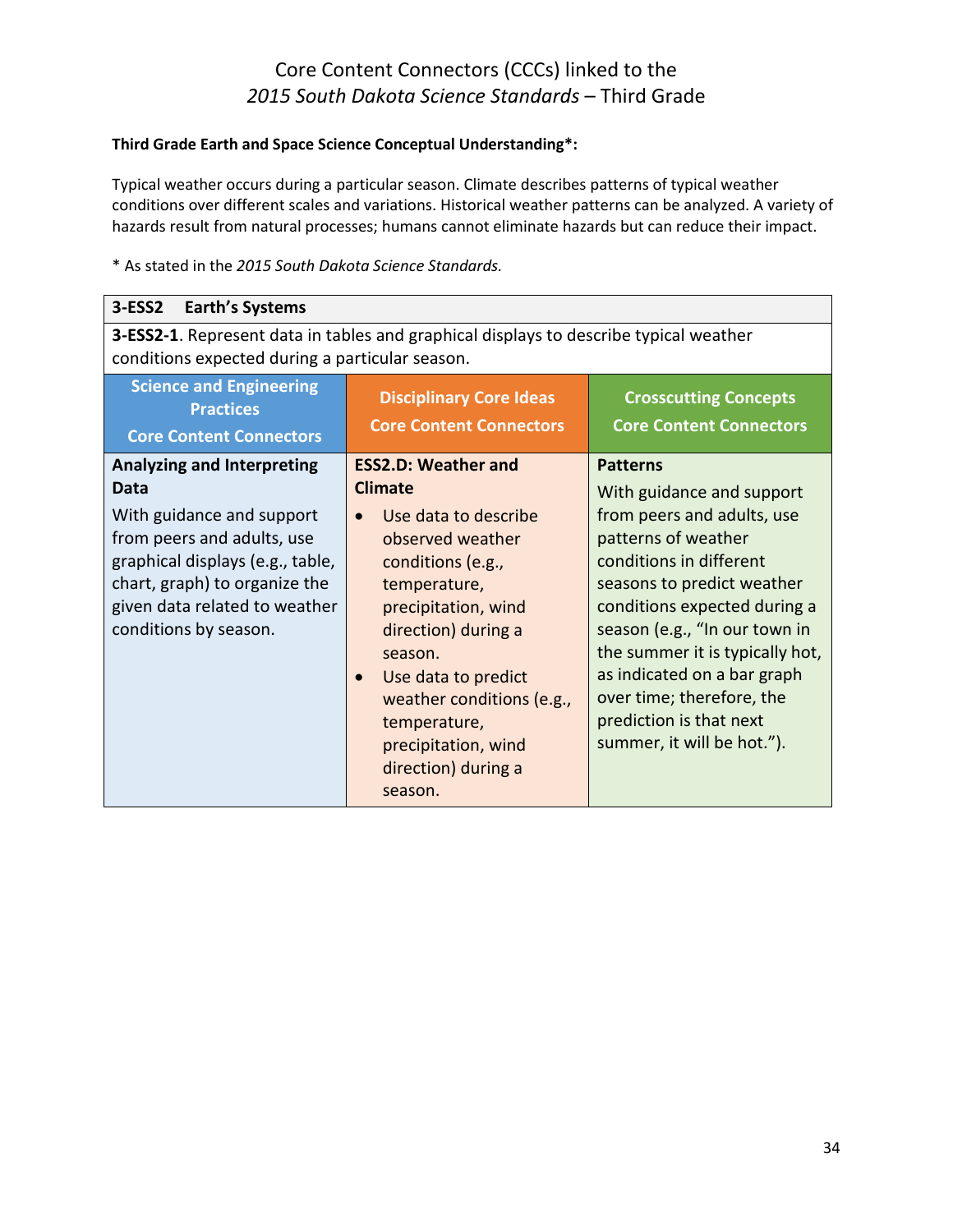| 3-ESS2<br><b>Earth's Systems</b>                                                                                                                                                                                                                                          |                                                                                                                                                      |                                                                                                                                                                                    |
|---------------------------------------------------------------------------------------------------------------------------------------------------------------------------------------------------------------------------------------------------------------------------|------------------------------------------------------------------------------------------------------------------------------------------------------|------------------------------------------------------------------------------------------------------------------------------------------------------------------------------------|
| world.                                                                                                                                                                                                                                                                    | 3-ESS2-2. Obtain and combine information to describe climates in different regions of the                                                            |                                                                                                                                                                                    |
| <b>Science and Engineering</b><br><b>Practices</b><br><b>Core Content Connectors</b>                                                                                                                                                                                      | <b>Disciplinary Core Ideas</b><br><b>Core Content Connectors</b>                                                                                     | <b>Crosscutting Concepts</b><br><b>Core Content Connectors</b>                                                                                                                     |
| Obtaining, Evaluating, and<br><b>Communicating Information</b><br>With guidance and support<br>from peers and adults, use<br>books and other reliable<br>media to gather information<br>about climates in different<br>regions of the world (e.g.,<br>equatorial, polar). | <b>ESS2.D: Weather and</b><br><b>Climate</b><br>Identify climates in<br>$\bullet$<br>different regions of the<br>world (e.g., equatorial,<br>polar). | <b>Patterns</b><br>With guidance and support<br>from peers and adults,<br>describe a climate pattern in<br>a region and use it to predict<br>weather conditions in that<br>region. |

| <b>Earth and Human Activity</b><br>3-ESS1                                                                                                                                                                                  |                                                                                                                                                                                                                   |                                                                                                                                                                                                                |
|----------------------------------------------------------------------------------------------------------------------------------------------------------------------------------------------------------------------------|-------------------------------------------------------------------------------------------------------------------------------------------------------------------------------------------------------------------|----------------------------------------------------------------------------------------------------------------------------------------------------------------------------------------------------------------|
| 3-ESS3-1. Make a claim about the merit of a design solution that reduces the impacts of a<br>weather-related hazard.                                                                                                       |                                                                                                                                                                                                                   |                                                                                                                                                                                                                |
| <b>Science and Engineering</b><br><b>Disciplinary Core Ideas</b><br><b>Crosscutting Concepts</b><br><b>Practices</b><br><b>Core Content Connectors</b><br><b>Core Content Connectors</b><br><b>Core Content Connectors</b> |                                                                                                                                                                                                                   |                                                                                                                                                                                                                |
| <b>Engaging in Argument from</b><br><b>Evidence</b><br>With guidance and support<br>from peers and adults,<br>evaluate how a solution<br>reduces the impact of a<br>weather-related hazard.                                | <b>ESS3.B: Natural Hazards</b><br>Identify the positive<br>$\bullet$<br>impact of a solution<br>humans can take to<br>reduce the impact of<br>weather-related hazards<br>(e.g., barriers to prevent<br>flooding). | <b>Cause and Effect</b><br>With guidance and support<br>from peers and adults,<br>identify problems caused by<br>a weather-related hazard<br>(e.g., heavy rains cause<br>flooding, lightning causes<br>fires). |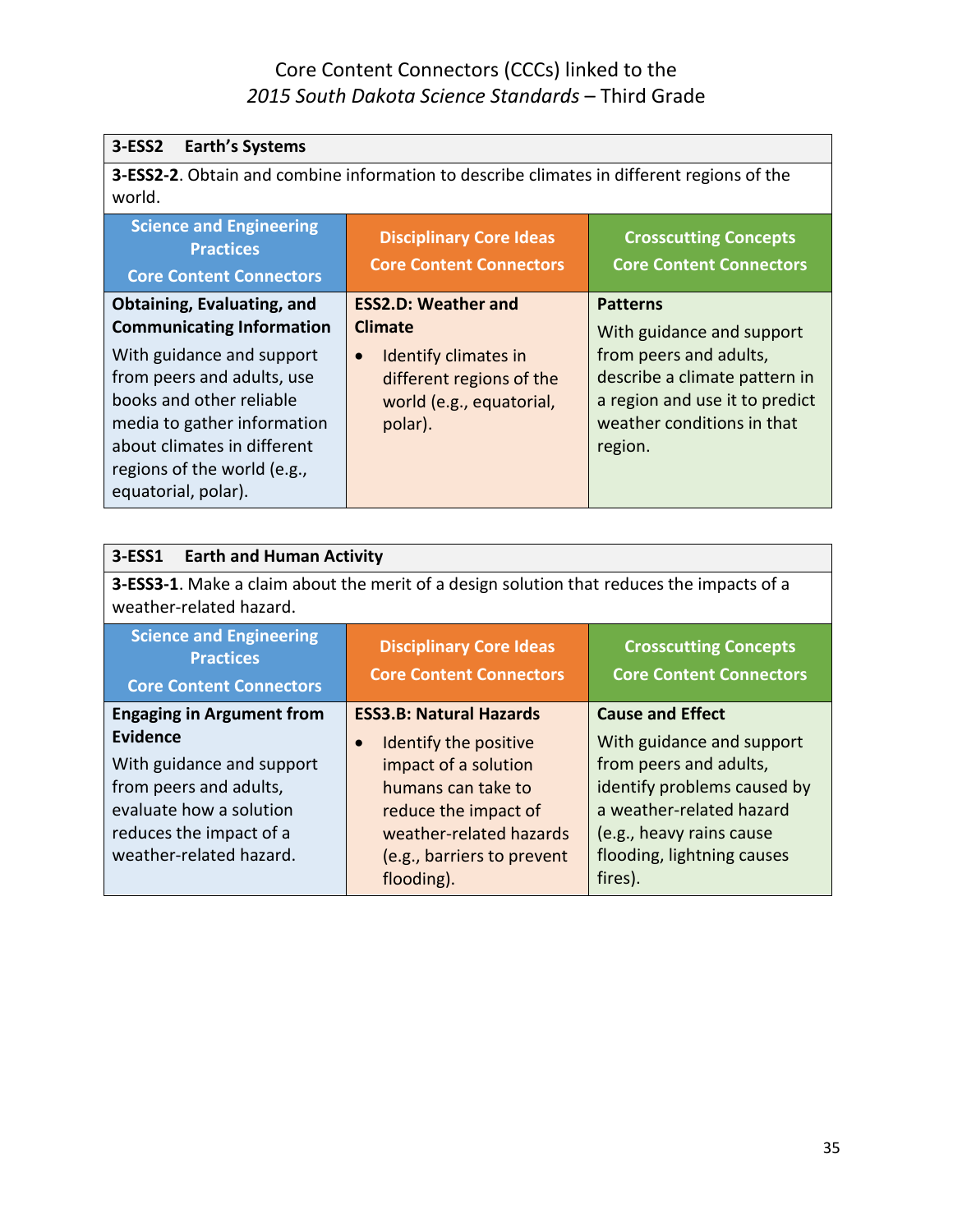#### **Fourth Grade Physical Science Conceptual Understanding\*:**

Moving objects contain energy. The faster the object moves, the more energy it has. Energy can be moved from place to place by moving objects, or through sound, light, heat, or electrical currents. Energy can be converted from one form to another form. When objects collide, energy is transferred through forces so as to change the objects' motions. Waves are regular patterns of motion which can be made in water by disturbing the surface. Waves of the same type can differ in amplitude and wavelength. Waves can make objects move. Objects can be seen when light reflected from their surface enters our eyes. Patterns can encode, send, receive, and decode information.

| 4-PS3<br><b>Energy</b>                                                                                                                                                                                                                                                                                            |                                                                                                                                                                      |                                                                                                                                                                         |
|-------------------------------------------------------------------------------------------------------------------------------------------------------------------------------------------------------------------------------------------------------------------------------------------------------------------|----------------------------------------------------------------------------------------------------------------------------------------------------------------------|-------------------------------------------------------------------------------------------------------------------------------------------------------------------------|
| 4-PS3-1. Use evidence to construct an explanation relating the speed of an object to the<br>energy of that object.                                                                                                                                                                                                |                                                                                                                                                                      |                                                                                                                                                                         |
| <b>Science and Engineering</b><br><b>Practices</b><br><b>Core Content Connectors</b>                                                                                                                                                                                                                              | <b>Disciplinary Core Ideas</b><br><b>Core Content Connectors</b>                                                                                                     | <b>Crosscutting Concepts</b><br><b>Core Content Connectors</b>                                                                                                          |
| <b>Planning and Carrying Out</b><br><b>Investigations</b><br>With guidance and support<br>from peers and adults, use<br>evidence to show that the<br>faster a given object is<br>moving, the more observable<br>impact it can have on<br>another object (e.g., more or<br>less sound produced in a<br>collision). | <b>PS3.A: Definitions of Energy</b><br>Recognize that moving<br>$\bullet$<br>objects contain energy<br>and the faster an object<br>moves, the more energy<br>it has. | <b>Energy and Matter</b><br>With guidance and support<br>from peers and adults,<br>describe the relative speeds<br>of two objects (e.g., faster vs.<br>slower objects). |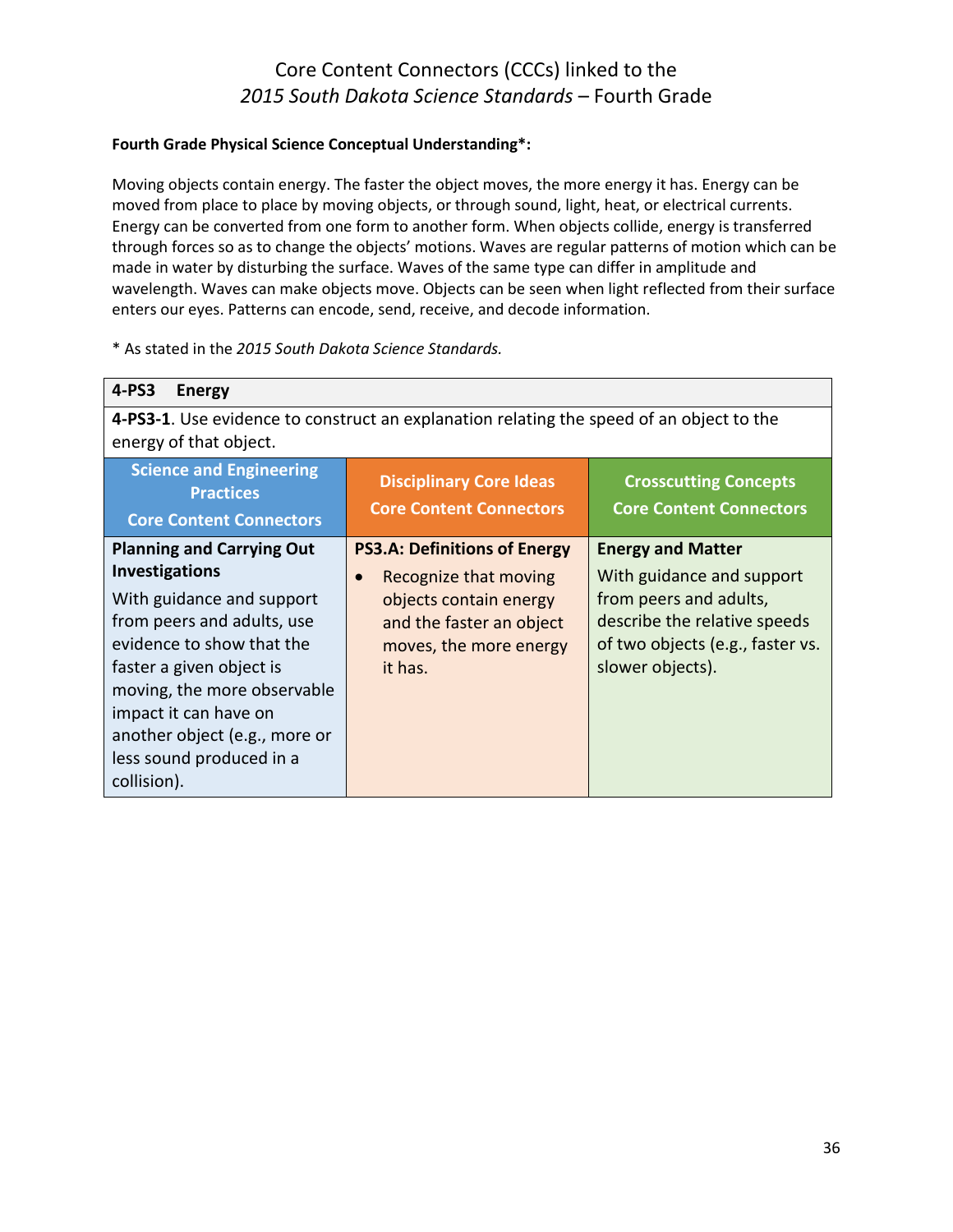| 4-PS3<br><b>Energy</b>                                                                                                                                |                                                                  |                                                                |
|-------------------------------------------------------------------------------------------------------------------------------------------------------|------------------------------------------------------------------|----------------------------------------------------------------|
| 4-PS3-2. Make observations to provide evidence for how energy can be transferred from<br>place to place by sound, light, heat, and electric currents. |                                                                  |                                                                |
| <b>Science and Engineering</b><br><b>Practices</b><br><b>Core Content Connectors</b>                                                                  | <b>Disciplinary Core Ideas</b><br><b>Core Content Connectors</b> | <b>Crosscutting Concepts</b><br><b>Core Content Connectors</b> |
| <b>Planning and Carrying Out</b>                                                                                                                      | <b>PS3.A: Definitions of Energy</b>                              | <b>Energy and Matter</b>                                       |
| <b>Investigations</b>                                                                                                                                 | Identify examples of how                                         | With guidance and support                                      |
| With guidance and support                                                                                                                             | energy can be moved                                              | from peers and adults,                                         |
| from peers and adults, collect                                                                                                                        | from place to place (i.e.,                                       | identify evidence that                                         |
| qualitative data related to                                                                                                                           | through sound or light                                           | energy, in the form of light,                                  |
| motion, sound, heat, or light                                                                                                                         | traveling; by electrical                                         | sound, heat, and motion, can                                   |
| causing a different type of                                                                                                                           | currents; heat passing                                           | be transferred from place to                                   |
| energy to be observed after                                                                                                                           | from one object to                                               | place by sound, light, heat, or                                |
| an interaction.                                                                                                                                       | another).                                                        | electric currents.                                             |

| 4-PS3<br><b>Energy</b>                                                                                                                                                                                             |                                                                                                                                                                                                 |                                                                                                                                                           |
|--------------------------------------------------------------------------------------------------------------------------------------------------------------------------------------------------------------------|-------------------------------------------------------------------------------------------------------------------------------------------------------------------------------------------------|-----------------------------------------------------------------------------------------------------------------------------------------------------------|
| 4-PS3-3. Ask questions and predict outcomes about the changes in energy that occur when<br>objects collide.                                                                                                        |                                                                                                                                                                                                 |                                                                                                                                                           |
| <b>Science and Engineering</b><br><b>Practices</b><br><b>Core Content Connectors</b>                                                                                                                               | <b>Disciplinary Core Ideas</b><br><b>Core Content Connectors</b>                                                                                                                                | <b>Crosscutting Concepts</b><br><b>Core Content Connectors</b>                                                                                            |
| <b>Asking Questions and</b>                                                                                                                                                                                        | <b>PS3.C: Relationship Between</b>                                                                                                                                                              | <b>Energy and Matter</b>                                                                                                                                  |
| <b>Defining Problems</b><br>With guidance and support<br>from peers and adults, make<br>qualitative measures of<br>energy (e.g., relative motion,<br>relative speed) of an object<br>before and after a collision. | <b>Energy and Forces</b><br>Identify the change in<br>$\bullet$<br>energy or the change in<br>the objects' motions<br>when objects collide (e.g.,<br>speeds as objects<br>interact, direction). | With guidance and support<br>from peers and adults,<br>predict reasonable outcomes<br>about the changes in energy<br>that occur after objects<br>collide. |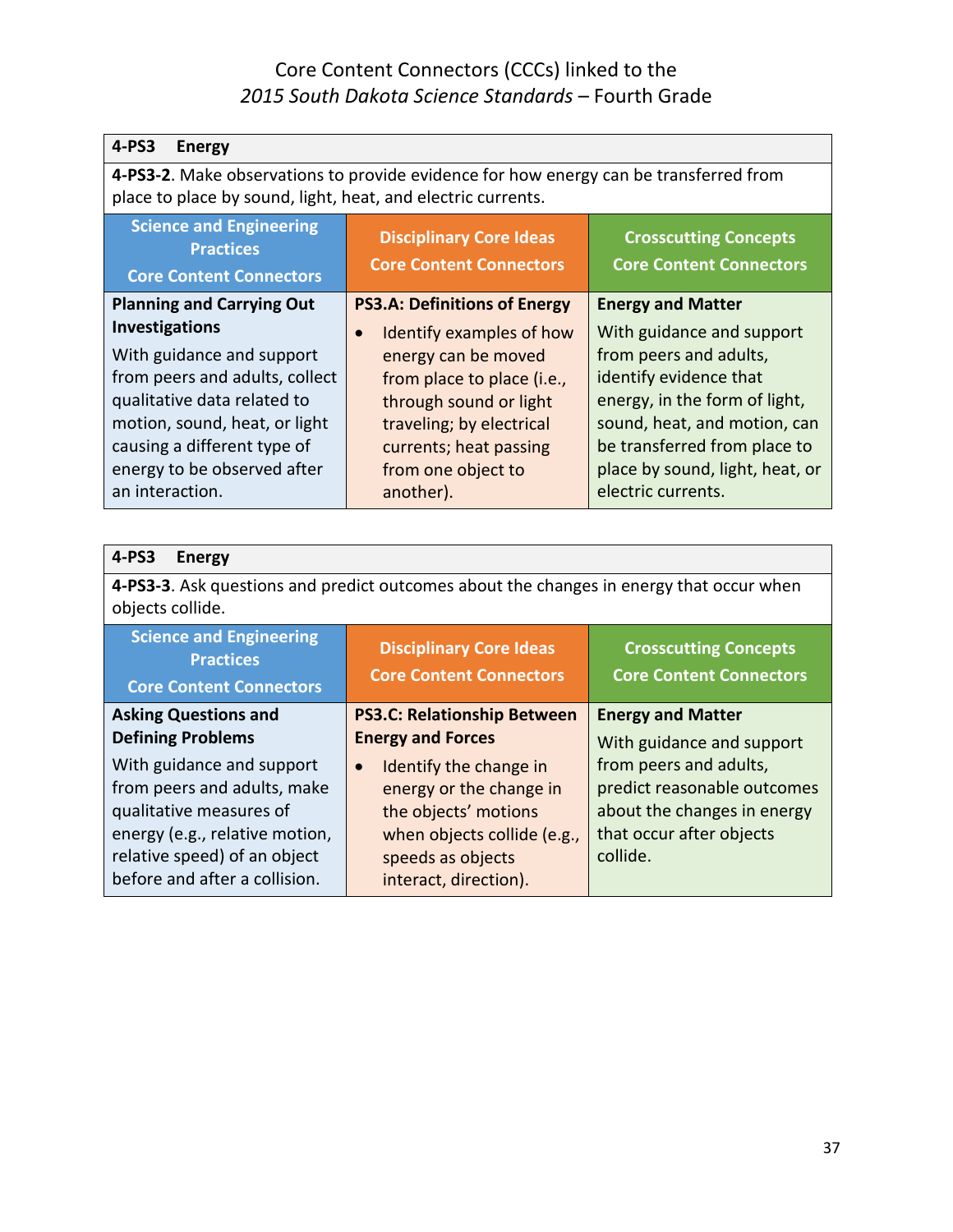| 4-PS3<br><b>Energy</b>                                                                                                                                                                                                                        |                                                                                                                                                                                                                                                                                       |                                                                                                                                                                                                                                                                                 |
|-----------------------------------------------------------------------------------------------------------------------------------------------------------------------------------------------------------------------------------------------|---------------------------------------------------------------------------------------------------------------------------------------------------------------------------------------------------------------------------------------------------------------------------------------|---------------------------------------------------------------------------------------------------------------------------------------------------------------------------------------------------------------------------------------------------------------------------------|
|                                                                                                                                                                                                                                               | 4-PS3-4. Design, test, and refine a device that converts energy from one form to another.                                                                                                                                                                                             |                                                                                                                                                                                                                                                                                 |
| <b>Science and Engineering</b><br><b>Practices</b><br><b>Core Content Connectors</b>                                                                                                                                                          | <b>Disciplinary Core Ideas</b><br><b>Core Content Connectors</b>                                                                                                                                                                                                                      | <b>Crosscutting Concepts</b><br><b>Core Content Connectors</b>                                                                                                                                                                                                                  |
| <b>Constructing Explanations</b><br>and Designing Solutions<br>With guidance and support<br>from peers and adults, design<br>devices which convert energy<br>from one form to another<br>and describe how they are<br>used to solve problems. | <b>PS3.B: Conservation of</b><br><b>Energy and Energy Transfer</b><br>Recognize an example of<br>$\bullet$<br>how energy can be<br>converted from one form<br>to another form (e.g.,<br>electric circuits that<br>convert electrical energy<br>into light, motion, sound<br>or heat). | <b>Energy and Matter</b><br>With guidance and support<br>from peers and adults,<br>identify a device which<br>transforms energy (e.g., a<br>light bulb to convert<br>electrical energy into light<br>energy; a motor to convert<br>electrical energy into energy<br>of motion). |

| Waves and their Applications in Technologies for Information Transfer<br>4-PS4                                                                                                                                                                                                                                        |                                                                                                                                                                                                                                                                                                                                                                      |                                                                                                                                                              |
|-----------------------------------------------------------------------------------------------------------------------------------------------------------------------------------------------------------------------------------------------------------------------------------------------------------------------|----------------------------------------------------------------------------------------------------------------------------------------------------------------------------------------------------------------------------------------------------------------------------------------------------------------------------------------------------------------------|--------------------------------------------------------------------------------------------------------------------------------------------------------------|
| 4-PS4-1. Develop a model of waves to describe patterns in terms of amplitude and<br>wavelength and to provide evidence that waves can cause objects to move.                                                                                                                                                          |                                                                                                                                                                                                                                                                                                                                                                      |                                                                                                                                                              |
| <b>Science and Engineering</b><br><b>Practices</b><br><b>Core Content Connectors</b>                                                                                                                                                                                                                                  | <b>Disciplinary Core Ideas</b><br><b>Core Content Connectors</b>                                                                                                                                                                                                                                                                                                     | <b>Crosscutting Concepts</b><br><b>Core Content Connectors</b>                                                                                               |
| <b>Developing and Using</b><br><b>Models</b><br>With guidance and support<br>from peers and adults,<br>develop and use a model to<br>describe that waves of the<br>same type can vary in terms<br>of amplitude and wavelength<br>and describe how this might<br>affect the motion, caused by<br>a wave, of an object. | <b>PS4.A: Wave Properties</b><br>Describe the properties<br>$\bullet$<br>of waves using a model<br>(e.g., drawings, diagrams)<br>to show amplitude and<br>wavelength.<br><b>Identify relationships</b><br>$\bullet$<br>involving wave<br>amplitude, wavelength,<br>and the motion of an<br>object (e.g., when the<br>amplitude increases, the<br>object moves more). | <b>Patterns</b><br>With guidance and support<br>from peers and adults,<br>recognize patterns in the<br>motion of an object caused<br>by a wave as it passes. |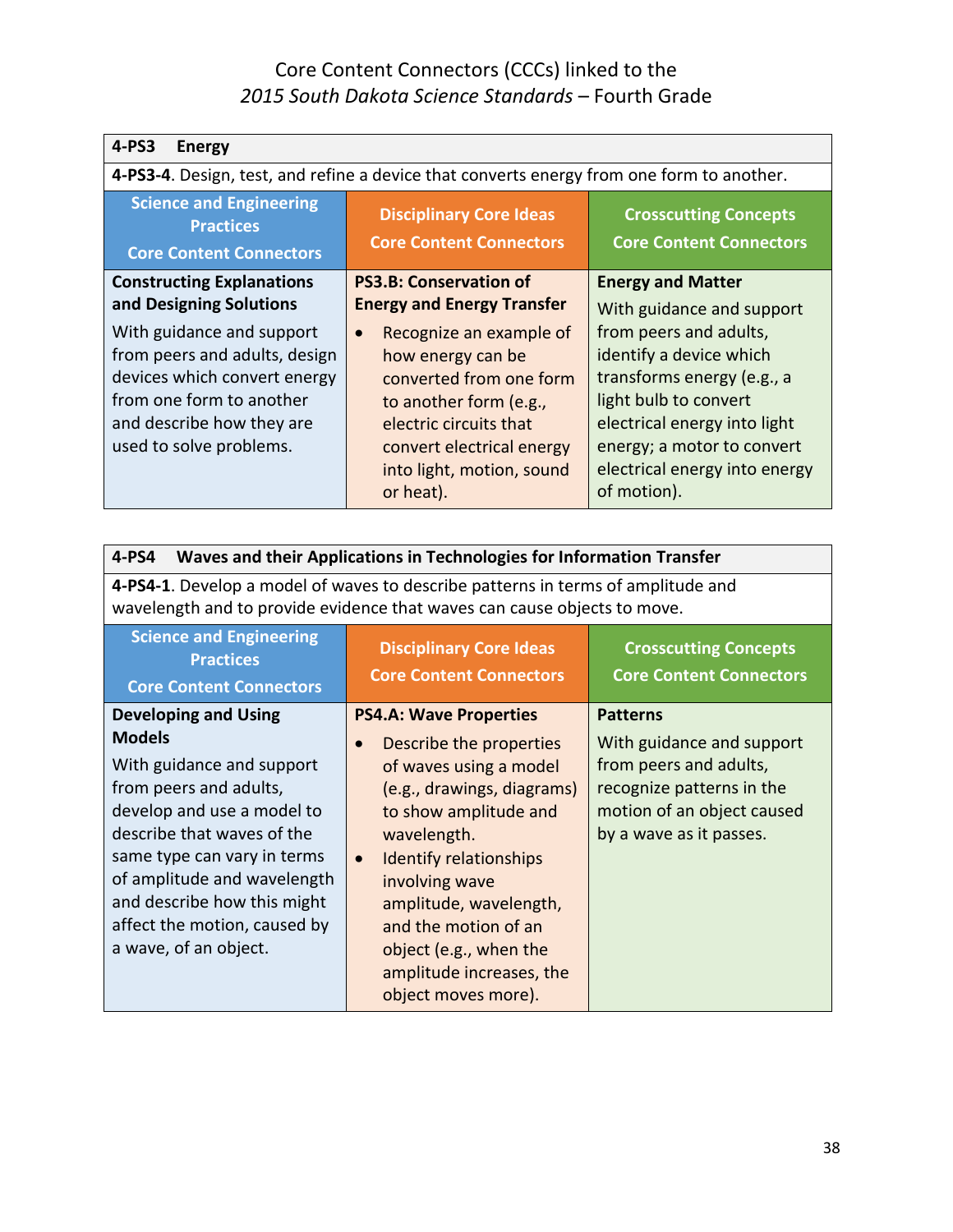| 4-PS4<br>Waves and their Applications in Technologies for Information Transfer                                                                                |                                                                                                                                                                       |                                                                                                                                                                             |
|---------------------------------------------------------------------------------------------------------------------------------------------------------------|-----------------------------------------------------------------------------------------------------------------------------------------------------------------------|-----------------------------------------------------------------------------------------------------------------------------------------------------------------------------|
| 4-PS4-2. Develop a model to describe how light reflecting from objects and entering the eye<br>allows objects to be seen.                                     |                                                                                                                                                                       |                                                                                                                                                                             |
| <b>Science and Engineering</b><br><b>Practices</b><br><b>Core Content Connectors</b>                                                                          | <b>Disciplinary Core Ideas</b><br><b>Core Content Connectors</b>                                                                                                      | <b>Crosscutting Concepts</b><br><b>Core Content Connectors</b>                                                                                                              |
| <b>Developing and Using</b><br><b>Models</b><br>With guidance and support<br>from peers and adults,<br>develop and use a model to<br>determine which surfaces | <b>PS4.B: Electromagnetic</b><br><b>Radiation</b><br>Recognize that an object<br>$\bullet$<br>can be seen when light<br>reflected from its surface<br>enters the eye. | <b>Cause and Effect</b><br>With guidance and support<br>from peers and adults, use a<br>model to describe the<br>relationship between seeing<br>objects that do not produce |
| reflect or absorb light or<br>allow light to pass through.                                                                                                    |                                                                                                                                                                       | their own light and light<br>reflecting off the object and<br>into the eye.                                                                                                 |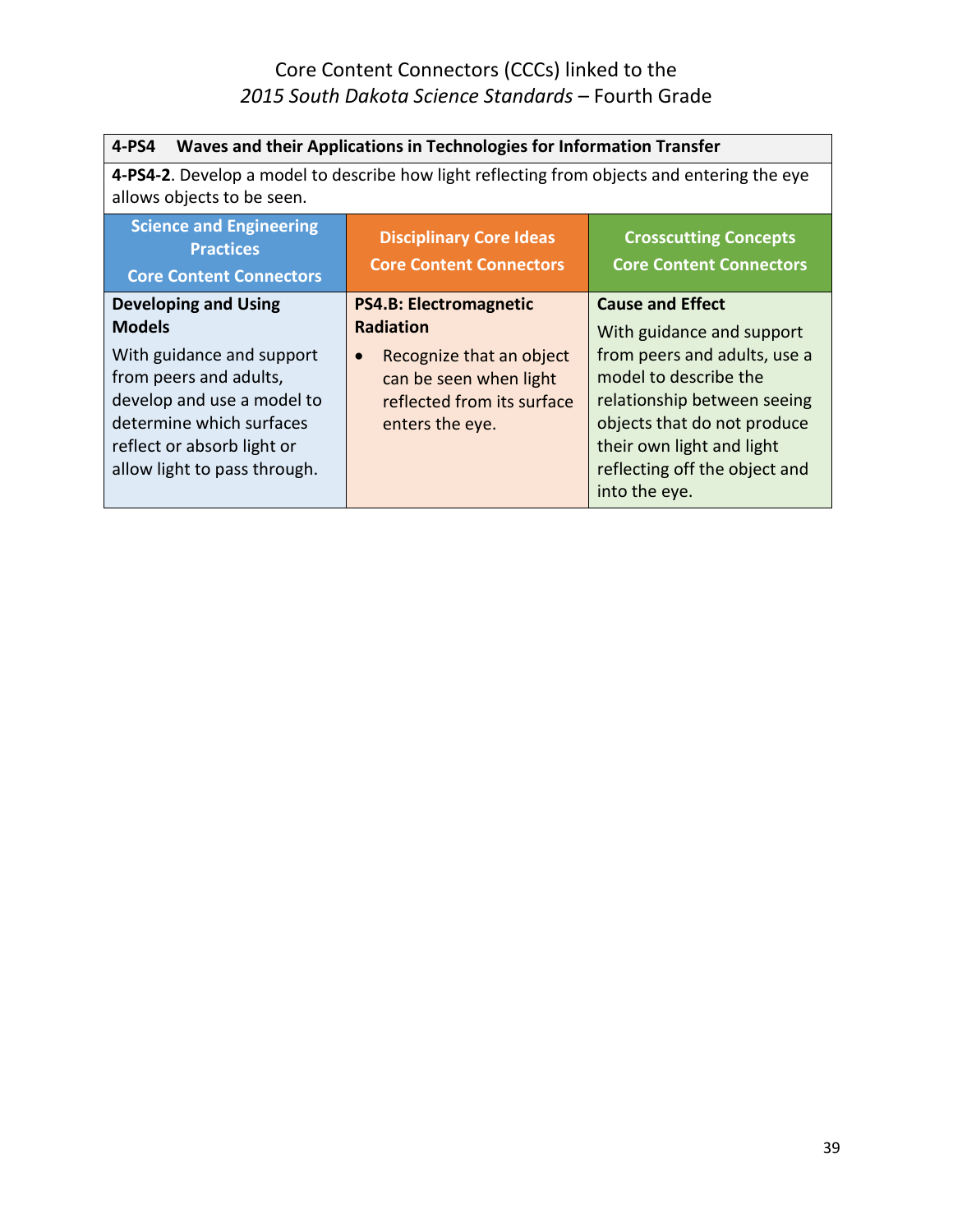| 4-PS4<br>Waves and their Applications in Technologies for Information Transfer                                                                                                                                                      |                                                                                                                                                                                                                                                                                                                                                                                                                                                                          |                                                                                                                                                                                                                                                                                                                                                                                                                                          |
|-------------------------------------------------------------------------------------------------------------------------------------------------------------------------------------------------------------------------------------|--------------------------------------------------------------------------------------------------------------------------------------------------------------------------------------------------------------------------------------------------------------------------------------------------------------------------------------------------------------------------------------------------------------------------------------------------------------------------|------------------------------------------------------------------------------------------------------------------------------------------------------------------------------------------------------------------------------------------------------------------------------------------------------------------------------------------------------------------------------------------------------------------------------------------|
|                                                                                                                                                                                                                                     | 4-PS4-3. Create and compare multiple solutions that use patterns to transfer information.                                                                                                                                                                                                                                                                                                                                                                                |                                                                                                                                                                                                                                                                                                                                                                                                                                          |
| <b>Science and Engineering</b><br><b>Practices</b><br><b>Core Content Connectors</b>                                                                                                                                                | <b>Disciplinary Core Ideas</b><br><b>Core Content Connectors</b>                                                                                                                                                                                                                                                                                                                                                                                                         | <b>Crosscutting Concepts</b><br><b>Core Content Connectors</b>                                                                                                                                                                                                                                                                                                                                                                           |
| <b>Constructing Explanations</b><br>and Designing Solutions<br>With guidance and support<br>from peers and adults,<br>generate devices that can be<br>used to communicate (send<br>and receive information)<br>over long distances. | <b>PS4.C: Information</b><br><b>Technologies and</b><br>Instrumentation<br>Compare ways in which<br>$\bullet$<br>patterns have been used<br>in the past to<br>communicate over<br>distance (e.g., the use of<br>smoke signals, drums,<br>Morse code on a<br>telegraph).<br>Contrast ways in which<br>$\bullet$<br>patterns have been used<br>in the past to<br>communicate over<br>distance (e.g., the use of<br>smoke signals, drums,<br>Morse code on a<br>telegraph). | <b>Patterns</b><br>With guidance and support<br>from peers and adults,<br>identify similarities and<br>differences in the types of<br>patterns used (e.g., verbal<br>messages can be encoded in<br>patterns of flashes of light to<br>be decoded by someone else<br>across the room) in the<br>solutions to determine<br>whether some ways of<br>transmitting information<br>(e.g., picture, message) are<br>more effective than others. |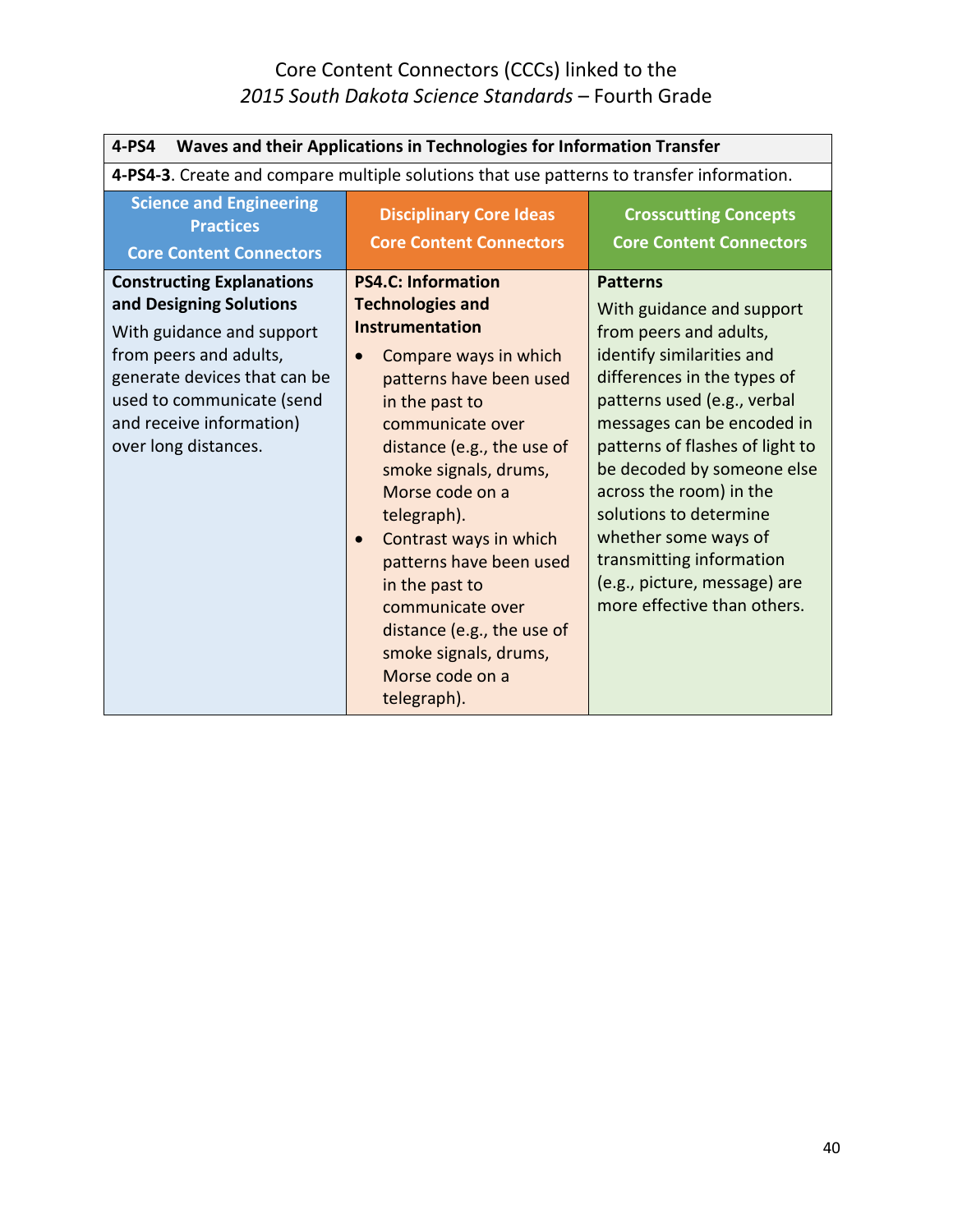#### **Fourth Grade Life Science Conceptual Understanding\*:**

Plants and animals have internal and external structures that function to support survival, growth, behavior, and reproduction. Different sense receptors are specialized for particular kinds of information; animals use their perceptions and memories to guide their actions.

| $4-LS1$<br><b>From Molecules to Organisms: Structures and Processes</b>                                                                                                                                                                                                                                                                    |                                                                                                                                                                                                                                                                                                                                                                                                                                                              |                                                                                                                                                                                                                                                                                                                                                            |
|--------------------------------------------------------------------------------------------------------------------------------------------------------------------------------------------------------------------------------------------------------------------------------------------------------------------------------------------|--------------------------------------------------------------------------------------------------------------------------------------------------------------------------------------------------------------------------------------------------------------------------------------------------------------------------------------------------------------------------------------------------------------------------------------------------------------|------------------------------------------------------------------------------------------------------------------------------------------------------------------------------------------------------------------------------------------------------------------------------------------------------------------------------------------------------------|
| 4-LS1-1. Construct an argument that plants and animals have internal and external structures<br>that function to support survival, growth, behavior, and reproduction.                                                                                                                                                                     |                                                                                                                                                                                                                                                                                                                                                                                                                                                              |                                                                                                                                                                                                                                                                                                                                                            |
| <b>Science and Engineering</b><br><b>Practices</b><br><b>Core Content Connectors</b>                                                                                                                                                                                                                                                       | <b>Disciplinary Core Ideas</b><br><b>Core Content Connectors</b>                                                                                                                                                                                                                                                                                                                                                                                             | <b>Crosscutting Concepts</b><br><b>Core Content Connectors</b>                                                                                                                                                                                                                                                                                             |
| <b>Engaging in Argument from</b><br>Evidence<br>With guidance and support<br>from peers and adults,<br>construct an argument that<br>supports the idea that plants<br>and animals have internal<br>and external structures that<br>function together as part of a<br>system to support survival,<br>growth, behavior, and<br>reproduction. | <b>LS1.A: Structure and</b><br><b>Function</b><br><b>Identify external</b><br>$\bullet$<br>macroscopic structures<br>(e.g., bird beaks, eyes,<br>feathers, roots, needles<br>on a pine tree) that<br>support growth, survival,<br>behavior, and<br>reproduction of<br>organisms.<br><b>Identify internal</b><br>$\bullet$<br>structures (e.g., heart,<br>muscles, bones) that<br>support growth, survival,<br>behavior, and<br>reproduction of<br>organisms. | <b>Systems and System Models</b><br>With guidance and support<br>from peers and adults,<br>identify structures that work<br>together as part of a system<br>to support survival, growth,<br>behavior, and/or<br>reproduction (e.g., the heart<br>works with the lungs to carry<br>oxygenated blood<br>throughout the system;<br>thorns protect the plant). |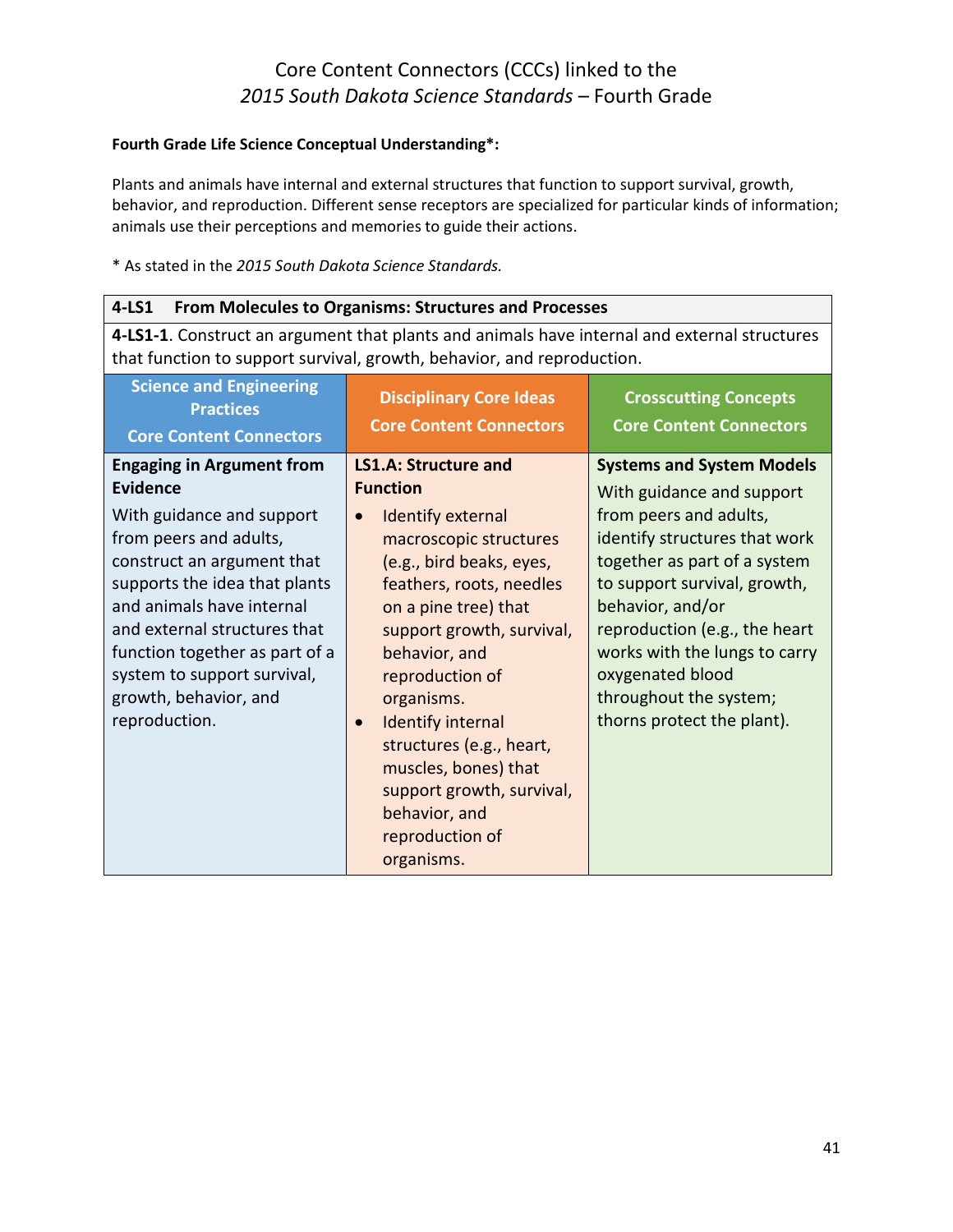| $4-LS1$<br>From Molecules to Organisms: Structures and Processes                                                                                                                                           |                                                                  |                                                                |
|------------------------------------------------------------------------------------------------------------------------------------------------------------------------------------------------------------|------------------------------------------------------------------|----------------------------------------------------------------|
| 4-LS1-2. Use a model to describe that animals receive different types of information through<br>their senses, process the information in their brain, and respond to the information in<br>different ways. |                                                                  |                                                                |
| <b>Science and Engineering</b><br><b>Practices</b><br><b>Core Content Connectors</b>                                                                                                                       | <b>Disciplinary Core Ideas</b><br><b>Core Content Connectors</b> | <b>Crosscutting Concepts</b><br><b>Core Content Connectors</b> |
| <b>Developing and Using</b>                                                                                                                                                                                | <b>LS1.D: Information</b>                                        | <b>Systems and System Models</b>                               |
| <b>Models</b>                                                                                                                                                                                              | <b>Processing</b>                                                | With guidance and support                                      |
| With guidance and support                                                                                                                                                                                  | Recognize sense<br>$\bullet$                                     | from peers and adults,                                         |
| from peers and adults,                                                                                                                                                                                     | receptors provide                                                | identify examples of how                                       |
| identify components (e.g.,                                                                                                                                                                                 | different kinds of                                               | animals use their brains to                                    |
| information about the                                                                                                                                                                                      | information, which is                                            | process sensory information                                    |
| surroundings, sense                                                                                                                                                                                        | processed by the brain.                                          | (e.g., sound, light, odor,                                     |
| receptors, brain, animal's                                                                                                                                                                                 | Identify how animals use<br>$\bullet$                            | temperature) which allows                                      |
| actions) of a model<br>illustrating how animals can                                                                                                                                                        | their sense receptors to                                         | experiences to be perceived,<br>stored as memories, and        |
| use their perceptions to                                                                                                                                                                                   | respond to different                                             | influence behavior (e.g., an                                   |
| guide their actions.                                                                                                                                                                                       | types of information (e.g.,<br>sound, light, odor,               | animal learns which color                                      |
|                                                                                                                                                                                                            | temperature) in their                                            | fruit is bitter and avoids                                     |
|                                                                                                                                                                                                            | surroundings with                                                | eating it).                                                    |
|                                                                                                                                                                                                            | behaviors that help them                                         |                                                                |
|                                                                                                                                                                                                            | survive.                                                         |                                                                |
|                                                                                                                                                                                                            | Identify how animals use<br>$\bullet$                            |                                                                |
|                                                                                                                                                                                                            | their memories to help                                           |                                                                |
|                                                                                                                                                                                                            | them survive.                                                    |                                                                |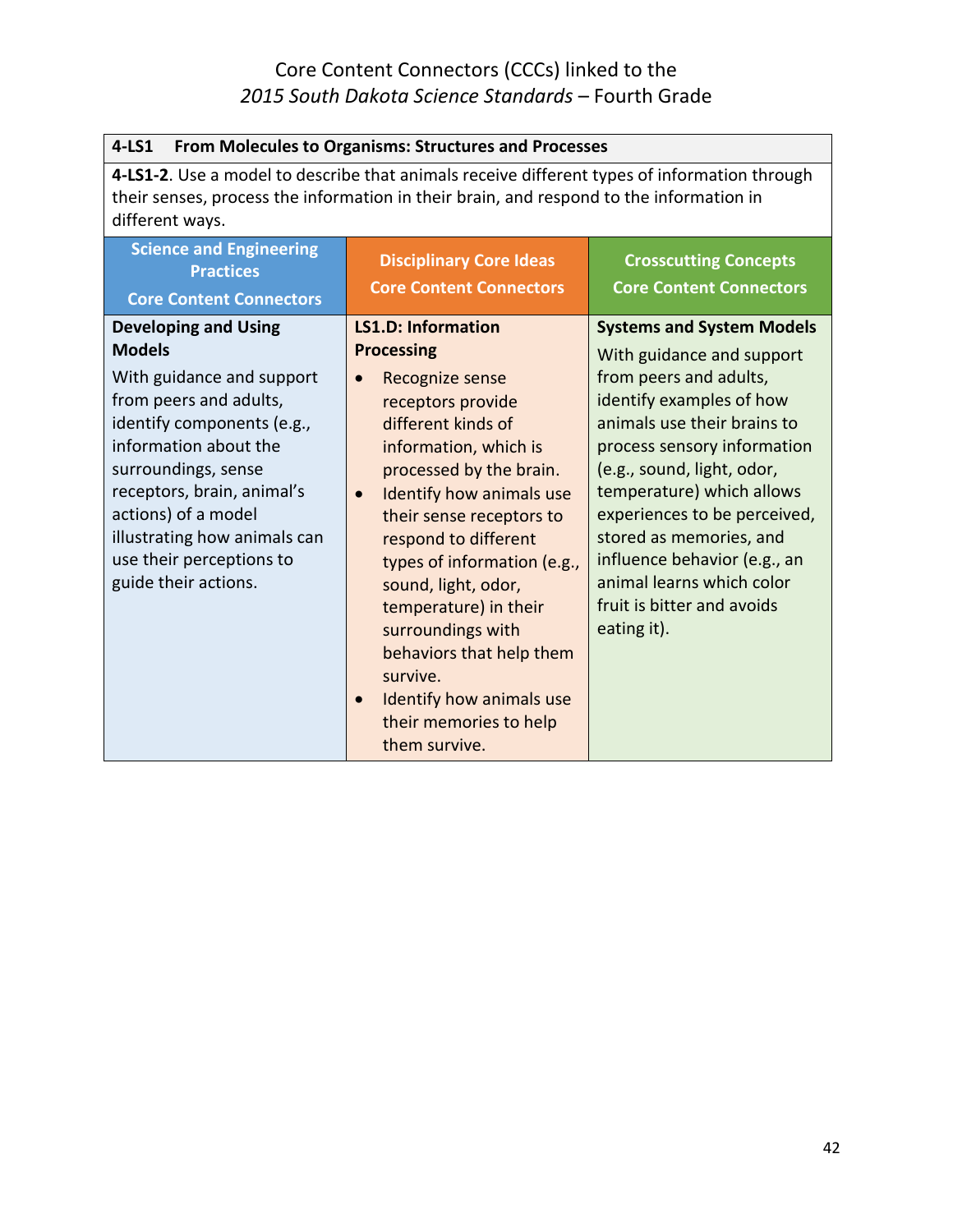#### **Fourth Grade Earth and Space Science Conceptual Understanding\*:**

Certain features on Earth can be used to order events that have occurred in a landscape. Four major Earth systems interact. Rainfall helps to shape the land and affects the types of living things found in a region. Water, ice, wind, organisms, and gravity break rocks, soils, and sediments into smaller pieces and move them around. Earth's physical features occur in patterns, as do earthquakes and volcanoes. Maps can be used to locate features and determine patterns in those events. Energy and fuels that humans use are derived from natural sources and their use affects the environment. Some resources are renewable over time, others are not. A variety of hazards result from natural processes; humans cannot eliminate hazards but can reduce their impacts.

| <b>Earth's Place in the Universe</b><br>4-ESS1                                                                                                                                                                         |                                                                                                                                                                                                                                                            |                                                                                                                                                                                                                                                                                                                                    |
|------------------------------------------------------------------------------------------------------------------------------------------------------------------------------------------------------------------------|------------------------------------------------------------------------------------------------------------------------------------------------------------------------------------------------------------------------------------------------------------|------------------------------------------------------------------------------------------------------------------------------------------------------------------------------------------------------------------------------------------------------------------------------------------------------------------------------------|
| 4-ESS1-1. Identify evidence from patterns in rock formations and fossils in rock layers to<br>support an explanation for changes in a landscape over time.                                                             |                                                                                                                                                                                                                                                            |                                                                                                                                                                                                                                                                                                                                    |
| <b>Science and Engineering</b><br><b>Practices</b><br><b>Core Content Connectors</b>                                                                                                                                   | <b>Disciplinary Core Ideas</b><br><b>Core Content Connectors</b>                                                                                                                                                                                           | <b>Crosscutting Concepts</b><br><b>Core Content Connectors</b>                                                                                                                                                                                                                                                                     |
| <b>Constructing Explanations</b><br>and Designing Solutions                                                                                                                                                            | <b>ESS1.C: The History of Planet</b><br>Earth                                                                                                                                                                                                              | <b>Patterns</b><br>With guidance and support                                                                                                                                                                                                                                                                                       |
| With guidance and support<br>from peers and adults, use<br>evidence to support an<br>explanation of how a<br>landscape changes over time<br>by the occurrence of events<br>(e.g., earthquakes) due to<br>Earth forces. | <b>Identify rock formations</b><br>$\bullet$<br>that show how the<br>Earth's surface has<br>changed over time (e.g.,<br>change following<br>earthquakes).<br><b>Identify older fossils as</b><br>$\bullet$<br>being found in deeper,<br>older rock layers. | from peers and adults,<br>identify a pattern of rock<br>layers and fossils (e.g., a rock<br>layer containing shells and<br>fish below a rock layer<br>containing fossils of land<br>animals and plants is a<br>pattern indicating that, at<br>one point, the landscape had<br>been covered by water and<br>later it was dry land). |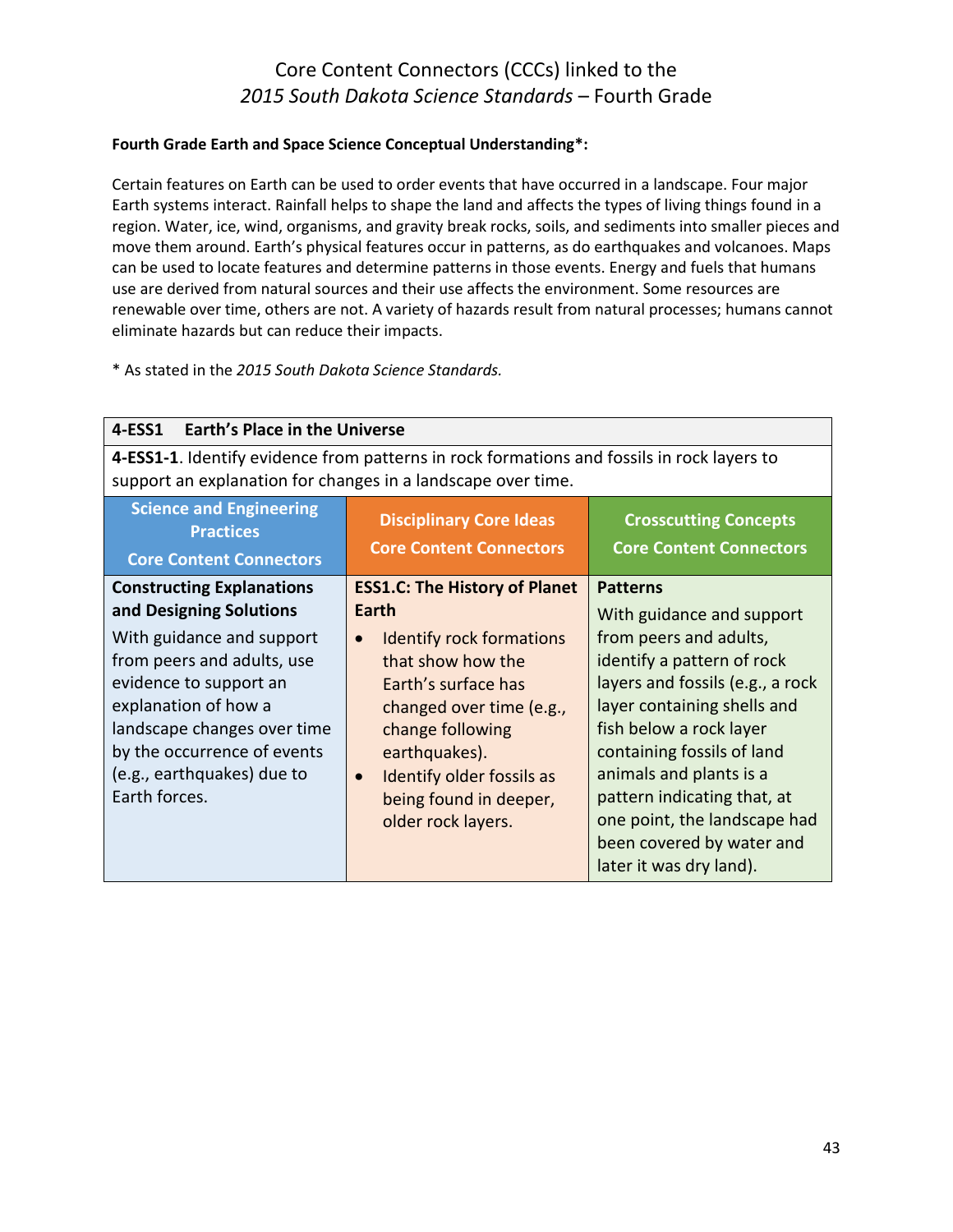| 4-ESS2                                                                                                                                                                                                             |                                                                                                                                                                                                                               |                                                                                                                                 |
|--------------------------------------------------------------------------------------------------------------------------------------------------------------------------------------------------------------------|-------------------------------------------------------------------------------------------------------------------------------------------------------------------------------------------------------------------------------|---------------------------------------------------------------------------------------------------------------------------------|
| <b>Earth's Systems</b><br>4-ESS2-1. Make observations and/or measurements to provide evidence of the effects of                                                                                                    |                                                                                                                                                                                                                               |                                                                                                                                 |
|                                                                                                                                                                                                                    | weathering or the rate of erosion by water, ice, wind, or vegetation.                                                                                                                                                         |                                                                                                                                 |
| <b>Science and Engineering</b><br><b>Practices</b><br><b>Core Content Connectors</b>                                                                                                                               | <b>Disciplinary Core Ideas</b><br><b>Core Content Connectors</b>                                                                                                                                                              | <b>Crosscutting Concepts</b><br><b>Core Content Connectors</b>                                                                  |
| <b>Planning and Carrying Out</b><br><b>Investigations</b>                                                                                                                                                          | <b>ESS2.A: Earth Materials and</b><br><b>Systems</b>                                                                                                                                                                          | <b>Cause and Effect</b><br>With guidance and support                                                                            |
| With guidance and support<br>from peers and adults, record<br>measurements (e.g., motion<br>of water, direction of wind,<br>number or size of rocks<br>transported) made during an<br>investigation of weathering. | Use data to compare<br>$\bullet$<br>differences in the shape<br>of the land due to the<br>effects of weathering or<br>erosion.<br><b>ESS2.E: Biogeology</b><br>Identify how living things<br>affect the shape of the<br>land. | from peers and adults,<br>contrast erosion rates in the<br>presence or absence of<br>plants growing in or on Earth<br>material. |

| 4-ESS2<br><b>Earth's Systems</b>                                                                                                                                                                                                                                                                                                                                   |                                                                                                                                                                                                                                                                                                |                                                                                                                                                                                                                    |
|--------------------------------------------------------------------------------------------------------------------------------------------------------------------------------------------------------------------------------------------------------------------------------------------------------------------------------------------------------------------|------------------------------------------------------------------------------------------------------------------------------------------------------------------------------------------------------------------------------------------------------------------------------------------------|--------------------------------------------------------------------------------------------------------------------------------------------------------------------------------------------------------------------|
|                                                                                                                                                                                                                                                                                                                                                                    | 4-ESS2-2. Analyze and interpret data from maps to describe patterns of Earth's features.                                                                                                                                                                                                       |                                                                                                                                                                                                                    |
| <b>Science and Engineering</b><br><b>Practices</b><br><b>Core Content Connectors</b>                                                                                                                                                                                                                                                                               | <b>Disciplinary Core Ideas</b><br><b>Core Content Connectors</b>                                                                                                                                                                                                                               | <b>Crosscutting Concepts</b><br><b>Core Content Connectors</b>                                                                                                                                                     |
| <b>Analyzing and Interpreting</b><br>Data<br>With guidance and support<br>from peers and adults,<br>interpret data of Earth's<br>features using graphical<br>displays (e.g., table, chart,<br>graph) based on maps to<br>determine the locations of<br>different Earth features (e.g.,<br>mountains, volcanoes<br>continental boundaries,<br>oceans, earthquakes). | <b>ESS2.B: Plate Tectonics and</b><br>Large-Scale System<br><b>Interactions</b><br>Use maps to locate<br>$\bullet$<br>different land and water<br>features of Earth.<br>Recognize that<br>$\bullet$<br>earthquakes and<br>volcanoes often occur<br>along the boundaries<br>between continents. | <b>Patterns</b><br>With guidance and support<br>from peers and adults,<br>identify patterns in the<br>location of Earth features,<br>including the locations of<br>mountain ranges,<br>earthquakes, and volcanoes. |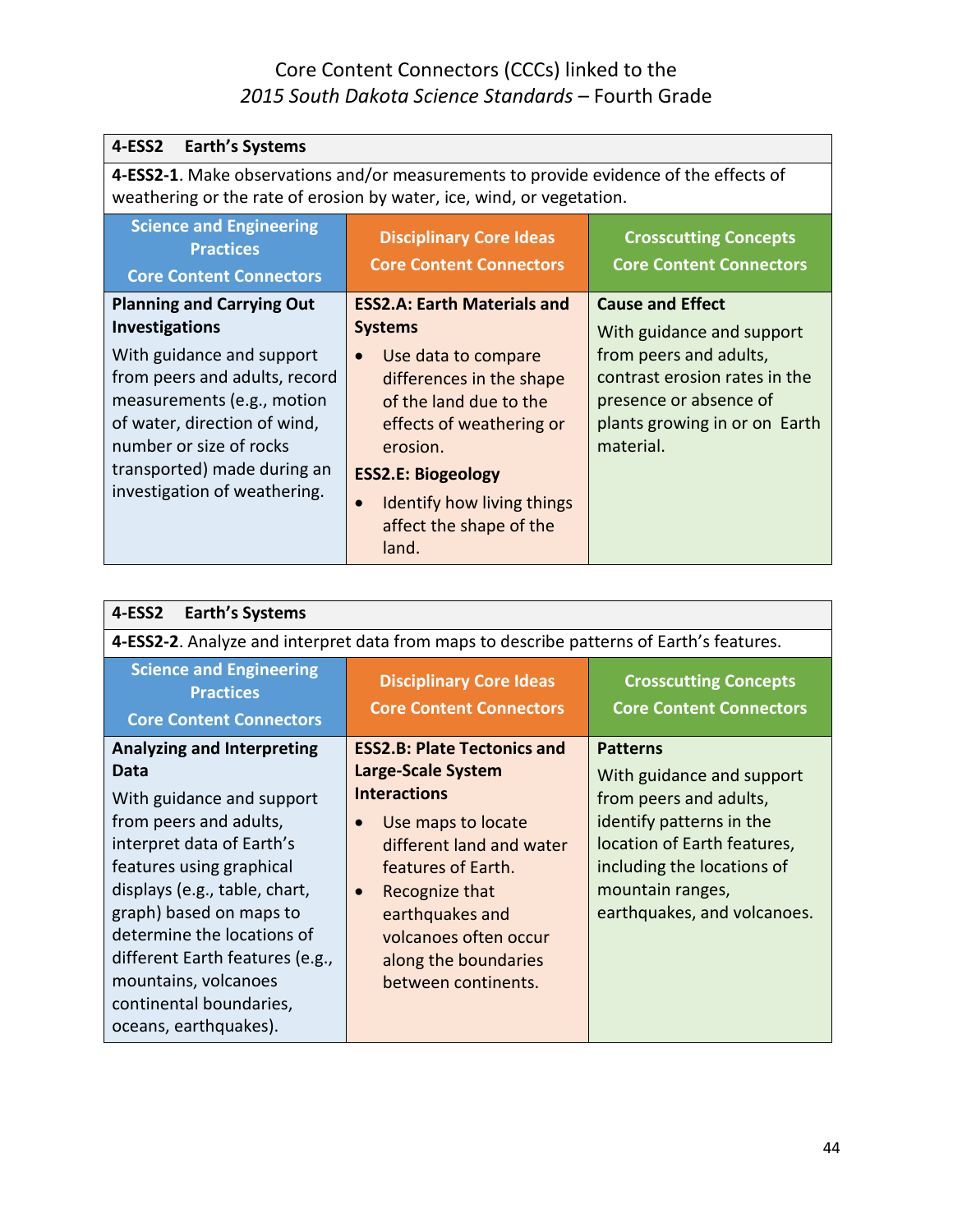| 4-ESS3<br><b>Earth and Human Activity</b>                                                                                                                                                                                                     |                                                                                                                                                                                                                                |                                                                                                                                                        |
|-----------------------------------------------------------------------------------------------------------------------------------------------------------------------------------------------------------------------------------------------|--------------------------------------------------------------------------------------------------------------------------------------------------------------------------------------------------------------------------------|--------------------------------------------------------------------------------------------------------------------------------------------------------|
| 4-ESS3-1. Obtain and combine information to describe that energy and fuels are derived from<br>natural resources and their uses affect the environment.                                                                                       |                                                                                                                                                                                                                                |                                                                                                                                                        |
| <b>Science and Engineering</b><br><b>Practices</b><br><b>Core Content Connectors</b>                                                                                                                                                          | <b>Disciplinary Core Ideas</b><br><b>Core Content Connectors</b>                                                                                                                                                               | <b>Crosscutting Concepts</b><br><b>Core Content Connectors</b>                                                                                         |
| <b>Obtaining, Evaluating, and</b>                                                                                                                                                                                                             | <b>ESS3.A: Natural Resources</b>                                                                                                                                                                                               | <b>Cause and Effect</b>                                                                                                                                |
| <b>Communicating Information</b><br>With guidance and support<br>from peers and adults, gather<br>and combine information<br>from books and other<br>reliable media about energy<br>resources (e.g., solar, wind,<br>water) and fossil fuels. | Identify the natural<br>$\bullet$<br>sources from which<br>energy and fuels that<br>humans use are derived.<br><b>Identify environmental</b><br>$\bullet$<br>effects associated with<br>the use of a given energy<br>resource. | With guidance and support<br>from peers and adults,<br>identify positive and negative<br>environmental effects of<br>using a given energy<br>resource. |

| <b>Earth and Human Activity</b><br>4-ESS3                                                                                                                                                                                                                                                                             |                                                                                                                                                                             |                                                                                                                                                                                                                                               |
|-----------------------------------------------------------------------------------------------------------------------------------------------------------------------------------------------------------------------------------------------------------------------------------------------------------------------|-----------------------------------------------------------------------------------------------------------------------------------------------------------------------------|-----------------------------------------------------------------------------------------------------------------------------------------------------------------------------------------------------------------------------------------------|
| processes on humans.                                                                                                                                                                                                                                                                                                  | 4-ESS3-2. Generate and compare multiple solutions to reduce the impacts of natural Earth                                                                                    |                                                                                                                                                                                                                                               |
| <b>Science and Engineering</b><br><b>Practices</b><br><b>Core Content Connectors</b>                                                                                                                                                                                                                                  | <b>Disciplinary Core Ideas</b><br><b>Core Content Connectors</b>                                                                                                            | <b>Crosscutting Concepts</b><br><b>Core Content Connectors</b>                                                                                                                                                                                |
| <b>Constructing Explanations</b><br>and Designing Solutions<br>With guidance and support<br>from peers and adults, use<br>scientific information about<br>an Earth process (e.g.,<br>earthquakes, tsunamis,<br>volcanic eruptions) and its<br>effects to generate a solution<br>that reduces its effect on<br>humans. | <b>ESS3.B: Natural Hazards</b><br>Describe solutions to<br>reduce the impact of a<br>natural Earth process<br>(e.g., earthquake, flood,<br>volcanic activity) on<br>humans. | <b>Cause and Effect</b><br>With guidance and support<br>from peers and adults,<br>describe cause and effect<br>relationships between the<br>Earth process (e.g.,<br>earthquakes, tsunamis,<br>volcanic eruptions) and its<br>observed effect. |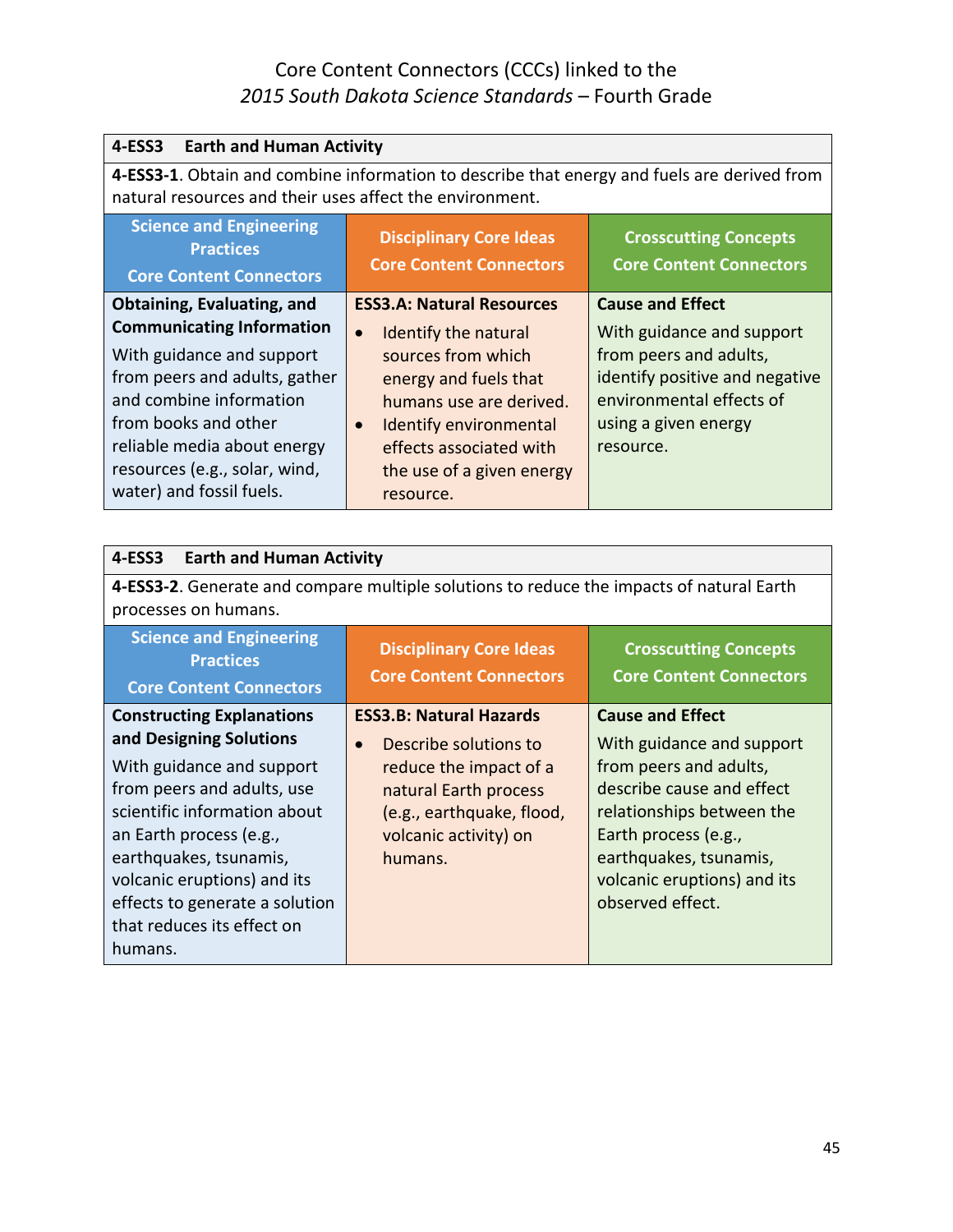#### **Fifth Grade Physical Science Conceptual Understanding\*:**

Because matter exists as particles that are too small to see, matter is always conserved even if it seems to disappear. Measurements of a variety of observable properties can be used to identify particular materials. Chemical reactions that occur when substances are mixed can be identified by the emergence of substances with different properties; the total mass of substances when a reaction occurs remains the same. Energy can be "produced," "used," or "released" by converting stored energy. Plants capture energy from sunlight, which can later be used as fuel or food.

| 5-PS1<br><b>Matter and Its Interactions</b>                                                                                                                                                                                                                                    |                                                                                                                                                                                                                  |                                                                                                                                                                                                                                     |
|--------------------------------------------------------------------------------------------------------------------------------------------------------------------------------------------------------------------------------------------------------------------------------|------------------------------------------------------------------------------------------------------------------------------------------------------------------------------------------------------------------|-------------------------------------------------------------------------------------------------------------------------------------------------------------------------------------------------------------------------------------|
|                                                                                                                                                                                                                                                                                | 5-PS1-1. Develop a model to describe that matter is made of particles too small to be seen.                                                                                                                      |                                                                                                                                                                                                                                     |
| <b>Science and Engineering</b><br><b>Practices</b><br><b>Core Content Connectors</b>                                                                                                                                                                                           | <b>Disciplinary Core Ideas</b><br><b>Core Content Connectors</b>                                                                                                                                                 | <b>Crosscutting Concepts</b><br><b>Core Content Connectors</b>                                                                                                                                                                      |
| <b>Developing and Using</b><br><b>Models</b>                                                                                                                                                                                                                                   | <b>PS1.A: Structure and</b><br><b>Properties of Matter</b>                                                                                                                                                       | Scale, Proportion, and<br><b>Quantity</b>                                                                                                                                                                                           |
| With guidance and support<br>from peers and adults,<br>develop a model that<br>represents the phenomenon<br>that gases are made from<br>matter particles that are too<br>small to see and are moving<br>freely around in space (e.g.,<br>inflation and shape of a<br>balloon). | Identify in a model (e.g.,<br>$\bullet$<br>picture, diagram) which<br>shows that all matter can<br>be broken down into<br>smaller and smaller<br>pieces until they are too<br>small to be seen by<br>human eyes. | With guidance and support<br>from peers and adults, use<br>the model to describe how<br>matter composed of tiny<br>particles too small to be seen<br>can account for observable<br>phenomena (e.g., air inflating<br>a basketball). |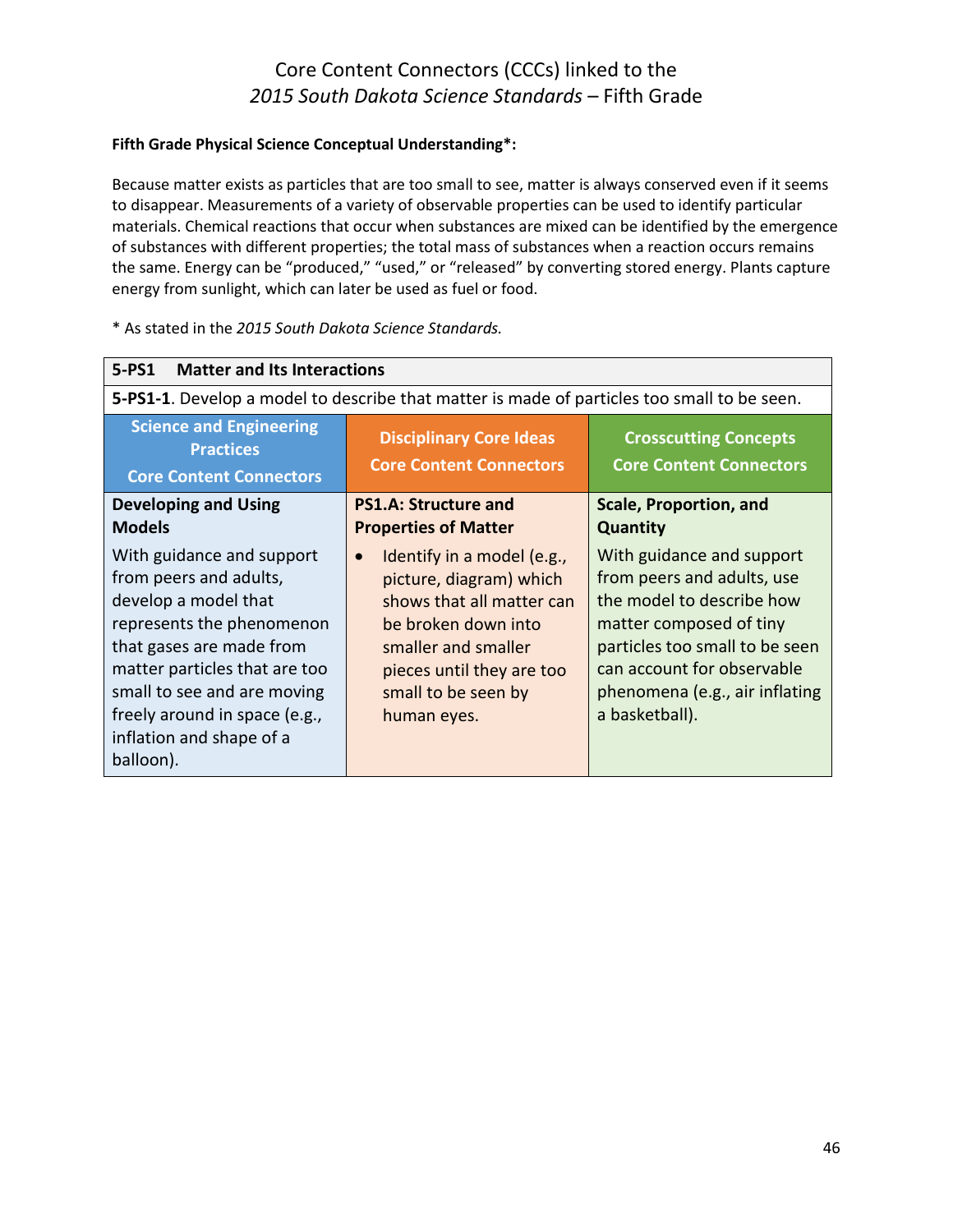| 5-PS1<br><b>Matter and Its Interactions</b>                                                                                                                                                                                                                                  |                                                                                                                                                                                                                                                     |                                                                                                                                                                                                                                                                  |
|------------------------------------------------------------------------------------------------------------------------------------------------------------------------------------------------------------------------------------------------------------------------------|-----------------------------------------------------------------------------------------------------------------------------------------------------------------------------------------------------------------------------------------------------|------------------------------------------------------------------------------------------------------------------------------------------------------------------------------------------------------------------------------------------------------------------|
| 5-PS1-2. Measure and graph quantities to provide evidence that regardless of the type of<br>change that occurs when heating, cooling, or mixing substances, the total weight of matter is<br>conserved.                                                                      |                                                                                                                                                                                                                                                     |                                                                                                                                                                                                                                                                  |
| <b>Science and Engineering</b><br><b>Practices</b><br><b>Core Content Connectors</b>                                                                                                                                                                                         | <b>Disciplinary Core Ideas</b><br><b>Core Content Connectors</b>                                                                                                                                                                                    | <b>Crosscutting Concepts</b><br><b>Core Content Connectors</b>                                                                                                                                                                                                   |
| <b>Using Mathematics and</b><br><b>Computational Thinking</b>                                                                                                                                                                                                                | <b>PS1.A: Structure and</b><br><b>Properties of Matter</b>                                                                                                                                                                                          | <b>Scale, Proportion, and</b><br><b>Quantity</b>                                                                                                                                                                                                                 |
| With guidance and support<br>from peers and adults,<br>measure and graph the given<br>weights of substances using<br>standard units to calculate<br>the difference between the<br>total weight of each<br>substance before and after<br>each is heated, cooled, or<br>mixed. | Recognize that the total<br>weight of matter is<br>conserved when it<br>changes form.<br><b>PS1.B: Chemical Reactions</b><br>Recognize that the total<br>weight of matter is<br>conserved before and<br>after they are heated,<br>cooled, or mixed. | With guidance and support<br>from peers and adults, use<br>measurements of standard<br>units and calculations to<br>describe the natural pattern<br>that the total weights of the<br>substances do not change<br>after they are heated, cooled,<br>and/or mixed. |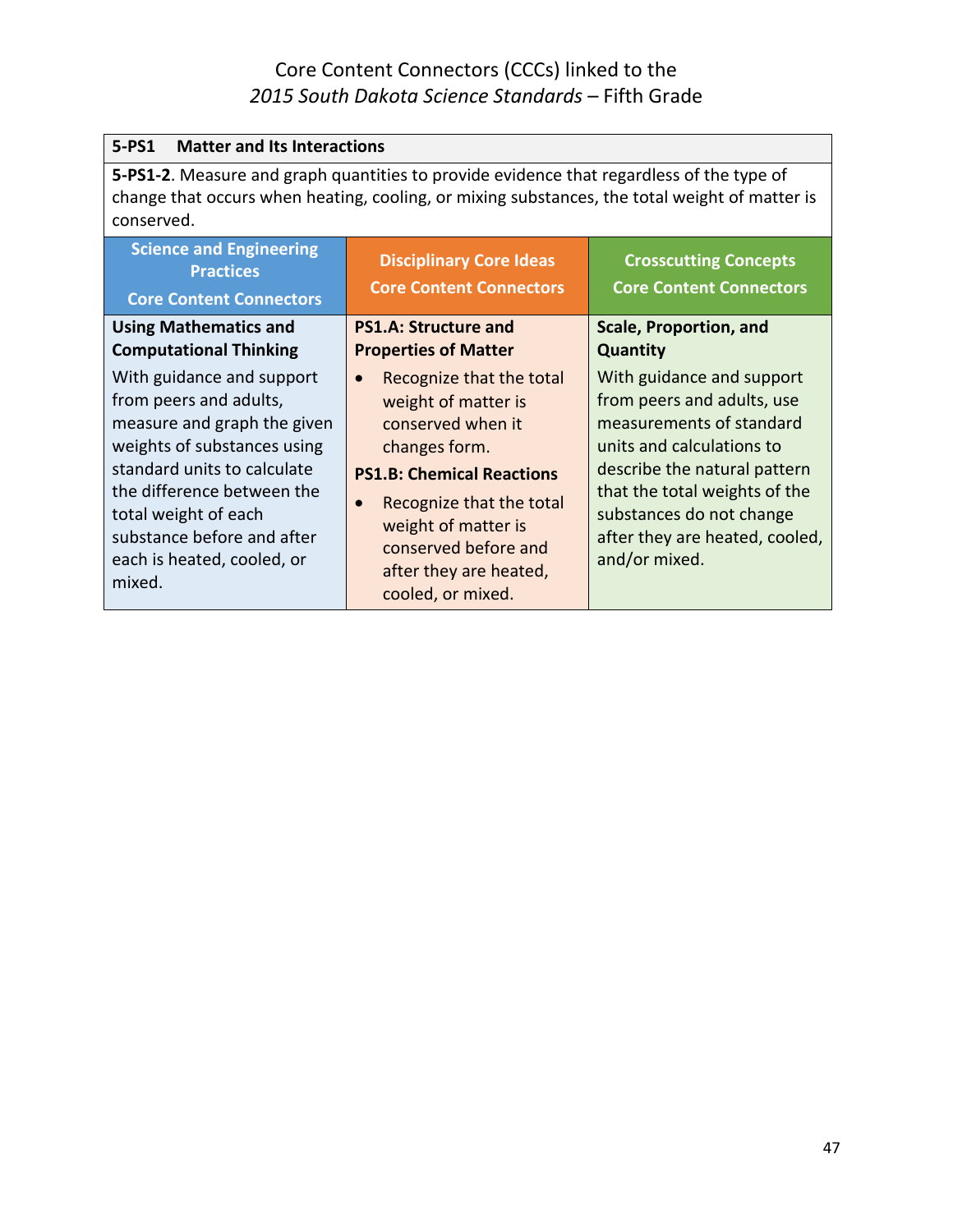| <b>Matter and Its Interactions</b><br>$5-PS3$                                                                                                                                 |                                                                                                                                                                                                                                                                                                                                    |                                                                                                                                                                                                             |
|-------------------------------------------------------------------------------------------------------------------------------------------------------------------------------|------------------------------------------------------------------------------------------------------------------------------------------------------------------------------------------------------------------------------------------------------------------------------------------------------------------------------------|-------------------------------------------------------------------------------------------------------------------------------------------------------------------------------------------------------------|
| properties.                                                                                                                                                                   | 5-PS1-3. Make observations and measurements to identify materials based on their                                                                                                                                                                                                                                                   |                                                                                                                                                                                                             |
| <b>Science and Engineering</b><br><b>Practices</b><br><b>Core Content Connectors</b>                                                                                          | <b>Disciplinary Core Ideas</b><br><b>Core Content Connectors</b>                                                                                                                                                                                                                                                                   | <b>Crosscutting Concepts</b><br><b>Core Content Connectors</b>                                                                                                                                              |
| <b>Planning and Carrying Out</b><br><b>Investigations</b>                                                                                                                     | <b>PS1.A: Structure and</b><br><b>Properties of Matter</b>                                                                                                                                                                                                                                                                         | <b>Scale, Proportion, and</b><br><b>Quantity</b>                                                                                                                                                            |
| With guidance and support<br>from peers and adults, plan<br>an investigation of how<br>materials can be identified<br>based on their observable<br>and measurable properties. | Recognize that materials<br>$\bullet$<br>can be classified based on<br>a variety of observable<br>physical properties (e.g.,<br>shape, texture, buoyancy,<br>color, magnetism,<br>solubility).<br>Classify materials (e.g.,<br>shape, texture, buoyancy,<br>color, magnetism,<br>solubility) by measurable<br>physical properties. | With guidance and support<br>from peers and adults, collect<br>and record data using<br>standard units that can be<br>used to classify materials<br>based on their observable<br>and measurable properties. |

| $5-PS1$<br><b>Matter and Its Interactions</b>                                                                                                                                                                                      |                                                                                                                                                                                                                                                                                           |                                                                                                                                                                                                                                                  |
|------------------------------------------------------------------------------------------------------------------------------------------------------------------------------------------------------------------------------------|-------------------------------------------------------------------------------------------------------------------------------------------------------------------------------------------------------------------------------------------------------------------------------------------|--------------------------------------------------------------------------------------------------------------------------------------------------------------------------------------------------------------------------------------------------|
| 5-PS1-4. Conduct an investigation to determine whether the mixing of two or more<br>substances results in new substances.                                                                                                          |                                                                                                                                                                                                                                                                                           |                                                                                                                                                                                                                                                  |
| <b>Science and Engineering</b><br><b>Practices</b>                                                                                                                                                                                 | <b>Disciplinary Core Ideas</b><br><b>Core Content Connectors</b>                                                                                                                                                                                                                          | <b>Crosscutting Concepts</b><br><b>Core Content Connectors</b>                                                                                                                                                                                   |
| <b>Core Content Connectors</b><br><b>Planning and Carrying Out</b>                                                                                                                                                                 | <b>PS1.B: Chemical Reactions</b>                                                                                                                                                                                                                                                          | <b>Cause and Effect</b>                                                                                                                                                                                                                          |
| <b>Investigations</b><br>With guidance and support<br>from peers and adults,<br>conduct an investigation,<br>which includes providing<br>evidence for whether new<br>substances are formed by<br>mixing two or more<br>substances. | Recognize that when two<br>$\bullet$<br>or more different<br>substances are mixed, a<br>new substance with<br>different properties may<br>be formed.<br>Identify the changes that<br>$\bullet$<br>occur when two or more<br>substances are mixed<br>using evidence provided<br>from data. | With guidance and support<br>from peers and adults, record<br>quantitative (e.g., weight)<br>and qualitative properties<br>(e.g., state of matter, color,<br>texture, odor) of the<br>substances to be mixed and<br>of the resulting substances. |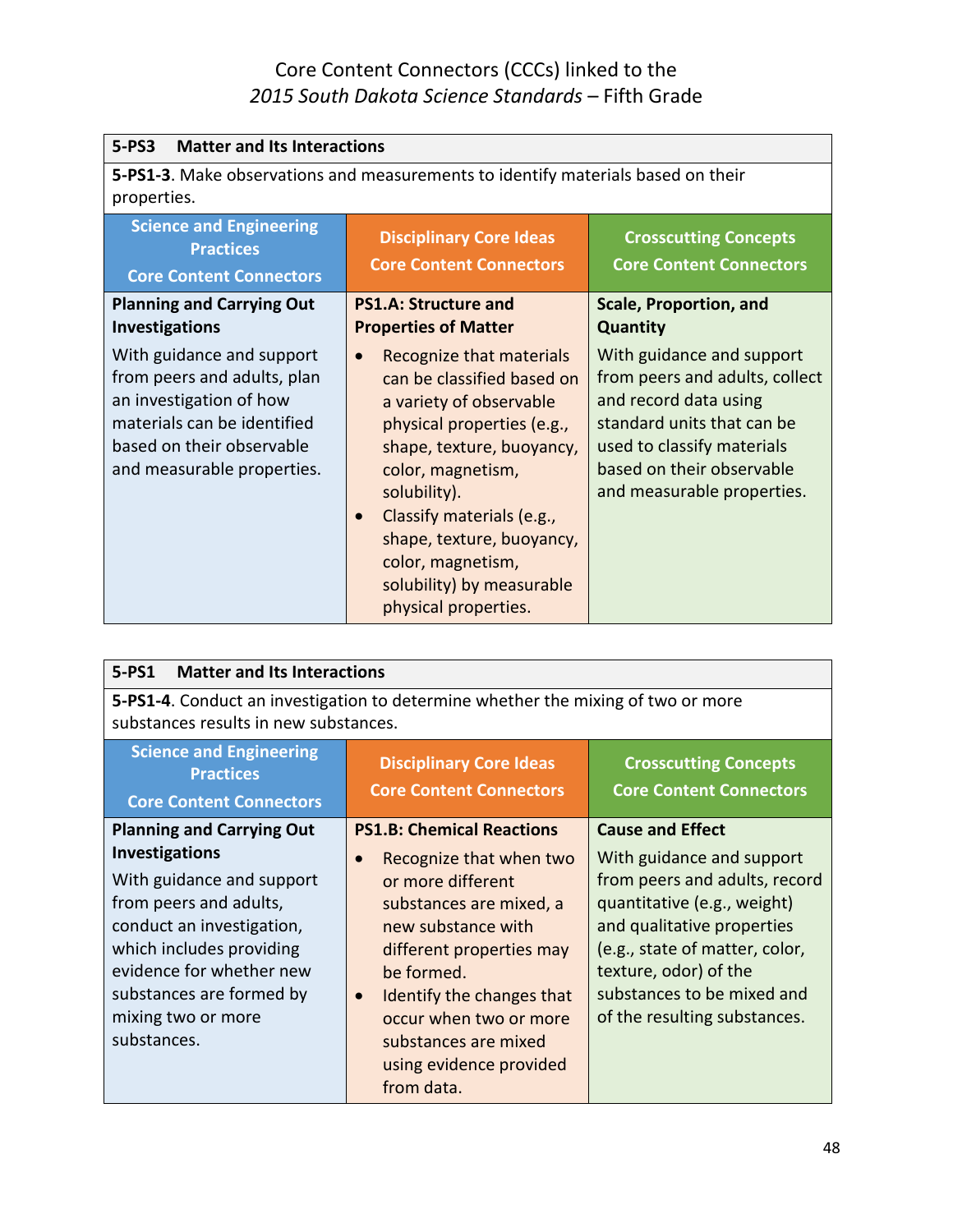| $5-PS2$<br><b>Motion and Stability: Forces and Interactions</b>                                                                                                                                                                                                                             |                                                                                                                                      |                                                                                                                                                                                                                              |
|---------------------------------------------------------------------------------------------------------------------------------------------------------------------------------------------------------------------------------------------------------------------------------------------|--------------------------------------------------------------------------------------------------------------------------------------|------------------------------------------------------------------------------------------------------------------------------------------------------------------------------------------------------------------------------|
| <b>5-PS2-1</b> . Support an argument that the gravitational force exerted by Earth on objects is<br>directed down.                                                                                                                                                                          |                                                                                                                                      |                                                                                                                                                                                                                              |
| <b>Science and Engineering</b><br><b>Practices</b><br><b>Core Content Connectors</b>                                                                                                                                                                                                        | <b>Disciplinary Core Ideas</b><br><b>Core Content Connectors</b>                                                                     | <b>Crosscutting Concepts</b><br><b>Core Content Connectors</b>                                                                                                                                                               |
| <b>Engaging in Argument from</b><br>Evidence<br>With guidance and support<br>from peers and adults,<br>recognize evidence to<br>support a claim that includes<br>the idea that the<br>gravitational force exerted by<br>Earth on objects is directed<br>down toward the center of<br>Earth. | <b>PS2.B: Types of Interactions</b><br>Recognize that the<br>gravitational force<br>exerted by Earth on<br>objects is directed down. | <b>Cause and Effect</b><br>With guidance and support<br>from peers and adults,<br>observe and describe the<br>relationship between objects<br>that are dropped and the<br>appearance that the objects<br>fall straight down. |

| $5-PS3$<br><b>Energy</b>                                                                                                                                                                                                        |                                                                                                                                                                          |                                                                                                                                                                                                                                  |
|---------------------------------------------------------------------------------------------------------------------------------------------------------------------------------------------------------------------------------|--------------------------------------------------------------------------------------------------------------------------------------------------------------------------|----------------------------------------------------------------------------------------------------------------------------------------------------------------------------------------------------------------------------------|
| 5-PS3-1. Use models to describe that energy in animals' food (used for body repair, growth,<br>motion, and to maintain body warmth) was once energy from the sun.                                                               |                                                                                                                                                                          |                                                                                                                                                                                                                                  |
| <b>Science and Engineering</b><br><b>Practices</b><br><b>Core Content Connectors</b>                                                                                                                                            | <b>Disciplinary Core Ideas</b><br><b>Core Content Connectors</b>                                                                                                         | <b>Crosscutting Concepts</b><br><b>Core Content Connectors</b>                                                                                                                                                                   |
| <b>Developing and Using</b><br><b>Models</b><br>With guidance and support<br>from peers and adults,<br>identify components of a<br>model (e.g., the sun, energy,<br>animals, plants) illustrating<br>the phenomenon that energy | <b>PS3.D: Energy in Chemical</b><br><b>Processes and Everyday Life</b><br>Recognize that the<br>$\bullet$<br>energy in animals' food<br>was once energy from<br>the sun. | <b>Energy and Matter</b><br>With guidance and support<br>from peers and adults, use<br>the model to identify<br>relationships between energy<br>from the sun and animals'<br>needs and uses for energy<br>(e.g., growth, warmth, |
| in animals' food was once<br>energy from the sun.                                                                                                                                                                               |                                                                                                                                                                          | movement).                                                                                                                                                                                                                       |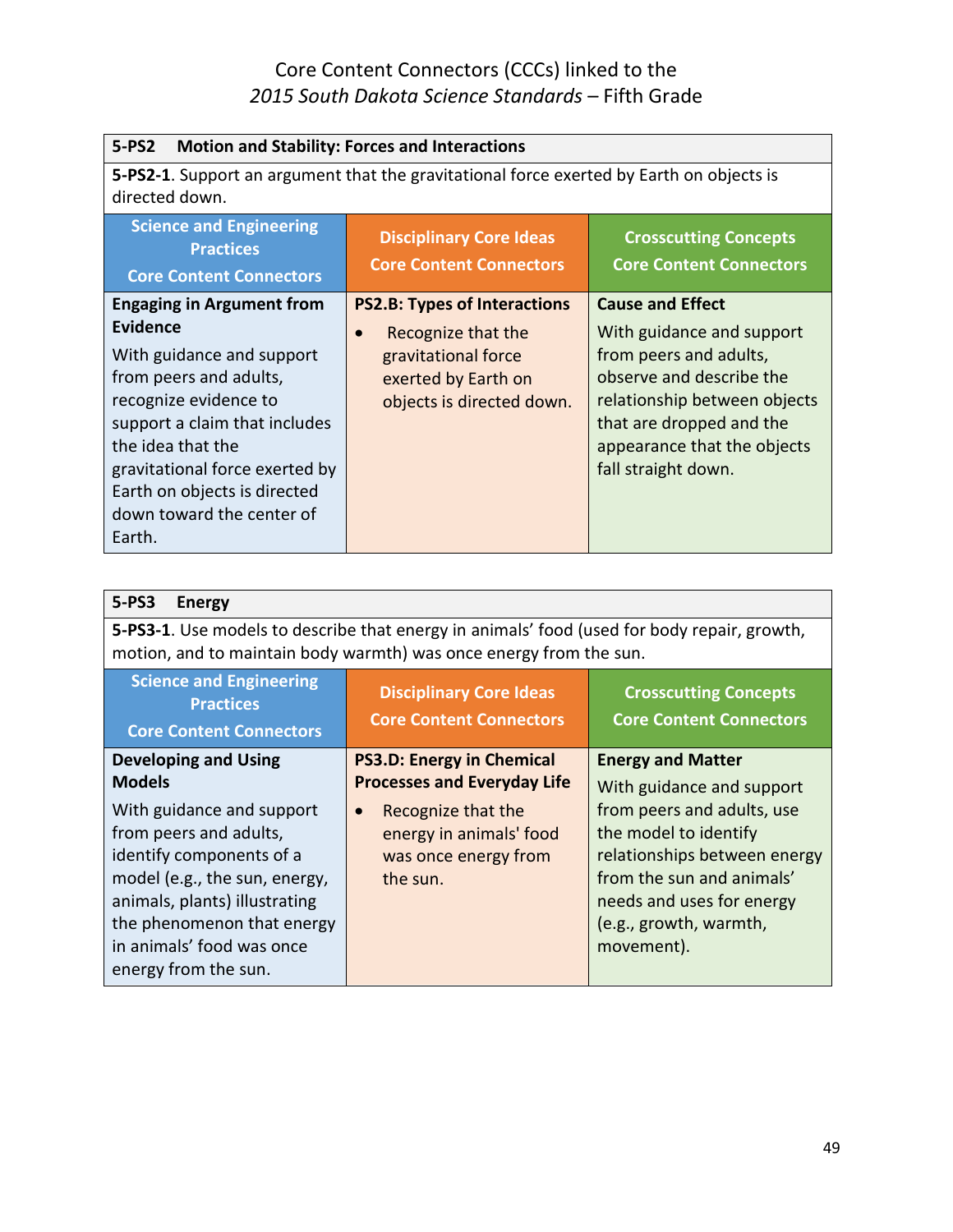#### **Fifth Grade Life Science Conceptual Understanding\*:**

Food provides animals with the materials and energy they need for body repair, growth, warmth, and motion. Plants acquire material for growth chiefly from air, water, and process matter and obtain energy from sunlight, which is used to maintain conditions necessary for survival. Movement of matter among plants, animals, decomposers, and the environment and that energy in animals' food was once energy from the sun.

| $5 - LS1$<br>From Molecules to Organisms: Structures and Processes                                                                                                                                                                                                                                                  |                                                                                                                                                                                                              |                                                                                                                                                                                                                                                                                                                                                                                                                                                                                                       |
|---------------------------------------------------------------------------------------------------------------------------------------------------------------------------------------------------------------------------------------------------------------------------------------------------------------------|--------------------------------------------------------------------------------------------------------------------------------------------------------------------------------------------------------------|-------------------------------------------------------------------------------------------------------------------------------------------------------------------------------------------------------------------------------------------------------------------------------------------------------------------------------------------------------------------------------------------------------------------------------------------------------------------------------------------------------|
| 5-LS1-1. Support an argument that plants get the materials they need for growth chiefly from<br>air and water.                                                                                                                                                                                                      |                                                                                                                                                                                                              |                                                                                                                                                                                                                                                                                                                                                                                                                                                                                                       |
| <b>Science and Engineering</b><br><b>Practices</b><br><b>Core Content Connectors</b>                                                                                                                                                                                                                                | <b>Disciplinary Core Ideas</b><br><b>Core Content Connectors</b>                                                                                                                                             | <b>Crosscutting Concepts</b><br><b>Core Content Connectors</b>                                                                                                                                                                                                                                                                                                                                                                                                                                        |
| <b>Engaging in Argument from</b><br><b>Evidence</b><br>With guidance and support<br>from peers and adults, collect<br>evidence (e.g., changes in the<br>weight of soil and water<br>within a closed system with a<br>plant) to support the claim<br>that plants grow chiefly from<br>air and water instead of soil. | <b>LS1.C: Organization for</b><br><b>Matter and Energy Flow in</b><br><b>Organisms</b><br>Recognize that plants<br>$\bullet$<br>acquire material for<br>growth chiefly from air<br>and water, not from soil. | <b>Energy and Matter</b><br>With guidance and support<br>from peers and adults,<br>describe the relationship<br>between growth of plants<br>and what plants require to<br>grow to evidence of change<br>in weight of plants (i.e., soil<br>cannot account for the<br>change in weight as a plant<br>grows and since plants take<br>in water and air, both of<br>which could contribute to the<br>increase in weight during<br>plant growth, plant growth<br>must come chiefly from<br>water and air). |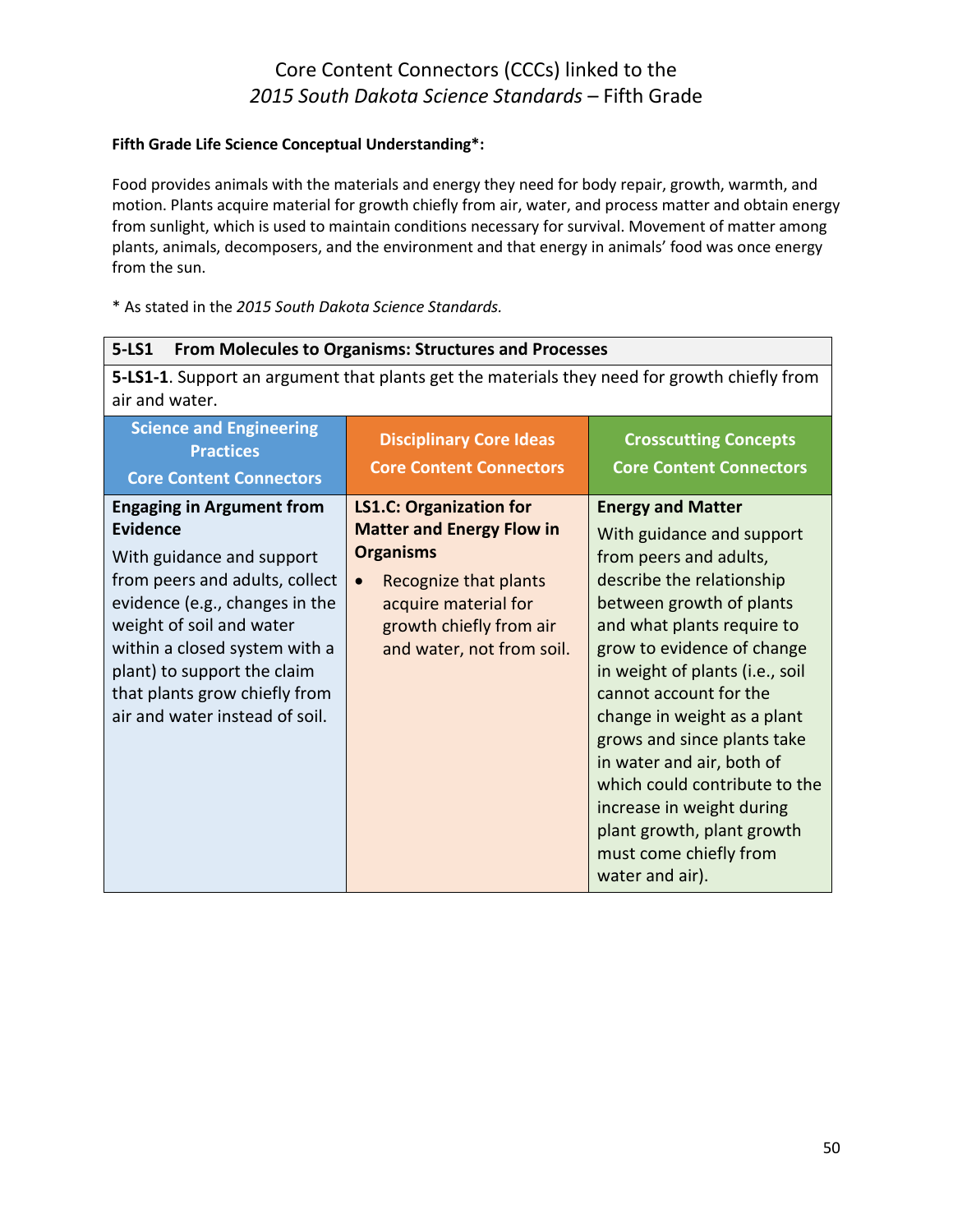| <b>Ecosystems: Interactions, Energy, and Dynamics</b><br>$5-LS2$                                                                                                                                                                                                                                  |                                                                                                                                                                                                                        |                                                                                                                                                                                                                                    |
|---------------------------------------------------------------------------------------------------------------------------------------------------------------------------------------------------------------------------------------------------------------------------------------------------|------------------------------------------------------------------------------------------------------------------------------------------------------------------------------------------------------------------------|------------------------------------------------------------------------------------------------------------------------------------------------------------------------------------------------------------------------------------|
| <b>5-LS2-1.</b> Develop a model to describe the movement of matter and energy among producers,<br>consumers, decomposers, and the environment.                                                                                                                                                    |                                                                                                                                                                                                                        |                                                                                                                                                                                                                                    |
| <b>Science and Engineering</b><br><b>Practices</b><br><b>Core Content Connectors</b>                                                                                                                                                                                                              | <b>Disciplinary Core Ideas</b><br><b>Core Content Connectors</b>                                                                                                                                                       | <b>Crosscutting Concepts</b><br><b>Core Content Connectors</b>                                                                                                                                                                     |
| <b>Developing and Using</b><br><b>Models</b><br>With guidance and support<br>from peers and adults,<br>develop a model of the<br>phenomena that movement<br>of matter within an<br>ecosystem is related to its<br>key components (i.e., matter,<br>plants, animals,<br>decomposers, environment). | <b>LS2.B: Cycles of Matter and</b><br><b>Energy Transfer in</b><br><b>Ecosystems</b><br>Identify a model that shows<br>the movement of matter<br>(e.g., plant growth, eating,<br>composting) through living<br>things. | <b>Systems and System Models</b><br>With guidance and support<br>from peers and adults, use<br>the model to describe the<br>relationship between<br>organisms and the exchange<br>of matter from and back into<br>the environment. |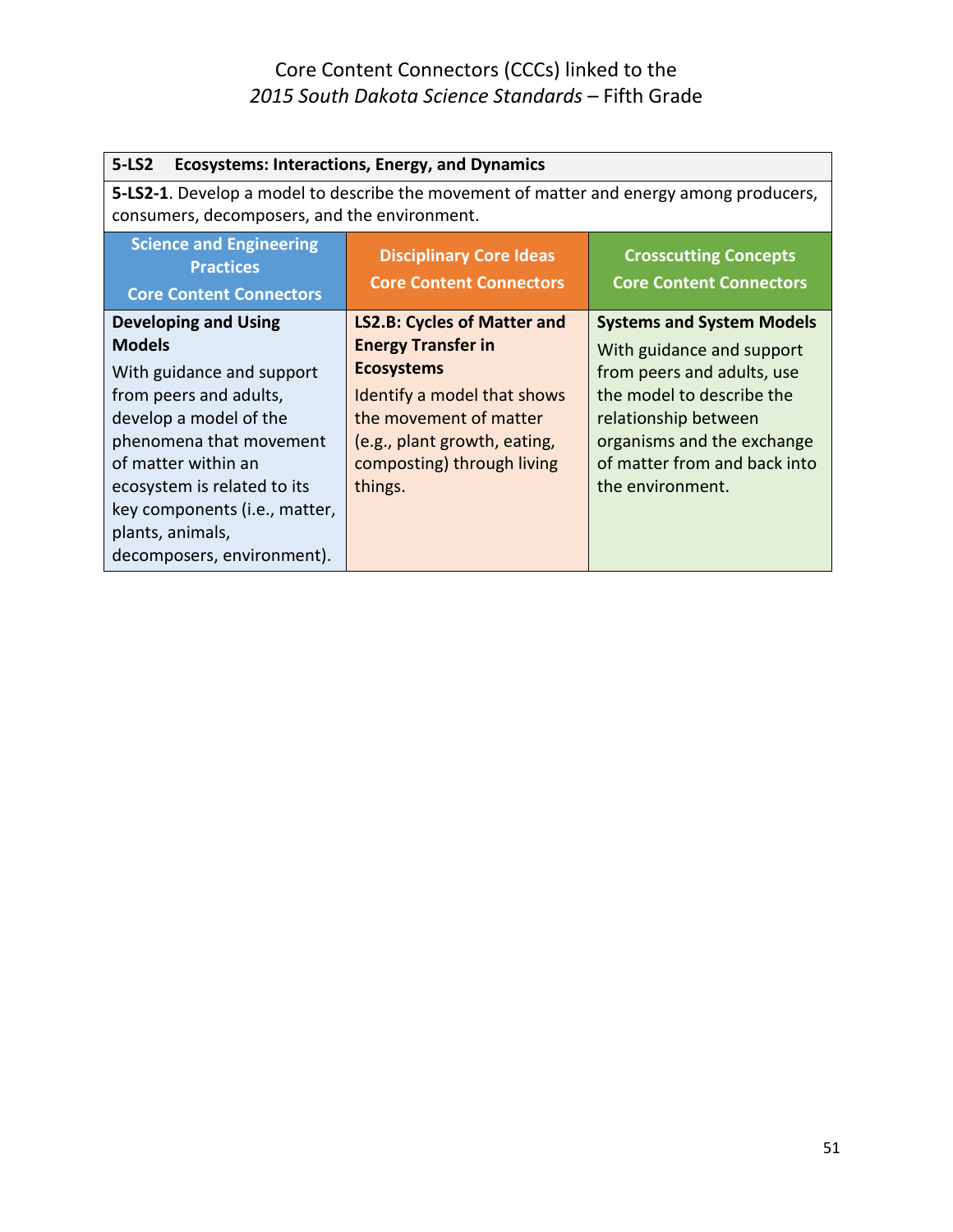#### **Fifth Grade Earth and Space Science Conceptual Understanding\*:**

Stars range greatly in size and distance from Earth, and this can explain their relative brightness. Earth's orbit and rotation and the orbit of the moon around Earth cause observable patterns, such as length and direction of shadows, day and night, and the seasonal appearance of some stars in the night sky. Four major Earth systems interact. Rainfall helps to shape the land and affects the types of living things found in a region. Water, ice, wind, organisms, and gravity break rocks, soils, and sediments into smaller pieces and move them around. The geosphere, biosphere, hydrosphere, and/or atmosphere interact. Most of Earth's water is in the ocean and much of Earth's fresh water is in glaciers or underground. Societal activities have had major effects on land, ocean, atmosphere, and even outer space. Societal activities can also help protect Earth's resources and environments.

| <b>Earth's Place in the Universe</b><br>5-ESS1                                                                                                                                                                                           |                                                                                                                                                          |                                                                                                                                                                |
|------------------------------------------------------------------------------------------------------------------------------------------------------------------------------------------------------------------------------------------|----------------------------------------------------------------------------------------------------------------------------------------------------------|----------------------------------------------------------------------------------------------------------------------------------------------------------------|
| 5-ESS1-1. Support an argument that differences in the apparent brightness of the sun<br>compared to other stars is due to distances from the Earth.                                                                                      |                                                                                                                                                          |                                                                                                                                                                |
| <b>Science and Engineering</b><br><b>Practices</b><br><b>Core Content Connectors</b>                                                                                                                                                     | <b>Disciplinary Core Ideas</b><br><b>Core Content Connectors</b>                                                                                         | <b>Crosscutting Concepts</b><br><b>Core Content Connectors</b>                                                                                                 |
| <b>Engaging in Argument from</b><br>Evidence                                                                                                                                                                                             | <b>ESS1.A: The Universe and its</b><br><b>Stars</b>                                                                                                      | Scale, Proportion, and<br><b>Quantity</b>                                                                                                                      |
| With guidance and support<br>from peers and adults,<br>describe the evidence, data,<br>and/or models that support<br>the claim that the apparent<br>brightness of the sun and<br>stars is due to their relative<br>distances from Earth. | Identify that the sun<br>$\bullet$<br>appears larger and<br>brighter than other stars<br>because the sun is much<br>closer to Earth than other<br>stars. | With guidance and support<br>from peers and adults,<br>recognize that even though<br>the sun is very far from Earth,<br>it is much closer than other<br>stars. |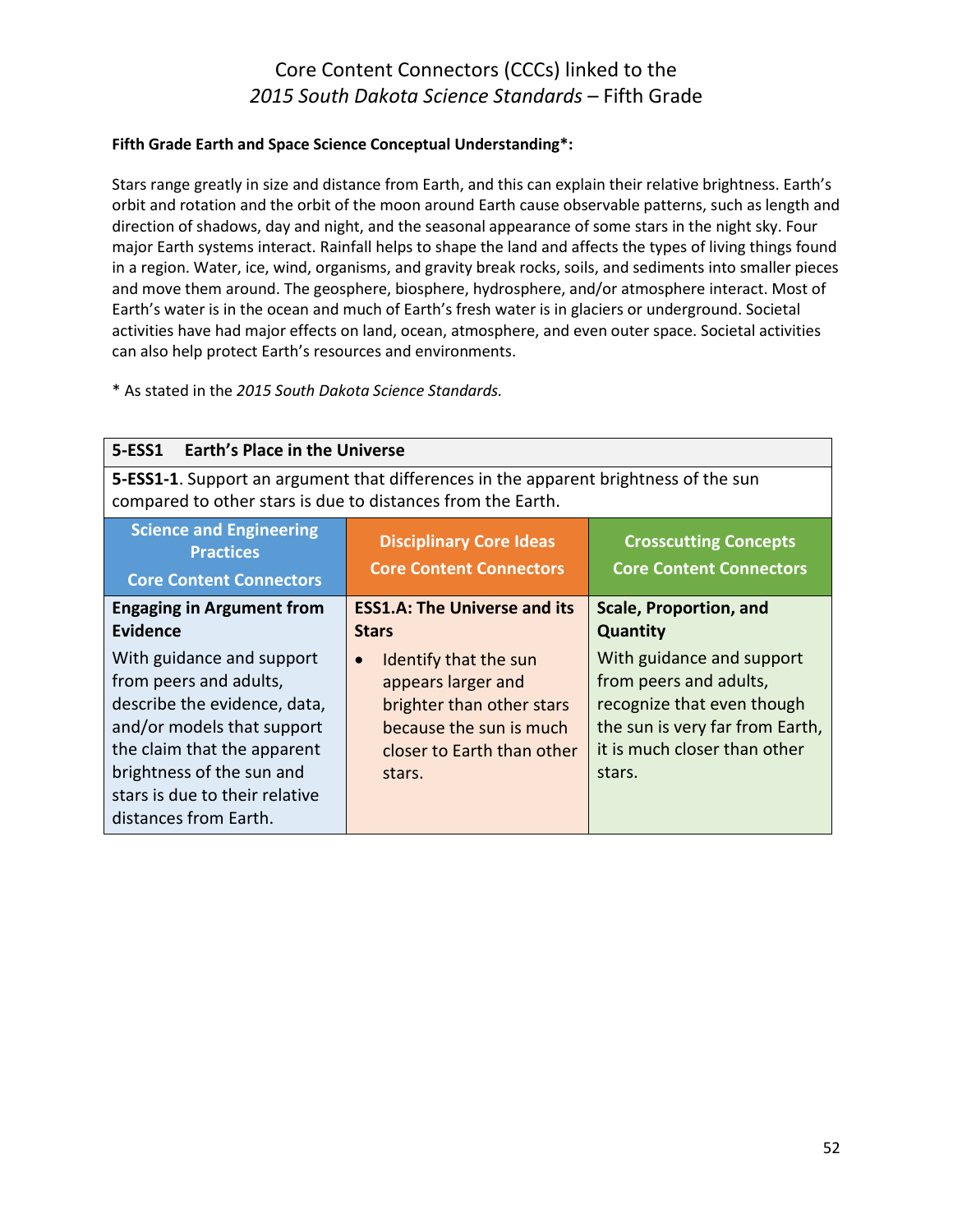| <b>5-ESS1</b><br><b>Earth's Place in the Universe</b>                                                                                                                                                                                              |                                                                                                                                                                                                                                                                                                                                                                                                                                                                                            |                                                                                                                                                                                                                                                                                                    |
|----------------------------------------------------------------------------------------------------------------------------------------------------------------------------------------------------------------------------------------------------|--------------------------------------------------------------------------------------------------------------------------------------------------------------------------------------------------------------------------------------------------------------------------------------------------------------------------------------------------------------------------------------------------------------------------------------------------------------------------------------------|----------------------------------------------------------------------------------------------------------------------------------------------------------------------------------------------------------------------------------------------------------------------------------------------------|
| 5-ESS1-2. Represent data in graphical displays to reveal patterns of daily changes in length<br>and direction of shadows, day and night, and the seasonal appearance of some stars in the<br>night sky.                                            |                                                                                                                                                                                                                                                                                                                                                                                                                                                                                            |                                                                                                                                                                                                                                                                                                    |
| <b>Science and Engineering</b><br><b>Practices</b><br><b>Core Content Connectors</b>                                                                                                                                                               | <b>Disciplinary Core Ideas</b><br><b>Core Content Connectors</b>                                                                                                                                                                                                                                                                                                                                                                                                                           | <b>Crosscutting Concepts</b><br><b>Core Content Connectors</b>                                                                                                                                                                                                                                     |
| <b>Analyzing and Interpreting</b><br>Data<br>With guidance and support<br>from peers and adults,<br>organize data in a graphical<br>display pertaining to daily<br>and seasonal changes caused<br>by Earth's rotation and orbit<br>around the sun. | <b>ESS1.D: Earth and the Solar</b><br><b>System</b><br>Use data to describe<br>similarities and<br>differences in the timing<br>of observable changes in<br>shadows.<br>Use data to describe<br>$\bullet$<br>similarities and<br>differences in the timing<br>of observable changes in<br>day and night.<br>Use data to describe<br>similarities and<br>differences in the timing<br>of observable changes in<br>the appearance of stars<br>that are visible only in<br>particular months. | <b>Patterns</b><br>With guidance and support<br>from peers and adults, use<br>the organized data to find<br>the similarities and<br>differences in the timing of<br>observable changes in<br>shadows, daylight, and the<br>appearance of stars to show<br>that events occur at different<br>rates. |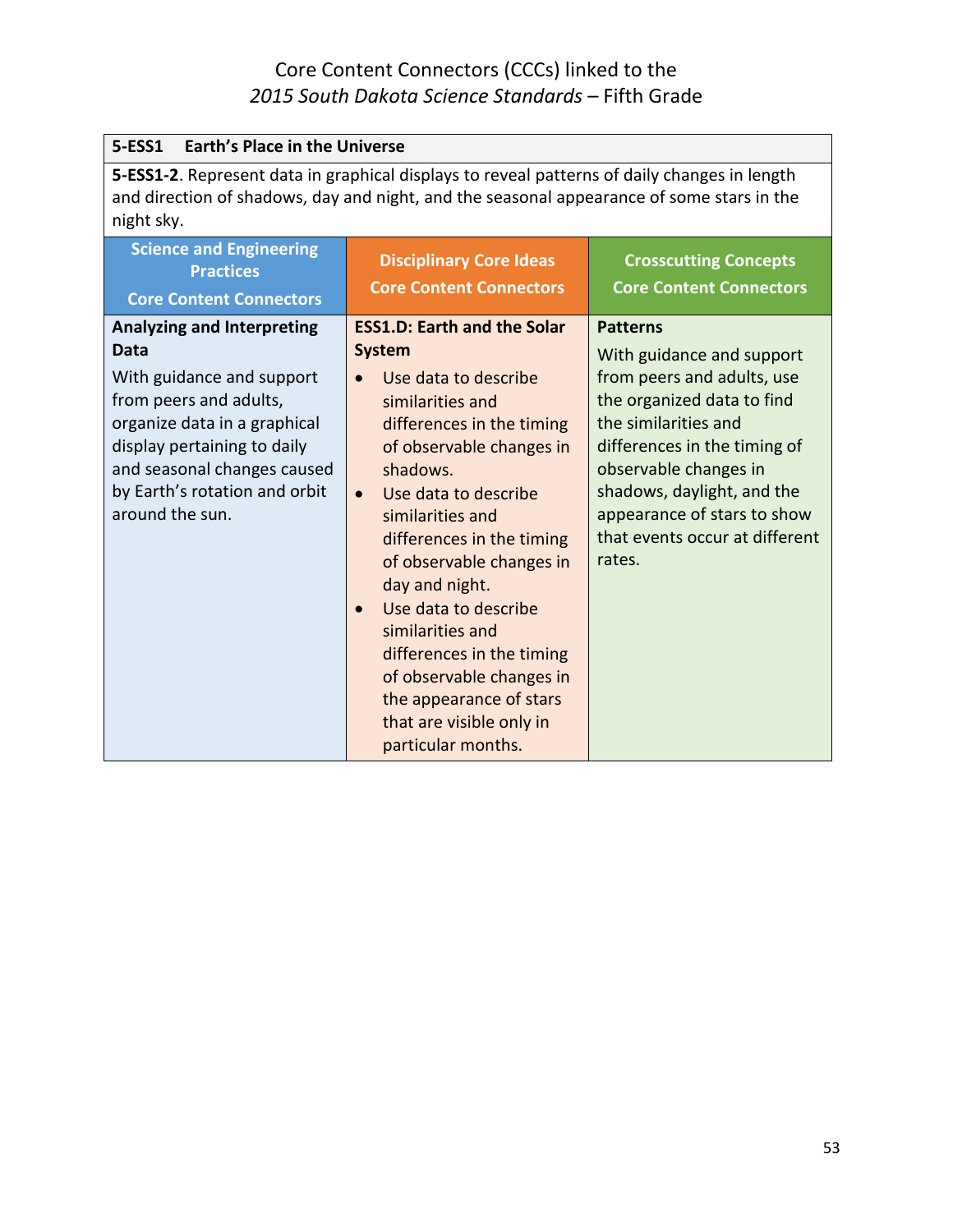| <b>Earth's Systems</b><br>5-ESS2                                                                                                                                                                                                                |                                                                                                                                                                                                                                                          |                                                                                                                                                                                    |
|-------------------------------------------------------------------------------------------------------------------------------------------------------------------------------------------------------------------------------------------------|----------------------------------------------------------------------------------------------------------------------------------------------------------------------------------------------------------------------------------------------------------|------------------------------------------------------------------------------------------------------------------------------------------------------------------------------------|
| 5-ESS2-1. Develop a model to describe the interaction of geosphere, biosphere, hydrosphere,<br>and/or atmosphere.                                                                                                                               |                                                                                                                                                                                                                                                          |                                                                                                                                                                                    |
| <b>Science and Engineering</b><br><b>Practices</b><br><b>Core Content Connectors</b>                                                                                                                                                            | <b>Disciplinary Core Ideas</b><br><b>Core Content Connectors</b>                                                                                                                                                                                         | <b>Crosscutting Concepts</b><br><b>Core Content Connectors</b>                                                                                                                     |
| <b>Developing and Using</b><br><b>Models</b>                                                                                                                                                                                                    | <b>ESS2.A: Earth Materials and</b><br><b>Systems</b>                                                                                                                                                                                                     | <b>Systems and System Models</b><br>With guidance and support                                                                                                                      |
| With guidance and support<br>from peers and adults,<br>develop a model of ways the<br>four major Earth systems<br>(i.e., geosphere,<br>hydrosphere, atmosphere,<br>biosphere) interact to affect<br>Earth's surface materials and<br>processes. | Identify the Earth's major<br>$\bullet$<br>systems (i.e., geosphere,<br>biosphere, hydrosphere,<br>and/or atmosphere).<br>Recognize that the<br>$\bullet$<br>Earth's major systems<br>interact and affect Earth's<br>surface materials and<br>processes. | from peers and adults, use<br>the model to describe ways<br>in which the parts of two<br>major Earth systems interact<br>to affect the Earth's surface<br>materials and processes. |

| <b>5-ESS2</b><br><b>Earth's Systems</b>                                                                                                                                                                                                                                     |                                                                                                                                                                              |                                                                                                                                                                                                                                                                                                                                       |
|-----------------------------------------------------------------------------------------------------------------------------------------------------------------------------------------------------------------------------------------------------------------------------|------------------------------------------------------------------------------------------------------------------------------------------------------------------------------|---------------------------------------------------------------------------------------------------------------------------------------------------------------------------------------------------------------------------------------------------------------------------------------------------------------------------------------|
| 5-ESS2-2. Describe and graph the amounts and percentages of water and fresh water in<br>various reservoirs to provide evidence about the distribution of water on Earth.                                                                                                    |                                                                                                                                                                              |                                                                                                                                                                                                                                                                                                                                       |
| <b>Science and Engineering</b><br><b>Practices</b><br><b>Core Content Connectors</b>                                                                                                                                                                                        | <b>Disciplinary Core Ideas</b><br><b>Core Content Connectors</b>                                                                                                             | <b>Crosscutting Concepts</b><br><b>Core Content Connectors</b>                                                                                                                                                                                                                                                                        |
| <b>Using Mathematics and</b><br><b>Computational Thinking</b>                                                                                                                                                                                                               | <b>ESS2.C: The Roles of Water</b><br>in Earth's Surface Processes                                                                                                            | <b>Scale, Proportion, and</b><br><b>Quantity</b>                                                                                                                                                                                                                                                                                      |
| With guidance and support<br>from peers and adults, graph<br>the data using standard units<br>to compare the amount of<br>salt water and the amount of<br>fresh water in various<br>reservoirs (i.e., oceans, lakes,<br>rivers, glaciers, ground water,<br>polar ice caps). | Recognize that the<br>$\bullet$<br>majority of water on<br>Earth is found in the<br>oceans as salt water and<br>most of the Earth's fresh<br>water is stored in<br>glaciers. | With guidance and support<br>from peers and adults, use<br>graphs of the relative<br>amounts of total salt water<br>and total fresh water in each<br>of the reservoirs to describe<br>that the majority of water on<br>Earth is found in the oceans<br>as salt water and most of the<br>Earth's fresh water is stored<br>in glaciers. |